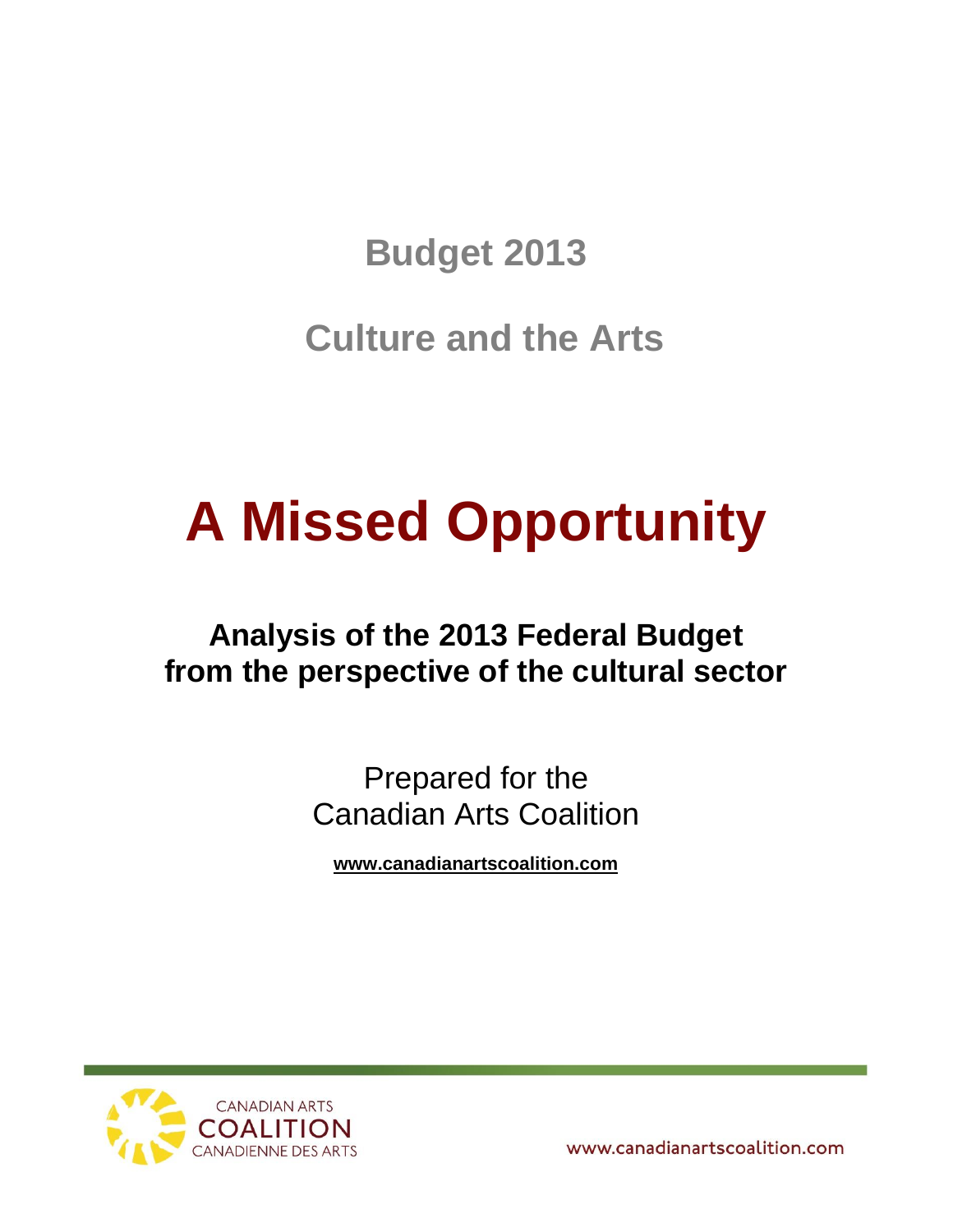# **Table of Contents**

| <b>Executive Summary</b>                 | 1  |
|------------------------------------------|----|
| Introduction                             | 3  |
| The Big Picture                          | 7  |
| The Department of Canadian Heritage      | 15 |
| Developments across Cultural Sub-sectors | 22 |
| Arts                                     | 22 |
| Heritage                                 | 27 |
| <b>Cultural Industries</b>               | 31 |
| <b>Other Expenditures</b>                | 35 |
| Annex                                    | 37 |
|                                          |    |

(Estimates for the Department of Canadian Heritage and Selected Cultural Agencies and Crown Corporations, Total of Main Estimates and Supplementary Estimates for Fiscal Year 2012/13)

*A Missed Opportunity: Analysis of the 2013 Federal Budget from the perspective of the cultural sector*

© 2013 Canadian Arts Coalition

This work is licensed under a Creative Commons Attribution-NonCommercial-ShareAlike 2.5 Canada License.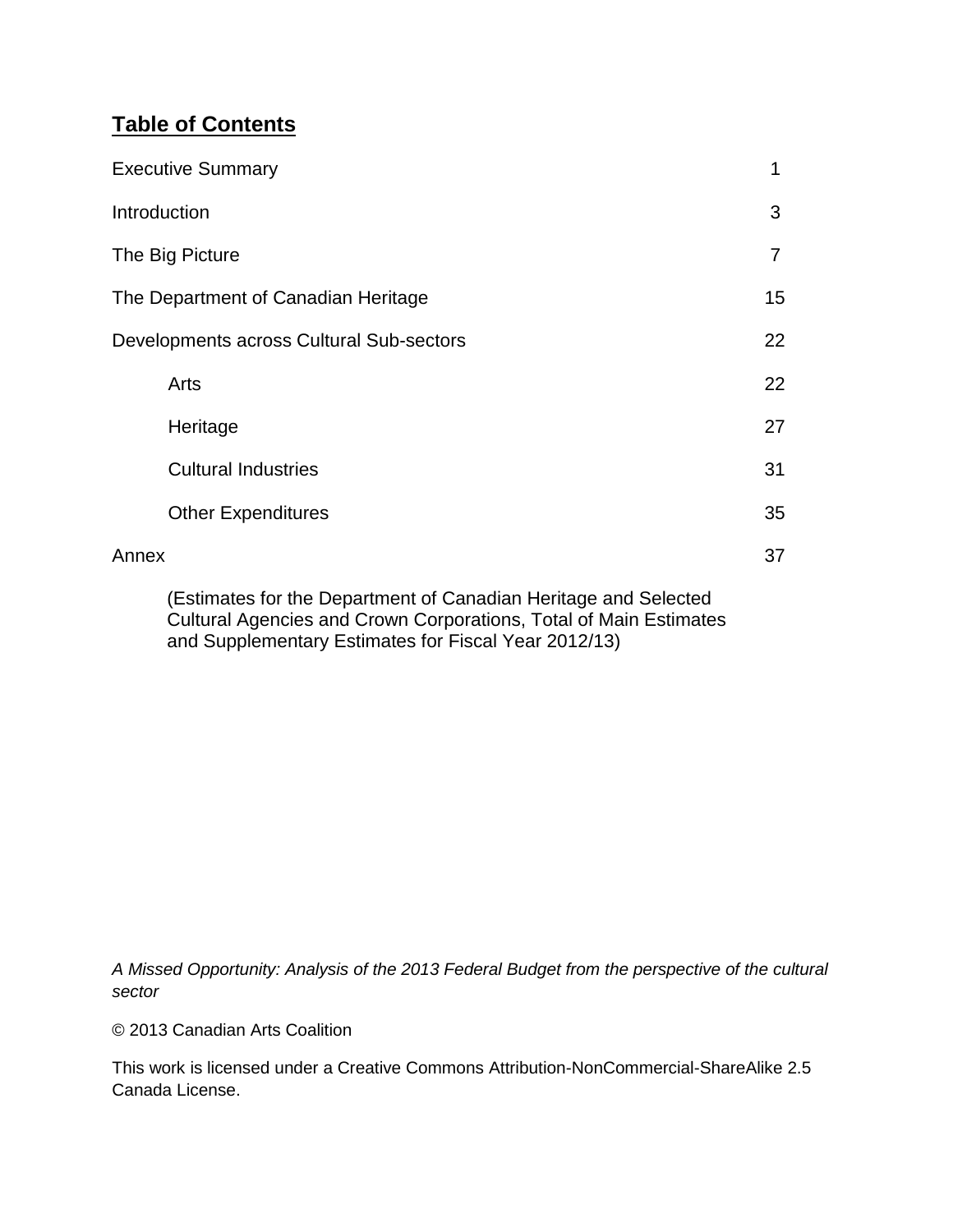# *A Missed Opportunity*

# **Analysis of the 2013 Federal Budget from the perspective of the cultural sector**

### **Executive Summary**

The Canadian Arts Coalition has prepared this budget analysis to examine federal funding to the Department of Canadian Heritage, cultural agencies and crown corporations; organizational and funding changes within the Department of Canadian Heritage; federal funding of key programs across the arts, heritage and cultural industries, and other noteworthy developments affecting the sector.<sup>1</sup>

The main issues animating the analysis are four-fold. First, while there is little in the way of bad news for the sector in Budget 2013, with the exception of a program eligibility change to the Endowment Incentives component of the Canadian Cultural Investment Fund, arts and culture were scarcely mentioned in the budget. The document prioritizes jobs and economic growth but does not seek to capitalize on opportunities for employment and growth in the arts and cultural sector. Many arts and cultural organizations have represented to the government that job creation in the cultural sector is cheap compared to other sectors and generates more in taxes for whatever level of government than it costs. Still, it does not appear that investing in cultural job creation is on the government's radar. This state of affairs is summed up in the title of this year's budget analysis.

Second, while the government is intent on returning to fiscal balance, funding reductions to some areas of government activity are being used to underwrite the cost of new programs and initiatives. The government seems to be using the banner of deficit reduction to shift resources around and pursue other priorities: it is simultaneously reducing spending in some (non-priority) areas while redirecting it to other (higher priority) activities. In the arts and cultural sector, this seems especially to be the case for new funding to support Canadian history. The recently announced Canada History Awards are a reflection of this, as is the transformation of the Canadian Museum of Civilization into the Canadian Museum of History and federal expenditures last year to commemorate the anniversary of the War of 1812 and those leading up to Canada's 150<sup>th</sup> anniversary in 2017. While the arts and cultural sector would welcome involvement in the  $150<sup>th</sup>$ anniversary celebrations, it is difficult to engage meaningfully without additional funding – and without government recognition that celebrations can focus on the future as well as the past.

Third, while there is no further bad news for the arts and culture sector in Budget 2013, the significant spending cuts in Budget 2012 are still being rolled out and funding levels

<sup>1</sup>  $1$  As many readers will know, in previous years, the Canadian Conference of the Arts has prepared an annual analysis of the federal budget. With the suspension of the CCA's activities in 2012, its caretaker board of directors enthusiastically passed the baton of the budget analysis to the Canadian Arts Coalition and sincerely hopes the CAC will continue to offer this valued service to the cultural community.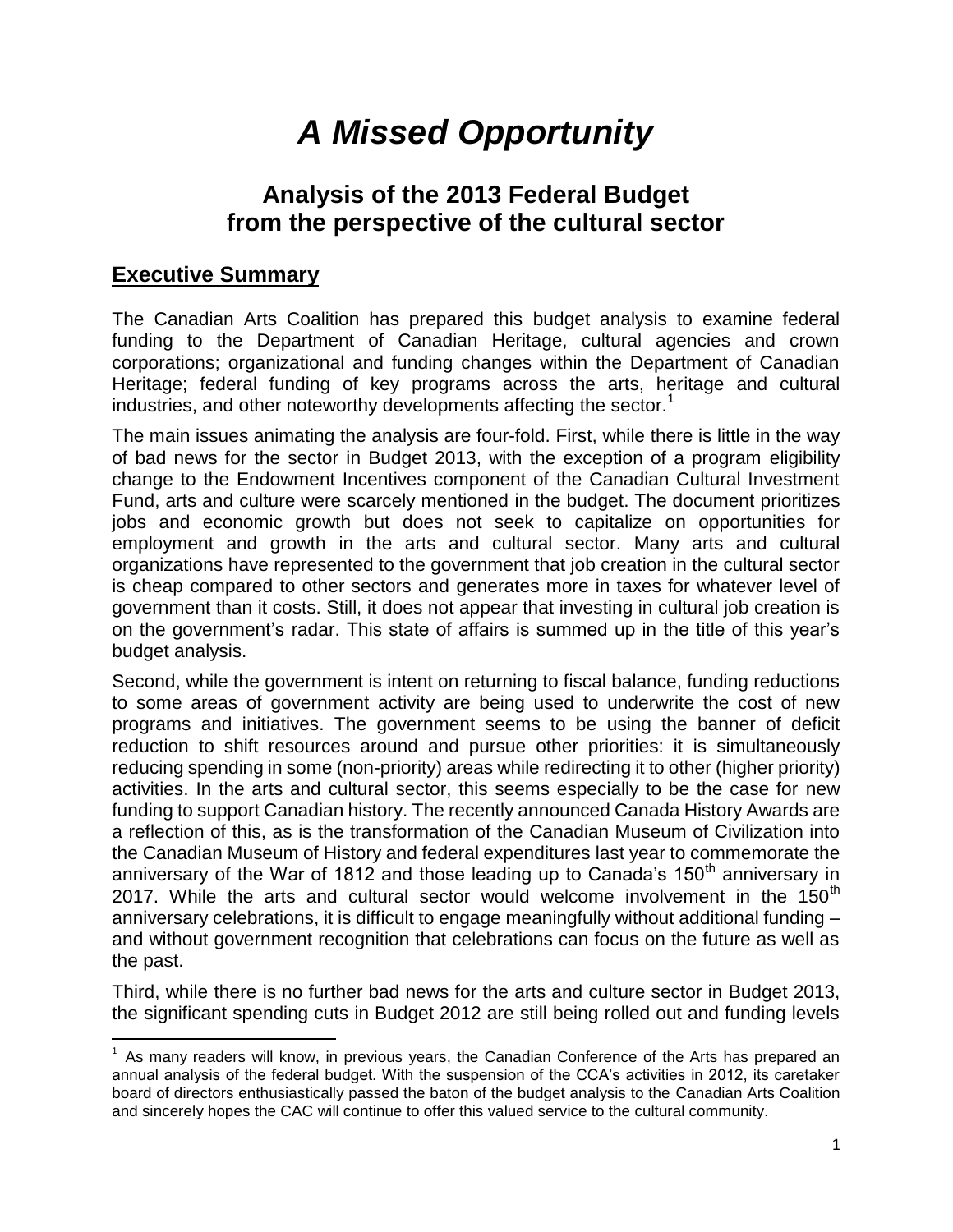for some organizations are dropping significantly. There are close to \$200 million in permanent cuts to be implemented by 2014/15 in the Canadian Heritage portfolio. The majority are borne by the Canadian Broadcasting Corporation (\$115.0 million) and the Department of Canadian Heritage (\$46.2 million), with Telefilm, the National Film Board and Library and Archives Canada also sustaining major cuts to their budgets. These cuts also come, of course, on top of inflation: government expenditures have not kept pace with inflation over the years.

Moreover, while the government protected funding to the Canada Council for the Arts, on a per capita basis, government funding to the Council has actually declined 2.5% since 2005/06. In addition, the Council's increased support for artists and arts organizations to access international markets in recent years means that the organization is effectively doing more with less. Added to this, the Council's endowment fund remains under strain given ongoing financial market volatility.

Fourth, 'following the money' has been extremely difficult. There continues to be considerable uncertainty as to how the remainder of the Budget 2012 cuts will be implemented. Accessing clear, timely and comprehensive information regarding the budget and its implementation has been a challenge – not only for the cultural sector but for all parties trying to follow the expenditure reduction process. The Parliamentary Budget Officer has consistently critiqued the government on this point over the last few years, even taking the issue to Federal Court in an attempt to secure access to information about the government's austerity measures. This context has made preparation of the analysis particularly difficult and also challenges the sector in its efforts to develop and maintain effective relationships with the government.

The 2013 federal budged analysis was prepared against this backdrop. Following a brief introduction, the text proceeds in three sections. The first examines 'the big picture' of overall federal funding levels to key cultural institutions. It also examines possible opportunities for the arts and cultural sector in other expenditure priorities announced in Budget 2013. The second section focuses on the Department of Canadian Heritage, examining its organizational structure, expenditures and staff levels. The third undertakes a more detailed analysis of expenditures in key programs across the arts, heritage and cultural industries.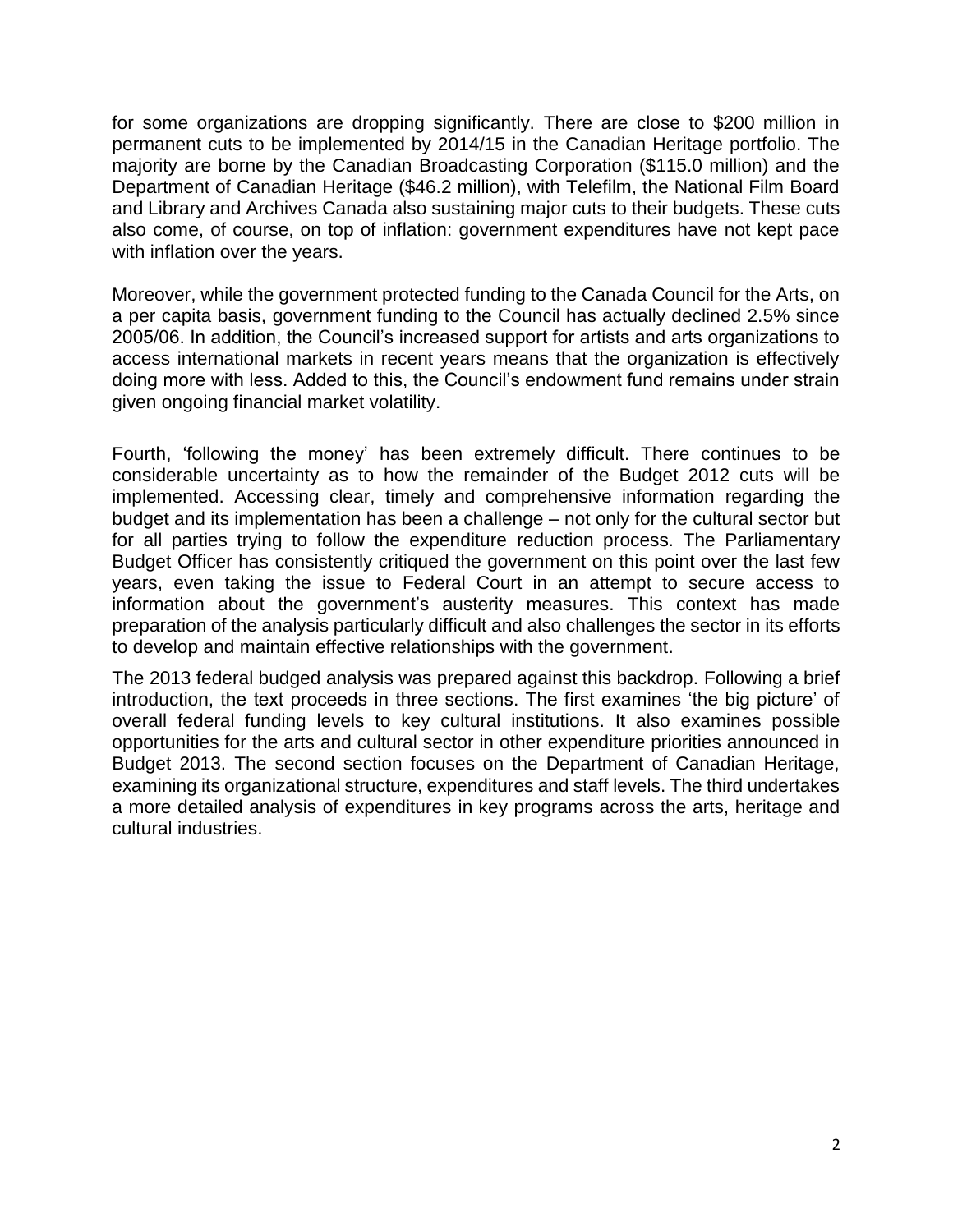# *A Missed Opportunity*

# **Analysis of the 2013 Federal Budget from the perspective of the cultural sector**

### **Introduction**

Budget 2013 is the third budget tabled by the Conservative government in majority. Like the two budgets before it, *Jobs, Growth and Long-term Prosperity (Economic Action Plan 2013)* continues the government's efforts to return to fiscal balance after the stimulus spending of 2009 to 2011. The Canadian economy's performance is the strongest in the G7, but the economic recovery is still underway and the government is reining in spending to eliminate the deficit.

As the title of **Budget 2013 suggests, the government is prioritizing jobs and economic growth** and is putting in place a variety of measures to support job creation and economic activity. Among these are the much discussed Canada Job Grant, which aims to support skills training in areas directly relevant to employers, support to strengthen manufacturers' global competitiveness and develop Canada's natural resources, creation of a new Building Canada Plan with \$47 billion of infrastructure investment over the next decade, support for research and innovation, and support for families and communities to improve their quality of life.

While some of these measures may hold potential opportunities for the cultural sector (e.g., the new infrastructure funds), **arts and culture were scarcely mentioned in the budget** or in relation to these programs. **The notable exception to this is the program eligibility change to the Endowment Incentive component of the Canada Cultural Investment Fund which raises the maximum funding that an organization can receive from the fund from \$10 to \$15 million over the life of the program**. This is good news, particularly for larger cultural organizations, which will be eligible to receive matching funding from the program beyond their original \$10 million cap. It should be noted, though, that funding to the program itself has not been increased and there is no guarantee the program will continue in perpetuity.. The Budget also provided \$8 million in 2013/14 for the restoration of Massey Hall.

**Overall, though, it is not entirely clear how arts and culture fit (or not) into the government's priorities. One area where the government shows considerable interest is support for Canadian history**. The recently announced Canada History Awards are a reflection of this, as is the transformation of the Canadian Museum of Civilization into the Canadian Museum of History and federal expenditures to commemorate the War of 1812 last year and those leading up to Canada's  $150<sup>th</sup>$ anniversary in 2017.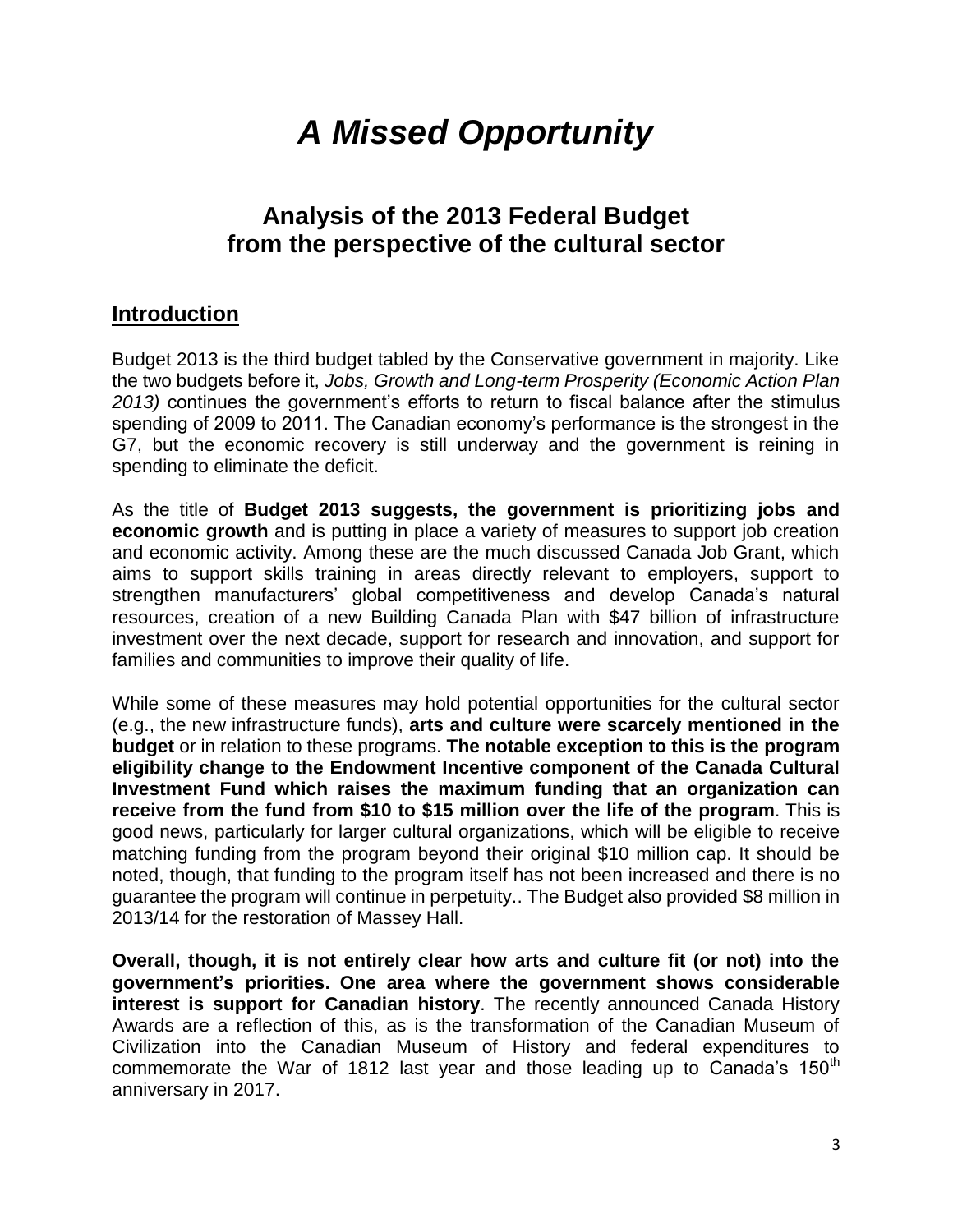**The title of this year's analysis seeks to capture this situation. While the arts and culture don't currently figure prominently in the government's priorities, neither do they appear to be set for bad news.** As noted below, the significant spending cuts in Budget 2012 are still being rolled out, but there does not appear to be any new imminent danger for the sector.

**Nonetheless, the government may have missed some opportunities in Budget 2013 to leverage the arts and culture for job growth and prosperity.** As the Canadian Arts Coalition pointed out in its initial response to the budget, the arts and culture sector offers considerable opportunity to advance Canada's status as a leader in the creative, knowledge-based economy. Unlike many other sectors, the cultural domain has continued to grow at a rapid rate in recent years. Between 2000 and 2010, the information and cultural industries, and the arts, entertainment and recreation sectors experienced higher annual nominal GDP growth than the average annual growth rate of the Canadian business sector as a whole: 5.18% (information and cultural industries), 4.53% (arts, entertainment and recreation) and 4.10% (total Canadian business sector).<sup>2</sup> The number of cultural workers, including artists, exceeds 600,000: one in every 30 workers in Canada has a cultural occupation. This is twice the number who work in forestry and more than twice the number working in Canadian banks. Over the past four years, many arts and culture organizations have represented to the government that job creation in the cultural sector is cheap compared to other sectors and generates more in taxes for whatever level of government than it costs. Still, it does not appear that investing in culture job creation is on the government radar.

**In keeping with this dual focus, this analysis aims not only to assess the budgetary 'news' for the arts and culture (i.e. the status of direct spending on arts and culture), but also the budgetary possibilities for arts and culture. That is, areas or new programs in Budget 2013 where efforts could be made to sensitize the government to the opportunities of incorporating arts and culture into other programs.** 

**The analysis also details the context and impacts of fiscal restraint.** Budget 2013 continues the government's efforts to reduce government spending and eliminate the deficit. Budget 2011 began this process by announcing the Strategic and Operating Review, which combed through some \$80 billion in direct program spending to identify \$4 billion in permanent cuts by 2014/15. Budget 2012 announced the results of this process, laying out in broad brushstrokes the cuts to come between 2012/13 and 2014/15. (It should be remembered that these cuts come on top of program cuts in previous years, notably Strategic Reviews and the obligation for organizations to absorb the cost of salary increases over the last few years.)

As last year's budget analysis reported, **the government protected funding to the** 

<sup>-</sup><sup>2</sup> See Centre for the Study of Living Standards, *Sectoral Contributions to Labour Productivity Growth in Canada: Does the Choice of Decomposition Formula Matter?* CSLS Research Report 2012-09, December 2012. Ottawa: CSLS. Available online at [http://www.csls.ca/reports/csls2012-09.pdf.](http://www.csls.ca/reports/csls2012-09.pdf)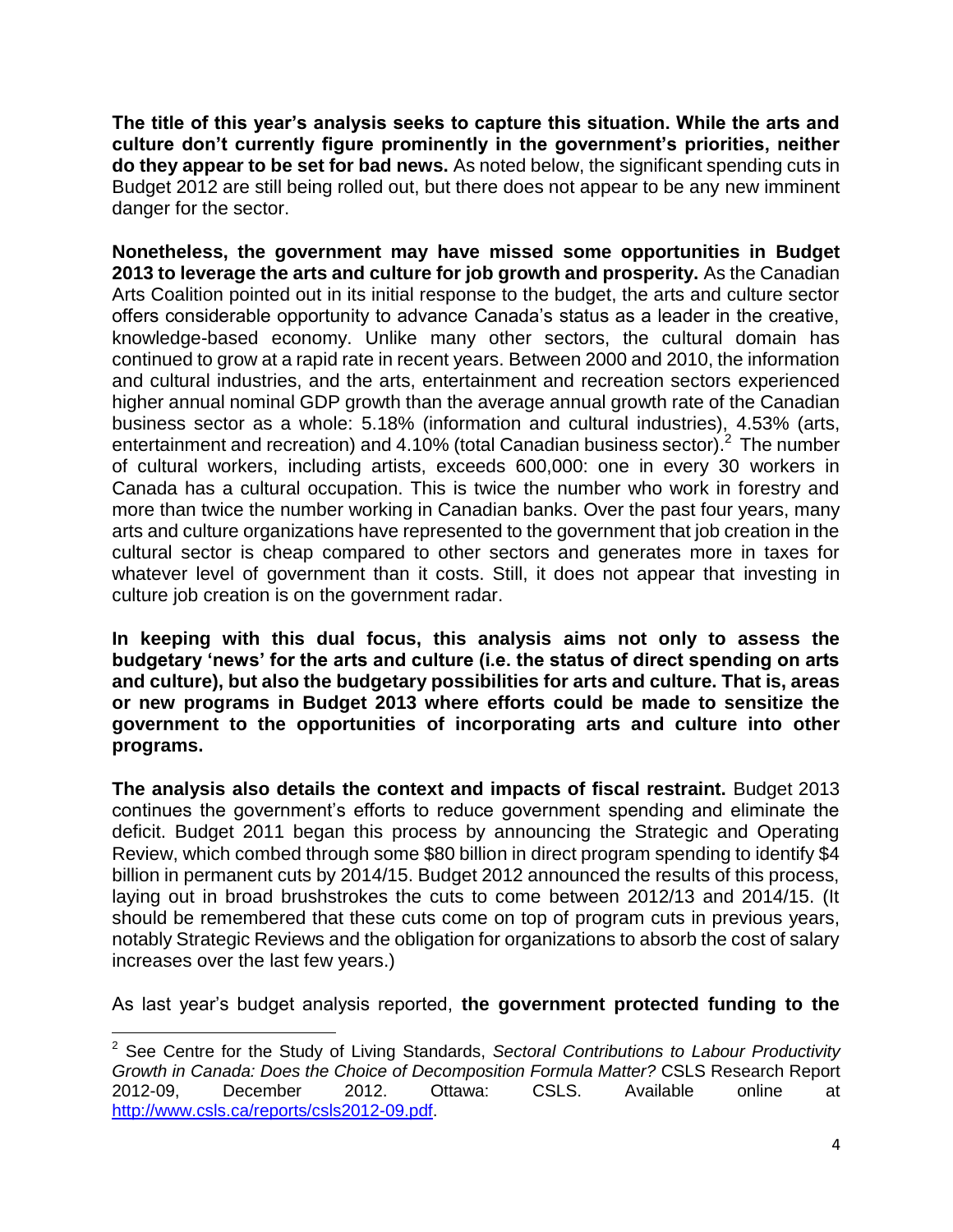**Canada Council for the Arts,** a key recommendation made by the cultural sector. **The government also shielded federal museums and the National Gallery from cuts** (although they had to absorb salary increases and inflation following the 2010/11 to 2012/13 operating expenditure freeze announced in Budget 2010). **Cuts across the remainder of the Canadian Heritage portfolio were substantial, however, with close to \$200 million in permanent cuts to be implemented by 2014/15.** The majority are borne by the Canadian Broadcasting Corporation (\$115.0 million) and the Department of Canadian Heritage (\$46.2 million). The audiovisual sector fared the worst in the process (CBC and cuts to Telefilm and the National Film Board), with heritage not far behind (Library and Archives Canada).

Budget 2012 did not detail precisely what would be cut and there remains considerable uncertainty as to how the remainder of the cuts will be rolled out, but information continues to slowly trickle out. Organizations have tried to protect direct program funding and train their sights on administrative efficiencies. The Department of Canadian Heritage, in particular, has significantly reduced internal administrative spending over the last two years. While the protection of program spending is welcome news, cutting administration runs the risk of less efficient and effective management and reduced access to services, now and into the future.

Budget 2012 also resulted in hard cuts to some important programs (e.g., development financing from Telefilm, the Creators' Assistance Component of the Canada Music Fund, and the National Archival Development Program).

**Interestingly, some of the funding freed up by the Budget 2012 cuts is being used to fund** *new* **expenditures. This appears to be the case especially at the Department of Canadian Heritage,** where new expenditures flowing to the organization in the 2012/13 supplementary estimates are being paid for in whole or in part by cuts to other parts of the organizations. When this occurs, the outcome is effectively a reallocation of spending from one purpose to another. It is very difficult to discern, however, what precisely has been cut to fund new spending. This is the case, for example, with the \$12 million to be spent annually to support Canadian history (the new Canada History Fund, Canada History Week and additional funding to existing programs): Heritage Minister James Moore indicated this is not new spending, but rather, 'funded from existing resources'. At this time, unfortunately, it is not clear which 'existing resources' are being drawn on for this.

**This lack of transparency and clear, detailed and timely information is a considerable challenge** – not only for the cultural sector but for all parties trying to follow the expenditure reduction process. Indeed, the Parliamentary Budget Officer has critiqued the government on this point consistently over the last few years, even taking the issue to Federal Court in an attempt to secure access to information about the government's austerity measures. Needless to say, this context has made preparation of the budget analysis particularly difficult.

**The analysis was prepared against this backdrop. The text proceeds in three sections.** The first examines 'the big picture' of overall federal funding levels to key cultural institutions. It also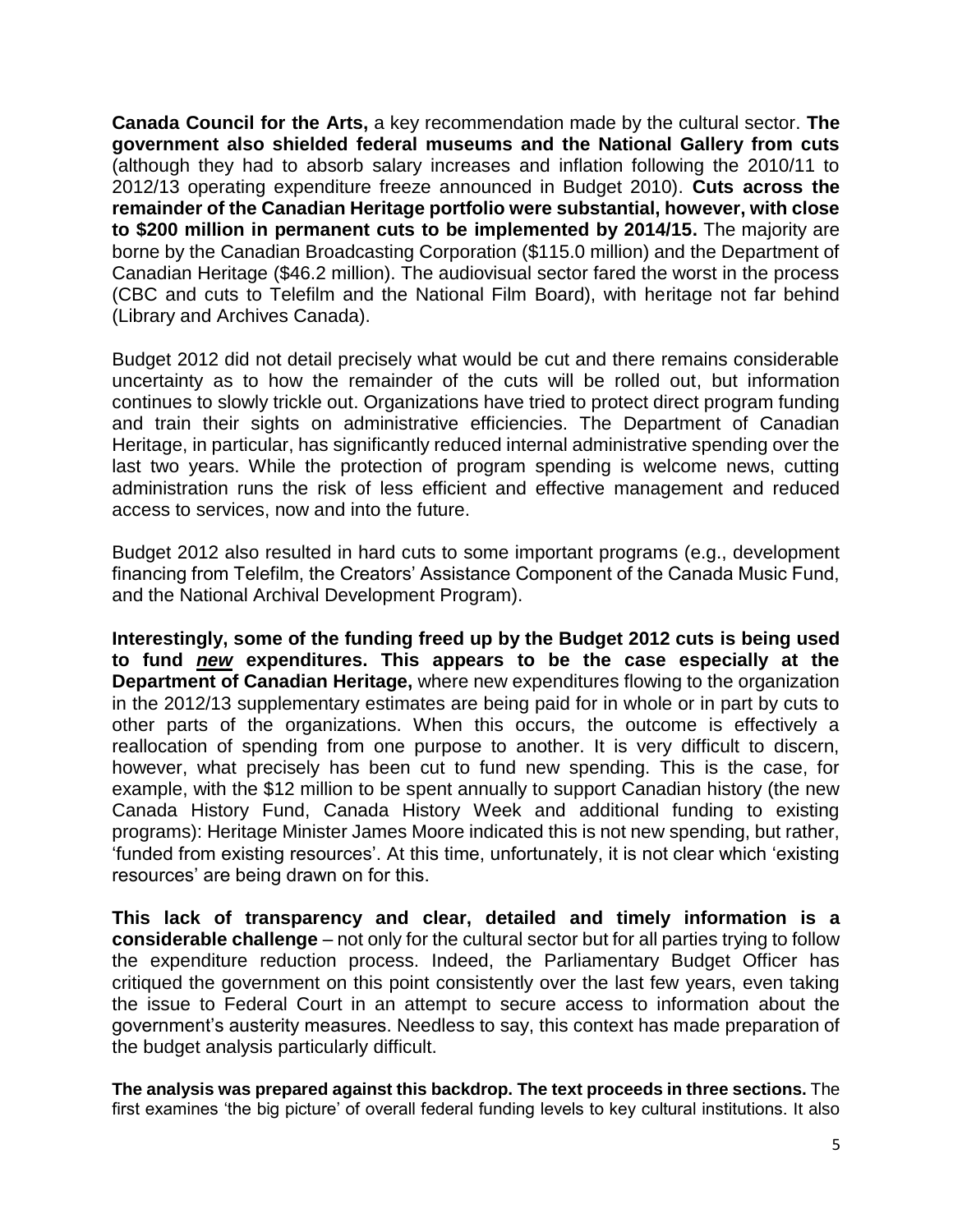includes an examination of possible opportunities for the arts and cultural sector in other expenditure priorities announced in Budget 2013. The second section focuses on the Department of Canadian Heritage, examining its organizational structure, expenditures and staff levels. The third undertakes a more detailed analysis of expenditures across the arts, heritage and cultural industries.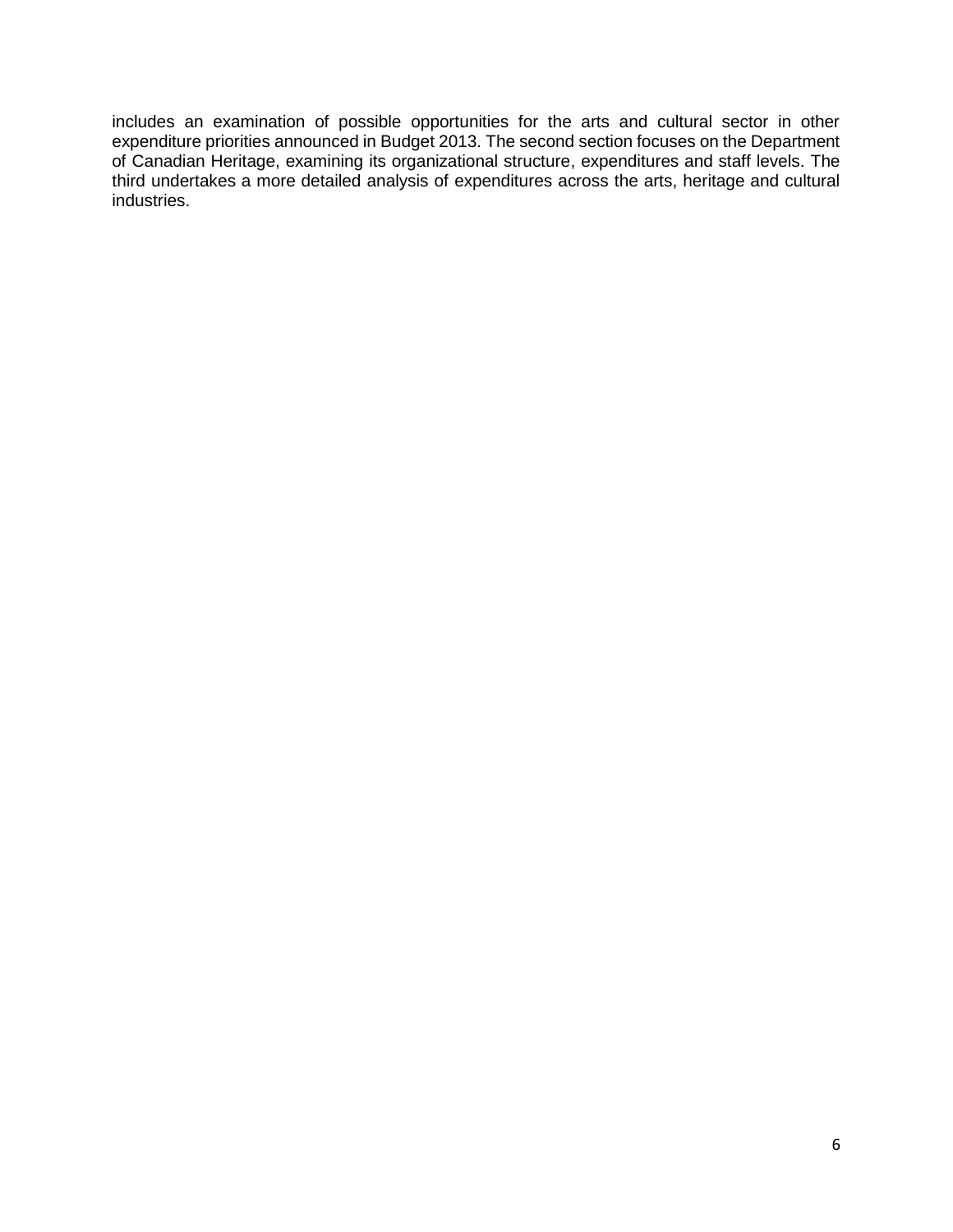# *THE BIG PICTURE*

This section looks at the 'big picture' for the cultural sector when it comes to expenditures and cuts since Budget 2012.

**Budget 2013 continued the government's efforts to return to balanced budgets.**  The government has committed to returning to balanced budgets by 2015-2016 by restraining direct program spending growth. While it will not raise taxes or cut transfers to people or to other levels of government for health and social programs, it aims to 'examine new ways to standardize, consolidate and transform the way the Government does business to improve services and achieve efficiencies' (*Budget in Brief*, p.12).

This includes expanded use of telepresence and e-publications, streamlining web sites and standardizing procurement and information technology. **It also includes restraining public sector pay, including greater involvement of the government in collective bargaining with crown corporations like the CBC** (this is discussed in the third section of this analysis).

Through these measures, the government projects the deficit will decline from \$25.9 billion in 2012-2013 to \$18.7 billion in 2013-2014 to \$6.8 billion in 2014/2015 and ultimately to a surplus of \$0.8 billion in 2015-2016, with growing surpluses thereafter.

Budget 2012 announced a total of \$5.2 billion in cuts to be phased in from 2012/13 to 2014/15: \$1.5 billion in 2012/13, an additional \$1.6 in 2014/15 and a further \$2.1 billion in 2014/15. Of this amount, the Heritage portfolio, which includes the Department of Canadian Heritage and national cultural crown corporations and agencies (the CBC, Canada Council, Telefilm, etc.), sustained a \$52.2 million cut in 2012/13, an additional \$78.5 million in 2013/14 and a further \$60.4 million in 2014/15 for a total of \$191.1 million in ongoing cuts.

#### **Following the Money: Easier Said than Done**

**Budget 2012 did not, however, identify which programs or operations would be directly affected by the cuts – this information slowly began to emerge from affected organizations in the weeks and months following the budget**. The Canadian Conference of the Arts' 2012 budget analysis described the state of play in summer 2012; this analysis reminds readers of key details from that analysis and details information that has emerged since that time.

**It is very challenging to 'follow the money' when it comes to the Budget 2012 cuts.** While expenditures are listed in the estimates documents (Main Estimates and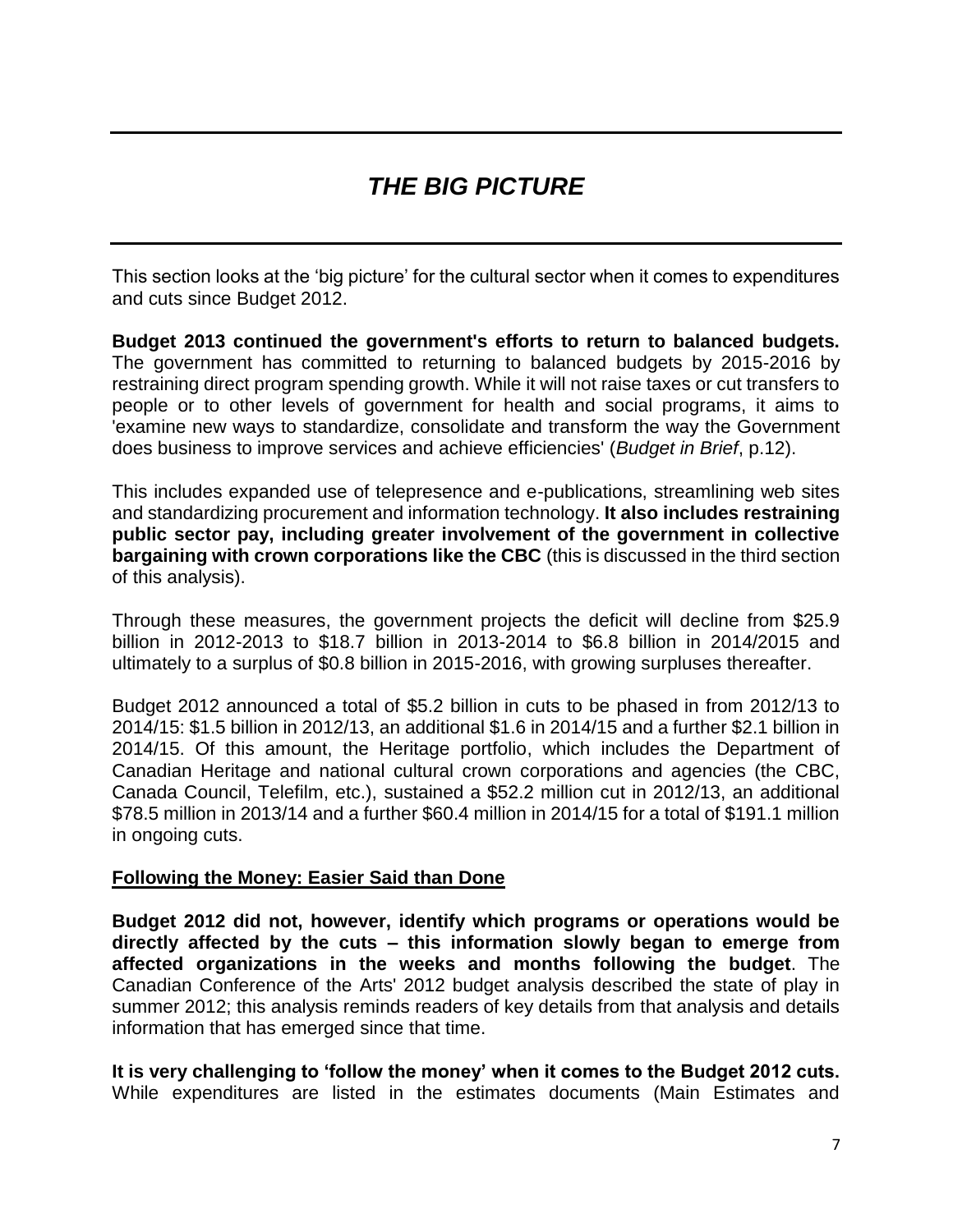Supplementary Estimates), cuts are not always clearly identified, and, in fiscal year 2012/13, the supplementary estimates were actually used to *cut* funding to the Department of Canadian Heritage. New expenditures were listed in the supplementary estimates but they were funded in whole or in part by funds 'freed up' through the Budget 2012 cuts. This had the effect, then, of 'robbing Peter to pay Paul'. Whether the arts and cultural sector will come out on the losing end of this process remains to be seen. As detailed in the following sections, sports spending is increasing significantly for the 2015 Pan American and Parapan American Games in Toronto, but when it comes to the cultural sector, new expenditures funded with 'existing resources' tend mainly to be related to history and heritage (e.g., the Canada History Awards) rather than core arts and culture programming.

Table 1 shows expenditures for the Department of Canadian Heritage and selected agencies and crown corporations for the period 2012/13 to 2013/14 (each organization is examined in greater detail further on in the analysis). Readers should note that **the Main Estimates for 2012/13 did not reflect the cuts announced in Budget 2012,** so the Budget 2012 cuts are also listed in Table 1.

**As noted in last year's budget analysis, overall, the cultural sector did not fare as badly as it might have.** The government committed to maintain funding levels to the Canada Council and federal museums (including the National Gallery). **Nonetheless, some organizations were hit very hard, notably the CBC, the National Film Board and Telefilm Canada, all of which sustained a full ten percent cut to their funding by 2014/15. Library and Archives Canada, the National Arts Centre and the Department of Canadian Heritage also sustained cuts, with 8.2%, 5.3% and 3.5% cuts by 2014/15, respectively**. It must be remembered that these cuts come on top of cuts from Strategic Review processes as well as the need for federal organizations to absorb salary and other administrative increases over the last number of years.

The second, third and fourth columns of the table show expenditures for fiscal year 2012/13: spending in the Main Estimates, the Budget 2012 cut for 2012/13 and Total Expenditures for the year (the latter include expenditures in the Supplementary Estimates). The next two columns show expenditures to date for 2013/14: those in the Main Estimates and the first set of Supplementary Estimates (Supplementary Estimates A), and spending cuts announced in Budget 2012 (both those for this fiscal year and the ongoing cuts as of 2014/15).

The final two columns show the increase (decrease) in expenditures between 2013/14 to date and (a) the Main Estimates 2012/13 and (b) total expenditures in 2012/13 (Main and Supplementary Estimates). Previous years' budget analyses have mainly focused on the difference between expenditures in the Main Estimates year over year. **This year, the analysis focuses on funding changes in the final column of the table, i.e., the difference between expenditures to date in 2013/14 and total expenditures for 2012/13.** 

This gives the more accurate reflection of year over year funding changes. Not only did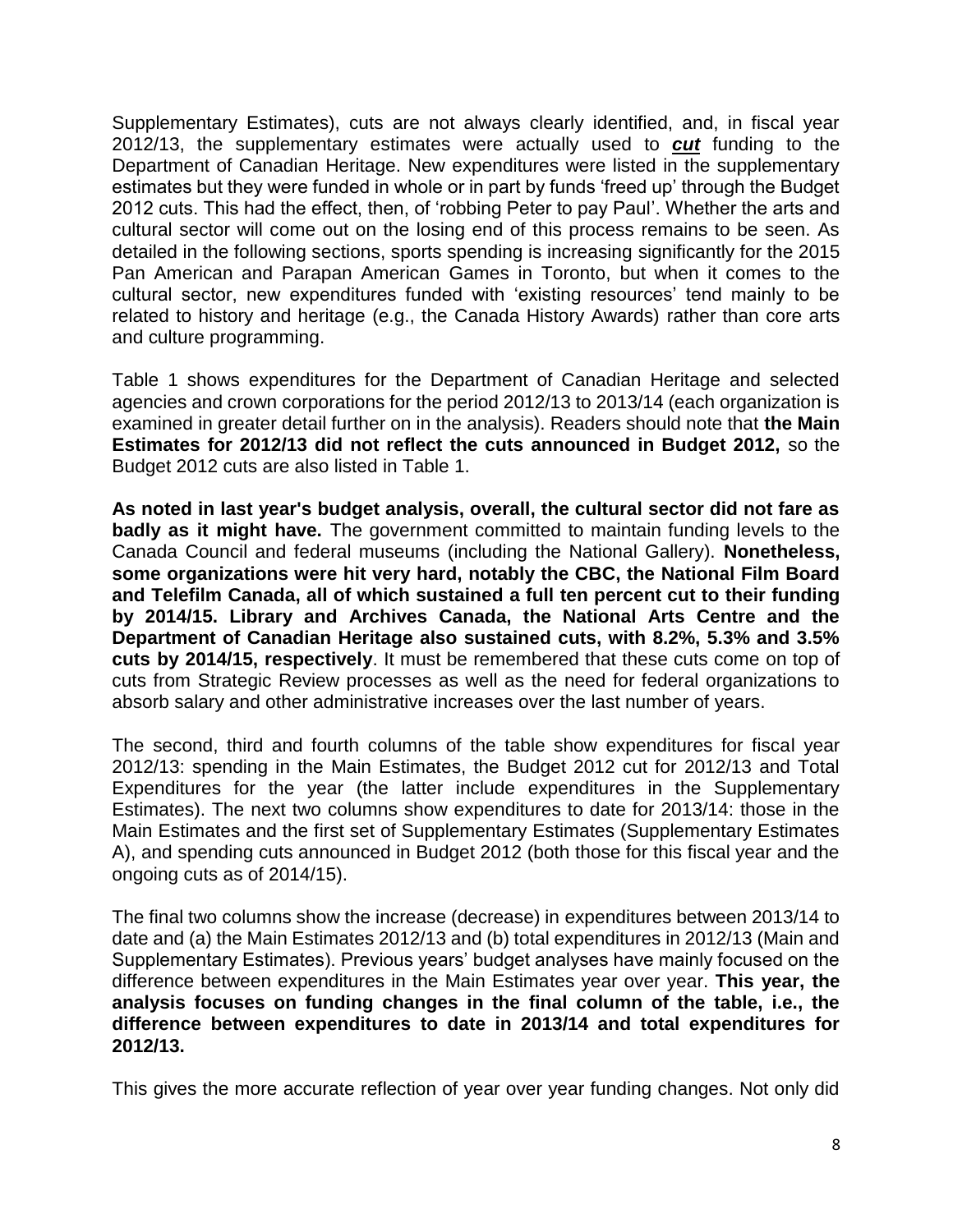few organizations receive additional funding in the supplementary estimates last year, but, as noted above, the Department of Canadian Heritage actually reduced its funding via the supplementary estimates: Budget 2012 cuts were used to fund new spending announced in the supplementary estimates. Given the current context of fiscal austerity, it is unlikely that substantial additional funding will accrue to the cultural sector via the supplementary estimates this year.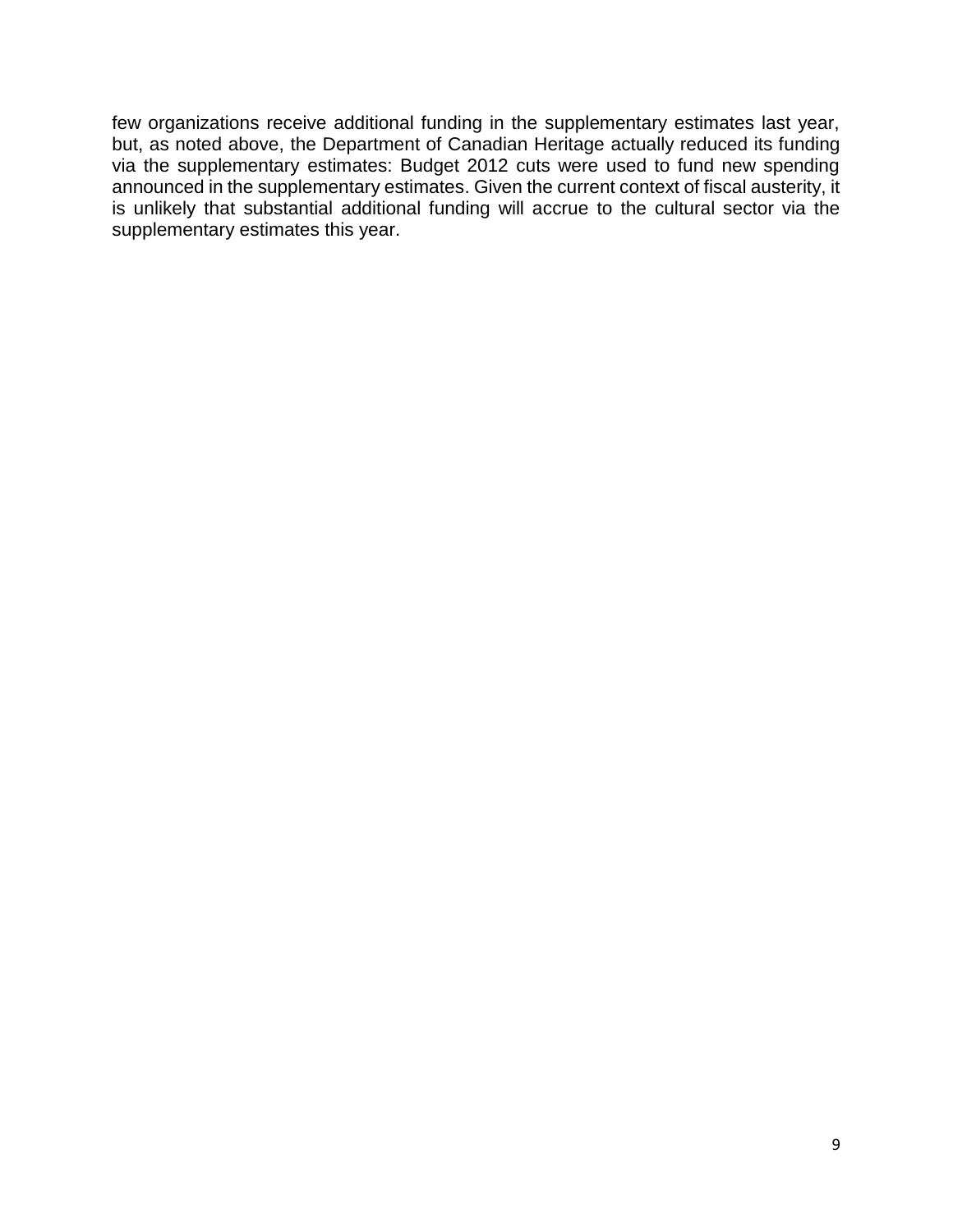| Table 1: Spending                                                                                                       |                                 | 2012/13<br><b>Spending Estimates</b>                 |                               | 2013/14<br><b>Spending Estimates to Date</b>                                           |                                                                         | Increase (decrease) between<br>2013/14 Estimates to date<br>and |                                             |  |
|-------------------------------------------------------------------------------------------------------------------------|---------------------------------|------------------------------------------------------|-------------------------------|----------------------------------------------------------------------------------------|-------------------------------------------------------------------------|-----------------------------------------------------------------|---------------------------------------------|--|
| <b>Estimates for the</b><br><b>Department of Canadian</b><br><b>Heritage and Selected</b><br>Organizations <sup>1</sup> | <b>Main</b><br><b>Estimates</b> | <b>Budget</b><br>2012<br><b>Cut for</b><br>2012/2013 | <b>Total</b><br>Estimates $2$ | Budget 2012<br><b>Cut for</b><br>2013/2014<br>(projected ongoing<br>cut as of 2014/15) | <b>Main Estimates</b><br>and<br><b>Supplementary</b><br>Estimates $A^3$ | <b>Main</b><br><b>Estimates</b><br>2012/13                      | <b>Total</b><br><b>Estimates</b><br>2012/13 |  |
| Department of Canadian<br>Heritage                                                                                      | 1,280.6                         | (17.8)<br>$(1.4\%)$                                  | 1,251.5                       | $(42.2 = 3.3\%)$<br>$(46.2 = 3.5\%)$                                                   | 1,317.7                                                                 | 37.1<br>2.9%                                                    | 66.2<br>5.29%                               |  |
| Canada Council for the Arts                                                                                             | 181.8                           |                                                      | 181.4                         |                                                                                        | 180.3                                                                   | (1.5)<br>(0.8%                                                  | (1.1)<br>$(0.6\%)$                          |  |
| Canadian Broadcasting<br>Corporation                                                                                    | 1,074.3                         | (27.8)<br>$(2.6\%)$                                  | 1,106.5                       | $(69.6 = 6.5\%)$<br>$(115.0 = 10.7\%)$                                                 | 1,064.8                                                                 | (9.5)<br>$(0.9\%)$                                              | (41.7)<br>$(3.8\%)$                         |  |
| Library and Archives<br>Canada                                                                                          | 117.7                           | (3.5)<br>(2.7%                                       | 118.4                         | $(6.6 = 5.6\%)$<br>$(9.6 = 8.2\%)$                                                     | 98.3                                                                    | (19.4)<br>$(16.5\%)$                                            | (20.1)<br>$(17.0\%)$                        |  |
| <b>National Arts Centre</b>                                                                                             | 35.6                            | (0.1)<br>$(0.3\%)$                                   | 35.7                          | $(1.8 = 5.1\%)$<br>$(1.9 = 5.3\%)$                                                     | 33.8                                                                    | (1.8)<br>$(5.1\%)$                                              | (1.9)<br>$(5.3\%)$                          |  |
| National Gallery of Canada                                                                                              | $\overline{48.2}$               |                                                      | 48.2                          |                                                                                        | 43.4                                                                    | (4.8)<br>$(10.0\%)$                                             | (4.8)<br>$(10.0\%)$                         |  |
| Canadian Museum of<br>Civilization                                                                                      | 62.5                            |                                                      | 63.4                          |                                                                                        | 57.4                                                                    | (5.1)<br>$(8.2\%)$                                              | (6.0)<br>$(9.5\%)$                          |  |
| Canadian Museum for<br>Human Rights                                                                                     | 10.0                            | $\blacksquare$                                       | 56.7                          |                                                                                        | 31.7                                                                    | 21.7<br>217.0%                                                  | (25.0)<br>$(44.1\%)$                        |  |
| Canadian Museum of<br>Immigration at Pier 21                                                                            | 10.0                            | $\blacksquare$                                       | 10.0                          | $\blacksquare$                                                                         | 18.5                                                                    | 8.5<br>85.0%                                                    | 8.5<br>$(85.0\%)$                           |  |
| Canadian Museum of<br><b>Nature</b>                                                                                     | 33.1                            |                                                      | 33.1                          |                                                                                        | 25.8                                                                    | (7.3)<br>$(22.1\%)$                                             | (7.3)<br>$(22.1\%)$                         |  |
| National Museum of<br>Science and Technology                                                                            | 28.9                            | $\overline{a}$                                       | 28.9                          |                                                                                        | 26.5                                                                    | (2.4)<br>(8.3%)                                                 | (2.4)<br>(8.3%)                             |  |
| National Film Board of<br>Canada                                                                                        | 66.8                            | (0.1)<br>$(0.1\%)$                                   | 66.8                          | $(3.3 = 5.0\%)$<br>$(6.7 = 10.0\%)$                                                    | 62.9                                                                    | (3.9)<br>(5.9%                                                  | (3.9)<br>$(5.8\%)$                          |  |

# **Table 1 - Cultural Agencies and Crown Corporations, 2012/13 to 2013/14 (millions of dollars)**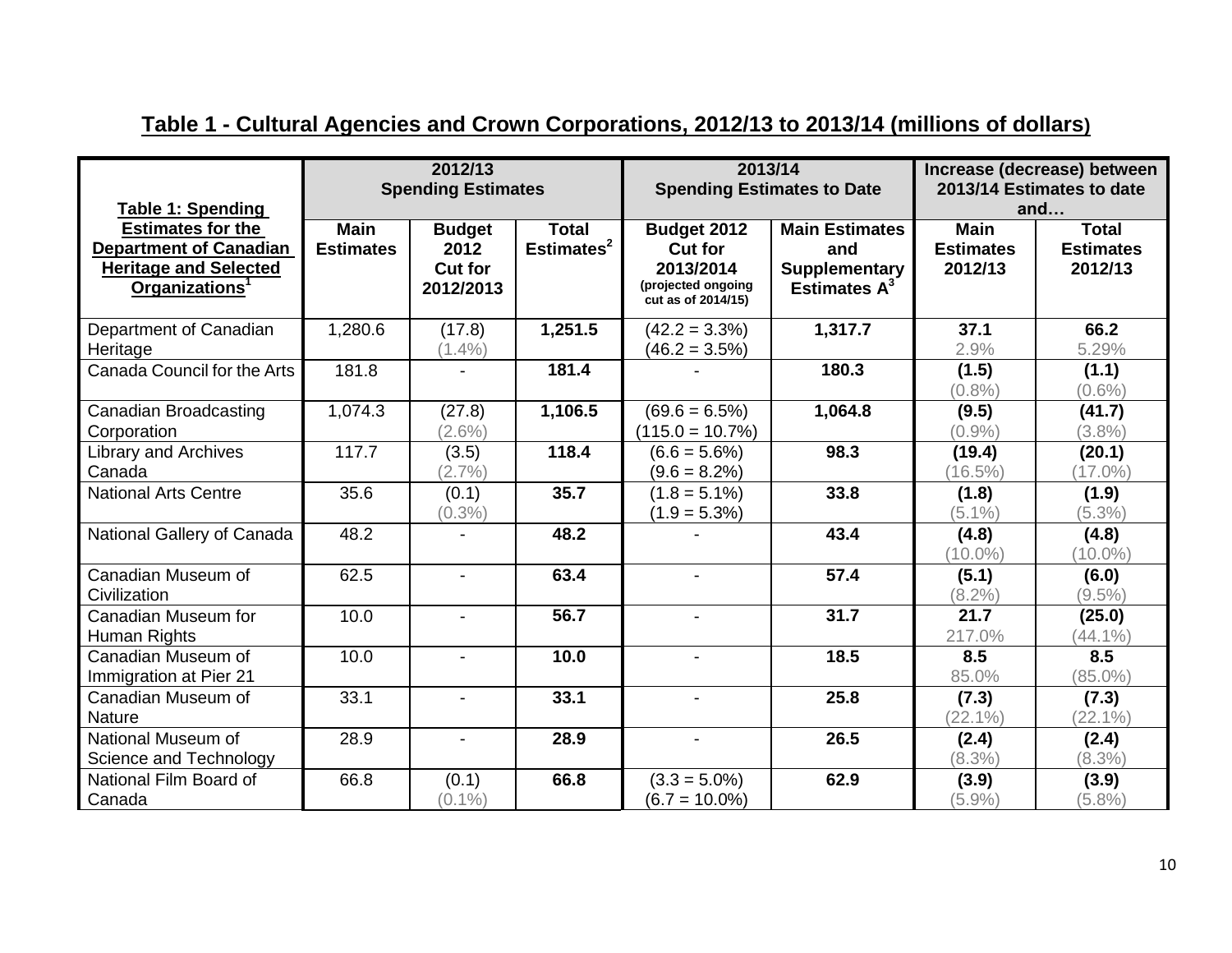| Telefilm Canada | 105.7   | (2.7)     | 105.7   | $(6.0 = 5.7\%)$   | 99.6    | (6.1) | (6.1)     |
|-----------------|---------|-----------|---------|-------------------|---------|-------|-----------|
|                 |         | $(2.6\%)$ |         | $(10.6 = 10.0\%)$ |         | (5.7% | (5.8%     |
| <b>TOTAL</b>    | 3,055.2 | (52.0)    | 3,106.3 | $(130.7 = 4.3\%)$ | 3,060.7 | 5.5   | (45.6)    |
|                 |         | (.7%)     |         | $(191.1 = 6.2\%)$ |         | 0.2%  | $(1.5\%)$ |

**Note:** Figures may not add to totals due to rounding.

<sup>1</sup>These organizations also generate annual revenues.

 $2$ Total expenditures as listed in Budget 2013 (the figures represent the total of expenditures in the 2012/13 Main Estimates and in 2012/13 Supplementary Estimates A, B and C). Annex breaks down the expenditures in the supplementary estimates documents for each organization. Budget 2012 cuts for 2012-2013 are reflected in the figures for the Department of Canadian Heritage: increases in spending announced in supplementary estimates were funded in part by cuts made in 2012/2013. Reductions to other organizations were not reflected in the supplementary estimates. Section three of this analysis details cuts to each organization in the 2012/13 and 2013/14 fiscal years.

<sup>3</sup>The Department of Canadian Heritage received \$500,000 in additional funds in Supplementary Estimates A for government advertising programs. The Main Estimates figures do not necessarily reflect the Budget 2012 cuts as a number of organizations received additional funding for special projects (e.g., the PanAm games for the Department of Canadian Heritage).

**Sources:** Government of Canada, *2013-2014 Estimates, Parts I and II: The Government Expenditure Plan and The Main Estimates*; Government of Canada, *Supplementary Estimates (A) 2013-2014 for the Fiscal Year ending March 31, 2014;* Government of Canada, *Jobs, Growth and Long-term Prosperity: Economic Action Plan 2012* (Budget 2012); Government of Canada, *Jobs, Growth and Long-term Prosperity: Economic Action Plan 2013* (Budget 2013).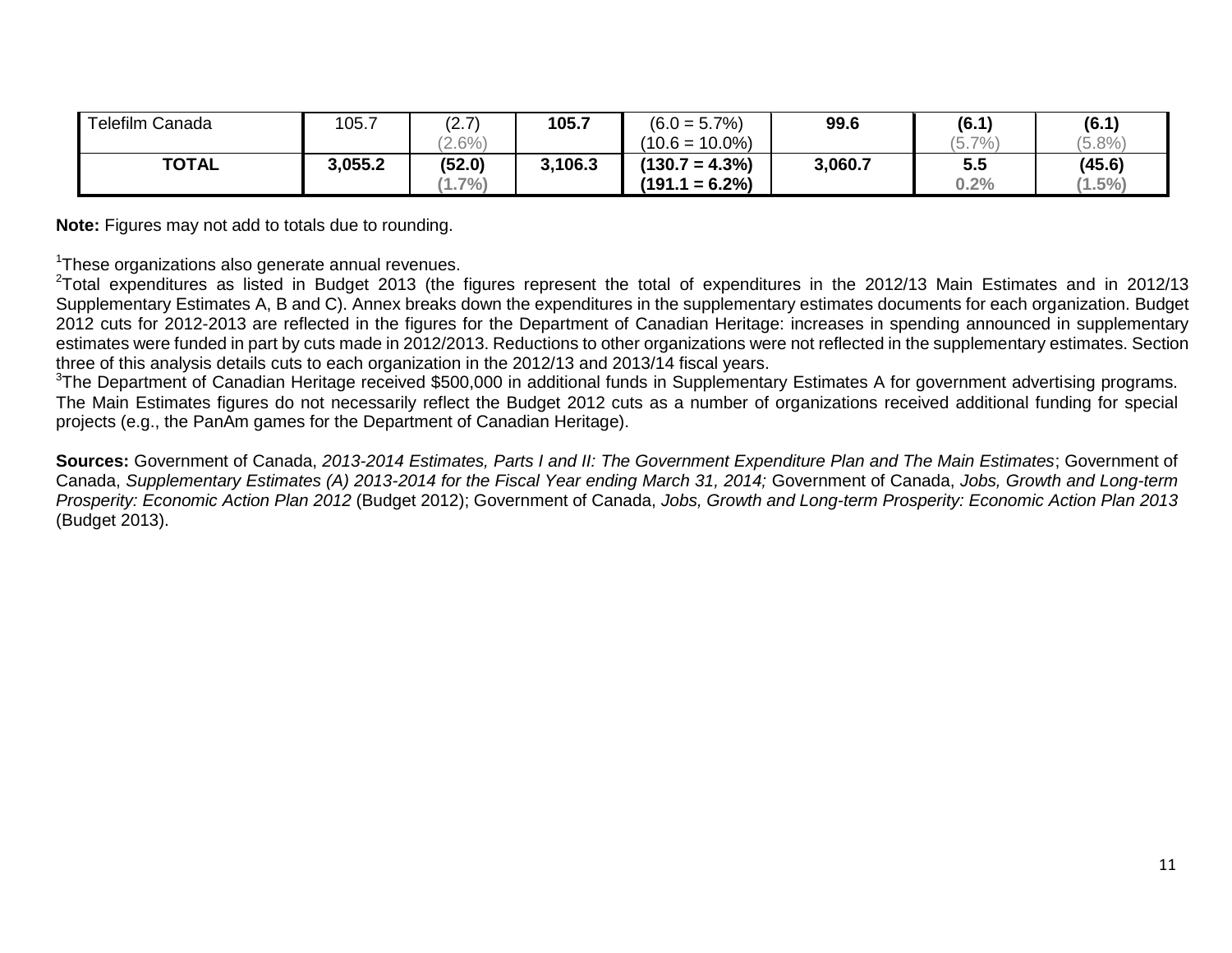#### **Funding Levels Down in 2013/14 – And Down Significantly for Some Organizations in the Heritage Portfolio**

As the final cell in the table's bottom row reveals, **overall funding levels are down by close to \$50 million (1.5%)** between expenditures to date this year and total expenditures last year. This amount is roughly equivalent to the Budget 2012 cut of \$52 million for last fiscal year but **readers need to exercise extreme caution when it comes to reconciling the Budget 2012 cuts with the estimates documents.** 

**For some organizations, the Budget 2012 cuts for this year seem to be reflected in the Main Estimates.** This is the case, for example, for the National Arts Centre, where the estimates have declined by \$1.9 million, the rough equivalent of the 5% cut the organization sustained. It also appears to be the case for the National Film Board, whose funding is down \$3.9 million, a little in excess of its \$3.3 million cut for 2013/14, and for Telefilm, whose expenditures are down by the \$6 million cut listed in Budget 2012.

**For other organizations, the change in year-over-year funding doesn't readily align with Budget 2012 cuts slated for this year.** This is the case for the Department of Canadian Heritage, whose funding is actually up this year by \$66.2 million over last year's total expenditures, while the organization is supposed to experience a \$42.2 million cut in 2013/14. It is also the case for the CBC, which is slated for a \$69.6 million cut, yet it is only down by \$41.7 million, and for Library and Archives, which is down by a whopping \$20.1 million, while it is only slated for a \$6.6 million cut. These differences owe to other funding changes: in the case of the Department of Canadian Heritage, greatly increased funding for the Pan Am games (roughly \$110 million), in the case of the CBC, largely because of a funding increase in last year's supplementary estimates to support additional programming, and in the case of Library and Archives Canada, the conclusion in 2012/13 of funding for capital projects, which raised its estimates levels last year.

In addition, **spending is down for all museums save the Canadian Museum of Immigration at Pier 21**. As explained further on in this analysis, **museum declines owe largely to the conclusion of the five-year \$100 million in special funding allocated to national cultural institutions in the 2008 budget for capital and infrastructure projects.** 

All told, then, this "big picture" examination of 2013/14 expenditures to date reveals that **all organizations within the portfolio of Canadian Heritage experienced a cut to their total funding except the Department of Canadian Heritage and the Canadian Museum of Immigration at Pier 21**. Even the Canada Council for the Arts, which was to be shielded from the deficit reduction exercise, saw its funding reduced by \$1.1 million, a reduction of 0.6%. The following sections of this analysis discuss the specifics behind funding changes for each organization.

#### **More Cuts to Come: Large Ongoing Cuts for Some Organizations in 2014/15**

It must be remembered that further cuts are coming in 2014/2015 and the total amount of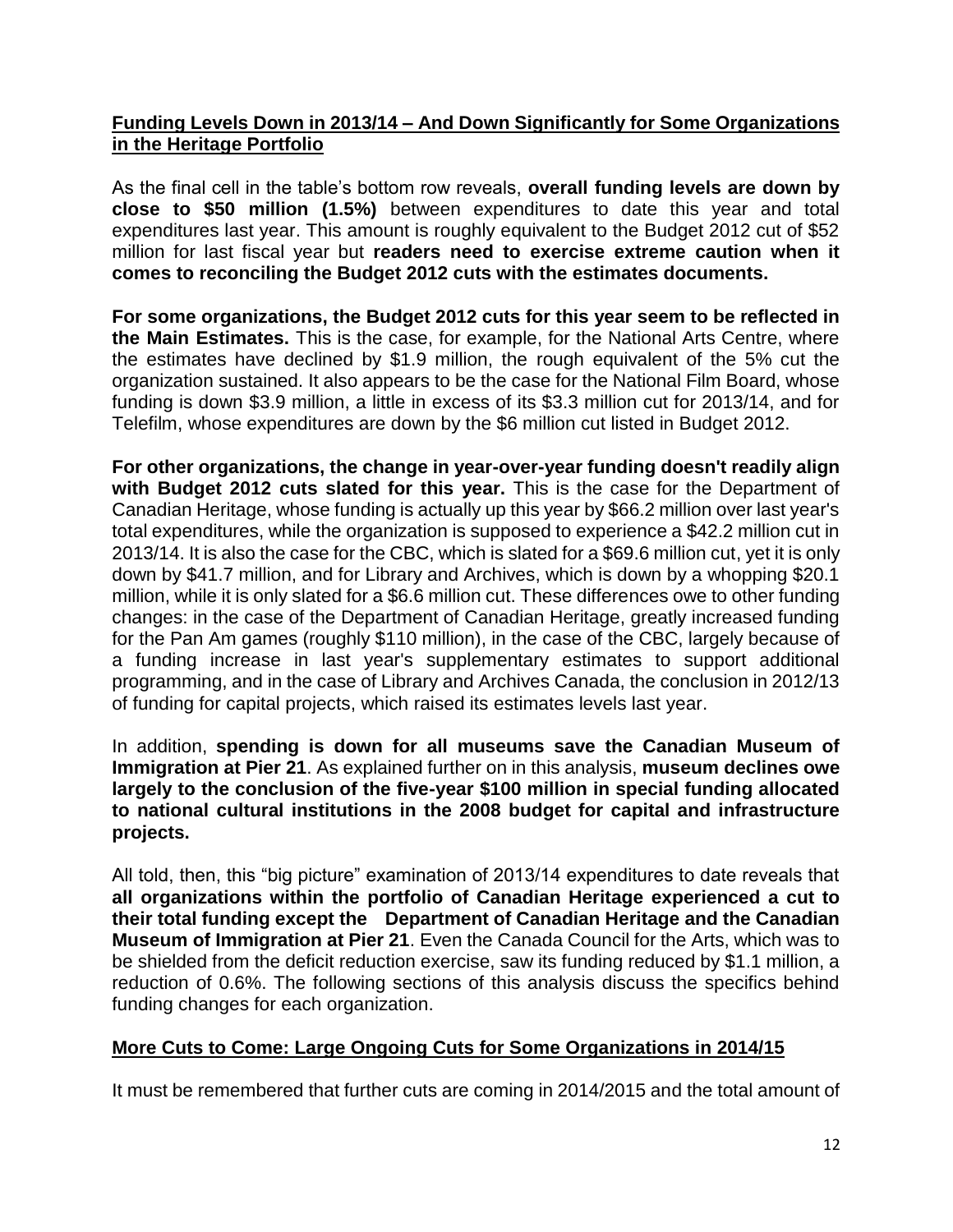ongoing cuts is substantial for a number of organizations across the 2012/13 to 2014/15 period: the Department of Canadian Heritage (down a total of \$46.2 million or 3.5% between 2012/13 and 2014/15), the CBC (down \$115 million or 10.7% over the same period), Library and Archives Canada (down \$9.6 million or 8.2%), the National Arts Centre (down \$1.9 million or 5.3%), the NFB (down \$6.7 million or 10%) and Telefilm Canada (down \$10.6 million or 10%). **Overall, funding to the organizations listed in Table 1 will be down by more than \$190 million from 2012/13 to 2014/15. This represents a cut of 6.2% from the 2012/13 Main Estimates spending figures.**

#### **Opportunities Elsewhere in the Budget?**

Many arts and cultural organizations underscored to the government in their pre-budget submissions the opportunity to capitalize on the sector's potential for economic prosperity and job growth. Statistics Canada's seasonally adjusted employment figures by major industry group show that job growth over the last year in the information, culture and recreation sector far outpaced job growth across all industries: 2.3% growth for information, culture and recreation versus 1.4% growth industry-wide between August 2012 and August 2013. Unfortunately, this message does not seem to have made it through to the government, and the budget focused instead on economic and job growth in more 'traditional' sectors (natural resources, manufacturing, etc.).

Nonetheless, Budget 2013 may hold opportunities for the arts and culture – if not immediately, perhaps with some efforts to sensitize the government to the benefits of incorporating arts and culture in the initiatives announced in the budget.

For example, the budget provided **\$47 billion in new funding for local and economic infrastructure over the next ten years**. The program begins in 2014/15 and includes \$32.2 billion for the Community Improvement Fund to build 'roads, public transit, recreational facilities and other community infrastructure' (Budget 2013, p.159). This funding envelope may hold great opportunity for cultural infrastructure, but as with previous federal infrastructure funds, the devil will be in the details of project eligibility and funding arrangements between levels of government.

The infrastructure funding also includes \$6 billion to provinces, territories and municipalities for current infrastructure programs. Again, the extent of opportunities for the arts and cultural sector will turn on project guidelines and eligibility. With the new funding commitment, however, there may be a window to pursue changes to existing programs to make them more attractive for the sector.

In response to the report of the House of Commons Standing Committee on Finance on charitable donation tax incentives, The budget also included **a new First-Time Donor's Super Credit (FDSC) for first-time claimants of the Charitable Donations Tax Credit**. This temporary measure aims to encourage 'all young Canadians to donate to charity' by increasing the value of the federal-provincial Charitable Donations Tax Credit by 25 percentage points. The FDSC applies to cash donations claimed to a maximum of \$1,000 in any tax year from 2013 to 2017 if neither the claimant nor their spouse has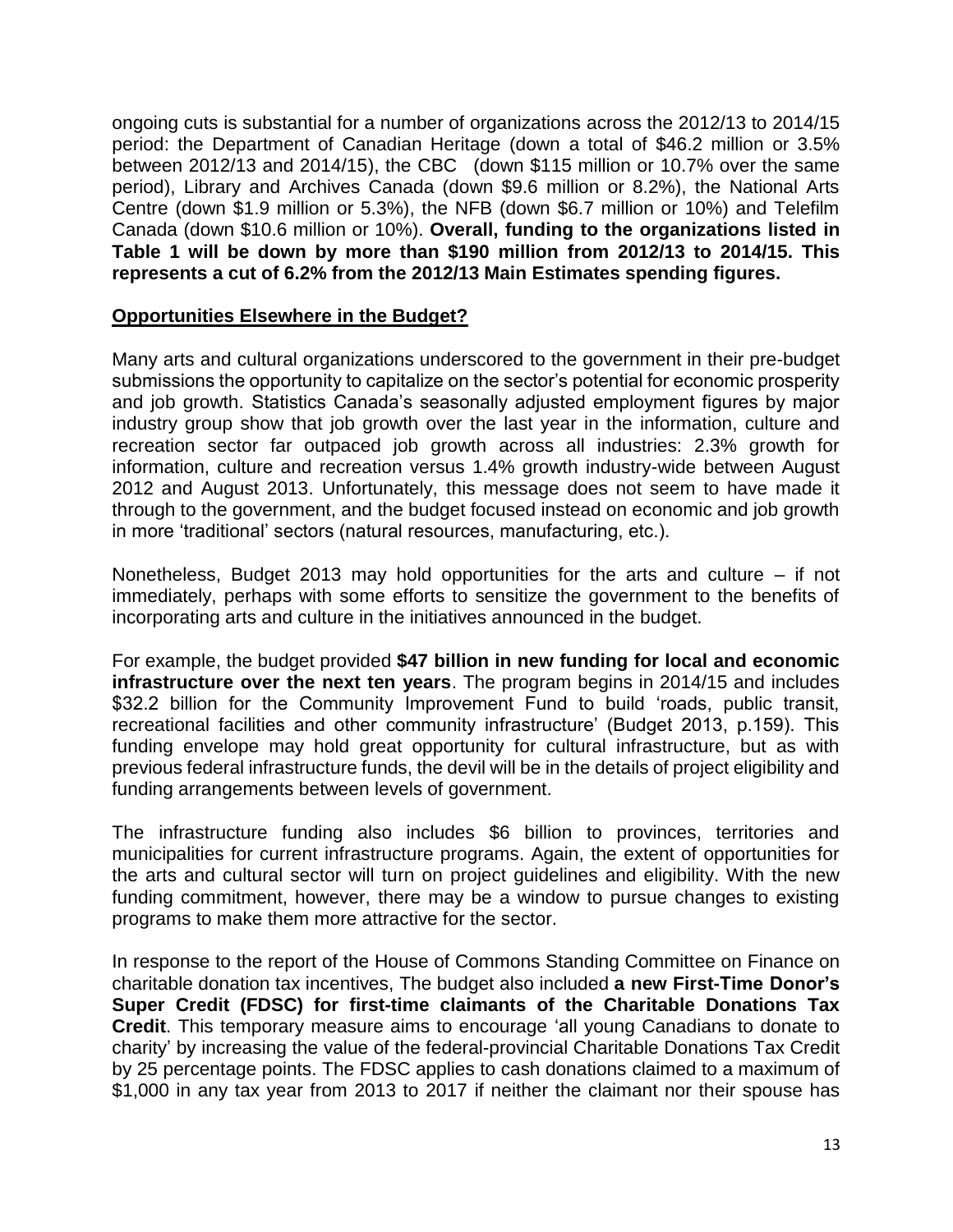claimed the credit since 2007. The value of the credit is substantial: on the first \$200 donated, the federal credit increases from 15% to 40% and on the portion of donations above \$200, the value of the credit increases from 29% to 54% up to a total donation amount of \$1,000.

While the government notes that this measure is designed for young Canadians, there are no age restrictions in respect of this measure. As such, donors of any age – whether first-time or individuals (or couples) who have not claimed a charitable donation since 2007 – will be able to benefit from this temporary credit.

Finally, **the Canada Job Grant**, which aims to provide matching funding to employers for employment-relevant job training, may offer some opportunity for the arts and culture. While thee program is geared primarily for traditional economic sectors and is running into some opposition from provincial governments, there may be opportunities for arts and cultural organizations looking to fill management or other administrative positions. Time will tell.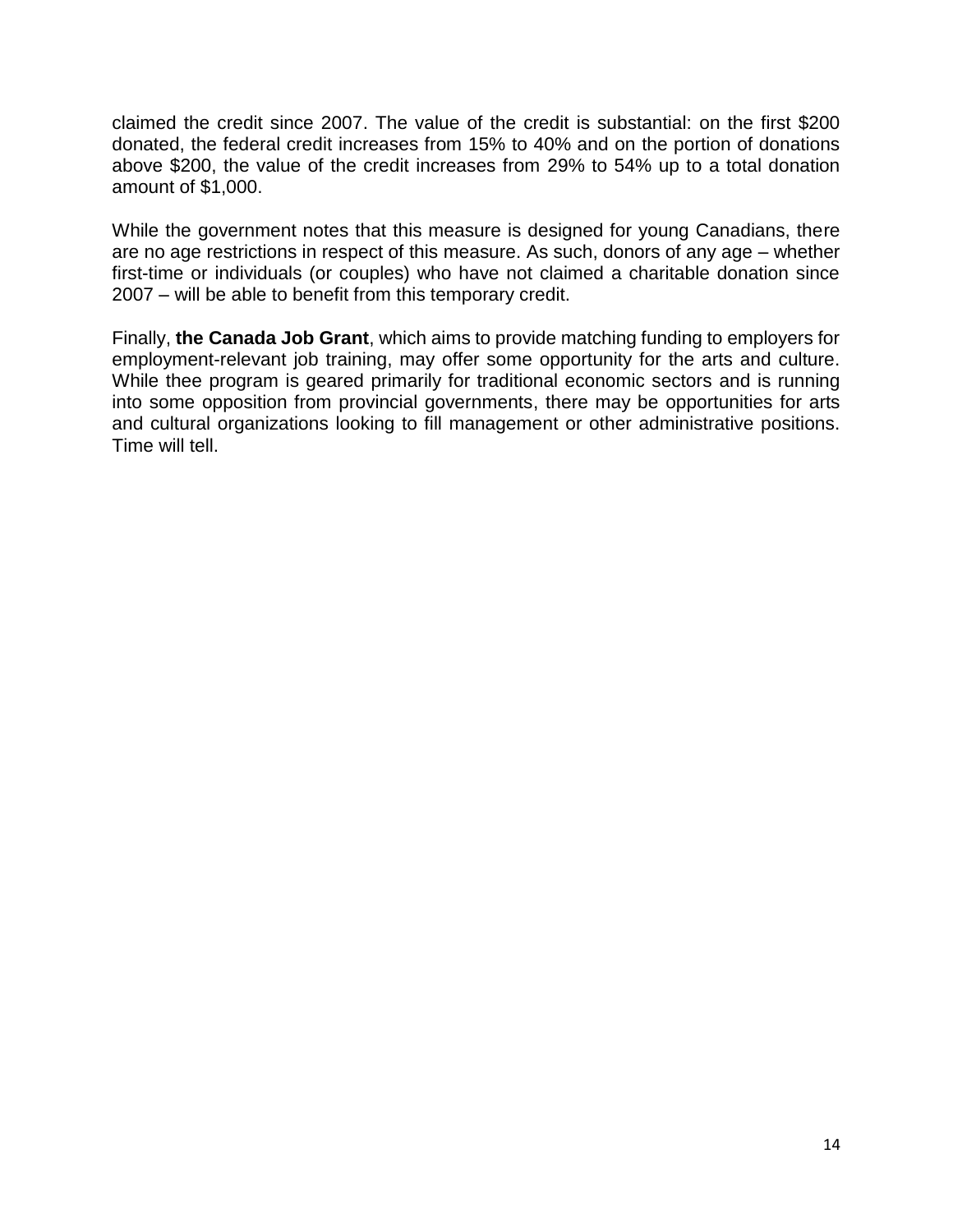# *THE DEPARTMENT OF CANADIAN HERITAGE*

This section examines the organizational and reporting structure of the Department of Canadian Heritage and spending across its strategic outcomes in the 2011/12 to 2015/16 period. It also examines the impact of the Budget 2012 cuts on staff levels at the organization. The next section analyzes funding levels and changes to key grant and contribution programs at the department.

#### **The Portfolio of Canadian Heritage.**

The Ministry of Canadian Heritage is headed by the Minister of Canadian Heritage and Official Languages, the Hon. Shelly Glover (Saint Boniface in Winnipeg, Manitoba). Minister Glover was named Minister of Canadian Heritage over the summer, in a cabinet shuffle which saw the previous minister, the Honourable James Moore, appointed Minister of Industry. Until becoming a Member of Parliament in 2008, Ms. Glover was a member of the Winnipeg Policy Service for almost twenty years. Minister Glover is a bilingual Anglophone and Métis woman. The portfolio of Canadian Heritage also includes the Minister of State for Sport, the Hon. Bal Gosal (Bramalea-Gore-Malton, Ontario), who remained in this position in the July cabinet shuffle.

The Canadian Heritage Portfolio comprises the Department of Canadian Heritage and more than a dozen other cultural organizations, including special operating agencies (the Canadian Conservation Institute and the Canadian Heritage Information Network), departmental agencies (e.g., Library and Archives Canada, the National Film Board, and the Canadian Radio-television and Telecommunications Commission), Crown corporations (e.g., the Canada Council for the Arts, federal museums, the National Arts Centre and the Canadian Broadcasting Corporation) and the Canadian Cultural Property Export Review Board. In addition to its headquarters in Gatineau, Québec, the Department maintains five regional offices and more than a dozen service points across the country.

#### **Departmental Priorities.**

According to the Department's 2013/2014 Report on Plans and Priorities, the Department has four priorities for this fiscal year:

- taking advantage of digital technology, including support to arts and heritage organizations to use digital technologies in their activities (e.g., support for the Virtual Museum of Canada, for multiplatform content development via the Canada Media Fund and implementing the *Copyright Modernization Act*);
- celebrating Canada's heritage and history to strengthen national identity, including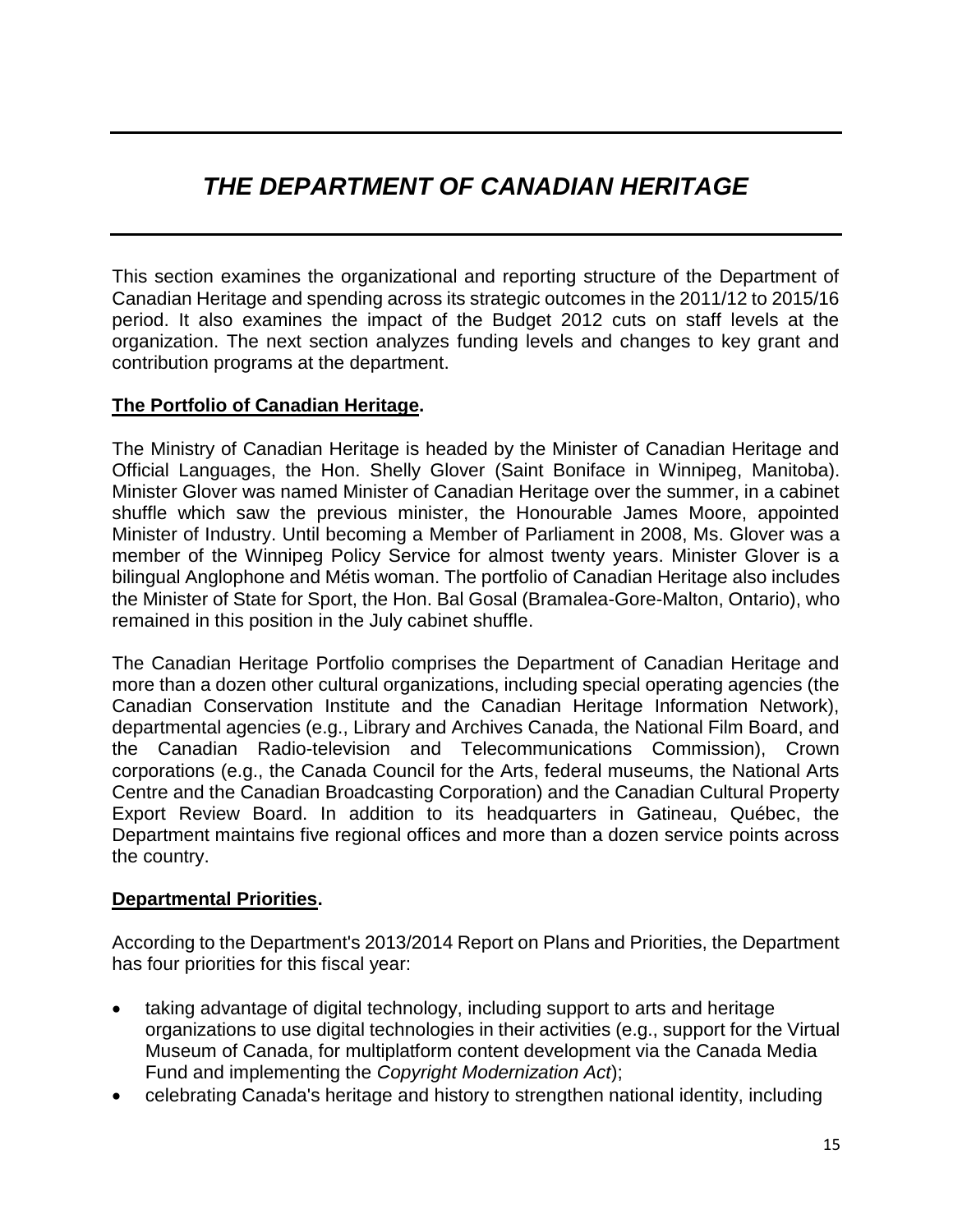celebrating Canada's 150th anniversary in 2017;

- investing in communities (e.g., implementing a new federal strategy for Canada's official languages and supporting the Toronto 2015 Pan American and Parapan American Games), and
- maintaining financial sustainability and excellence in service, including streamlining how grants and contributions are administered (e.g., online applications by 2015).

These priorities are virtually identical to those of 2012/13. Prior years' priorities tended to be larger in number and broader in scope (often closer to ten priorities, with more explicit mention of issues like linguistic duality, production and dissemination of Canadian cultural content, and support of high performance athletes). Priorities in previous years also did not place such great emphasis on Canada's history and history-related issues as has been the case over the last two to three years.

#### **Departmental Reporting Structure and Expenditures Across Strategic Outcomes.**

**Since 2009/2010, the Department has used the same reporting structure for its activities**. It groups arts, cultural industries and heritage under one Strategic Outcome, which, for purposes of this analysis, facilitates tracking year-over-year spending changes in these areas.

Table 2 below shows the reporting structure. It breaks the Department's operations into three Strategic Outcomes, seven Program Activities, and a number of Program Sub-Activities. The first Strategic Outcome focuses on the creation and accessibility of artistic expressions and cultural content and covers all of the Department's programming in the arts, heritage and cultural industries. The second focuses on Canadian identity (including some programs touching on the cultural sector), while the third comprises the Department's activities in sport. Funding programs associated with each Strategic Outcome are listed in the 'Program Sub-Activities' column.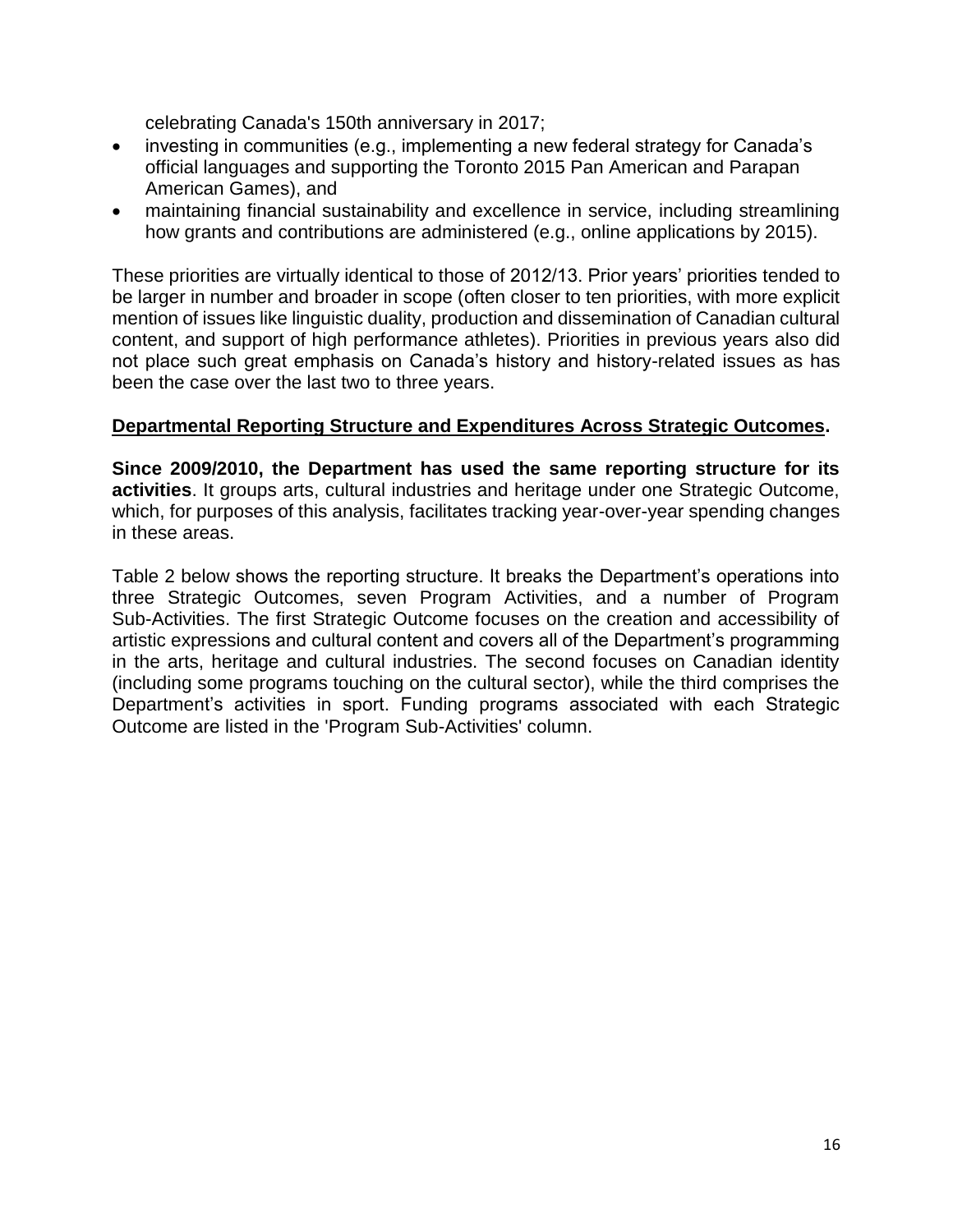| Table 2: Department of Canadian Heritage: Program Activity Architecture and Expenditures, 2011/12-2015/16 $^{\rm 1}$ |
|----------------------------------------------------------------------------------------------------------------------|
|----------------------------------------------------------------------------------------------------------------------|

| <b>Strategic</b>                                                          | Program                                         |                                                                                                                                                                                                                                                                             | <b>Actual</b>              |                                               | <b>Forecast and Planned Spending</b><br>\$ millions |                                        |         | <b>Planned Spending</b><br>\$ millions |
|---------------------------------------------------------------------------|-------------------------------------------------|-----------------------------------------------------------------------------------------------------------------------------------------------------------------------------------------------------------------------------------------------------------------------------|----------------------------|-----------------------------------------------|-----------------------------------------------------|----------------------------------------|---------|----------------------------------------|
| <b>Outcomes</b>                                                           | <b>Activities</b>                               | <b>Program Sub-Activities</b>                                                                                                                                                                                                                                               | <b>Spending</b><br>2011/12 | <b>Forecast</b><br><b>Spending</b><br>2012/13 | <b>Planned</b><br><b>Spending</b><br>2013/14        | Increase/<br>(Decrease)<br>in Spending | 2014/15 | 2015/16                                |
| <b>Strategic</b><br><b>Outcome 1:</b>                                     | Arts                                            | Canada Arts Presentation Fund, Canada<br>Cultural Spaces Fund, Canada Arts Training<br>Fund, Canada Cultural Investment Fund,<br>Fathers of Confederation Buildings Trust                                                                                                   | 110.4                      | 126.8                                         | 117.8                                               | (9.0)<br>$(7.1\%)$                     | 115.8   | 37.1                                   |
| <b>Canadian</b><br>artistic<br>expressions<br>and cultural<br>content are | Cultural<br><b>Industries</b>                   | <b>Broadcasting and Digital Communications</b><br>Policy, Canada Media Fund, Film and Video<br>Policy, Film or Video Production Tax Credits,<br>Canada Music Fund, Canada Book Fund,<br>Canada Periodical Fund, Copyright Policy,<br>Cultural Sector Investment Review, TV5 | 311.3                      | 308.2                                         | 299.9                                               | (8.3)<br>(2.7%)                        | 297.3   | 280.0                                  |
| created and<br>accessible<br>at home and<br>abroad                        | Heritage                                        | Museums Assistance Program, Canada<br>Travelling Exhibitions Indemnification Program,<br>Canadian Heritage Information Network,<br>Canadian Conservation Institute, Movable<br><b>Cultural Property Program</b><br><b>Total Strategic Outcome 1</b>                         | 41.4                       | 37.1                                          | 40.3                                                | (3.2)<br>$(8.6\%)$                     | 40.4    | 36.3                                   |
|                                                                           | 461.8                                           | 472.1                                                                                                                                                                                                                                                                       | 458.0                      | (14.1)<br>$(3.0\%)$                           | 453.5                                               | 353.4                                  |         |                                        |
|                                                                           |                                                 | <b>Human Resources (FTEs)</b>                                                                                                                                                                                                                                               | <b>NA</b>                  | <b>NA</b>                                     | 521.9                                               |                                        | 516.1   | 431.4                                  |
| <b>Strategic</b><br><b>Outcome 2:</b>                                     | Attachment<br>to Canada <sup>1</sup>            | Celebration and Commemoration Program,<br>State Ceremonial and Protocol, Canadian<br><b>Studies</b><br>Program,<br>Exchanges<br>Canada<br>Program, Youth Take Charge                                                                                                        | 78.1                       | 74.4                                          | 56.9                                                | (17.5)<br>(23.5%)                      | 52.3    | 51.1                                   |
| <b>Canadians</b><br>share,<br>express and<br>appreciate                   | Engagement<br>and<br>Community<br>Participation | Human Rights Program, Building Communities<br>through Arts and Heritage, Aboriginal Peoples'<br>Program                                                                                                                                                                     | 82.2                       | 49.2                                          | 46.1                                                | (3.1)<br>$(6.3\%)$                     | 41.3    | 41.3                                   |
| their<br><b>Canadian</b><br>identity                                      | <b>Official</b><br>Languages                    | $\overline{of}$<br>Official-Languages<br>Development<br>Program,<br>Enhancement of<br>Communities<br>Official<br>Official<br>Languages<br>Program,<br>Languages Coordination Program                                                                                        | 359.5                      | 353.7                                         | 348.4                                               | (5.3)<br>$(1.5\%)$                     | 348.4   | 348.4                                  |
|                                                                           |                                                 | <b>Total Strategic Outcome 2</b>                                                                                                                                                                                                                                            | 519.8                      | 477.3                                         | 451.4                                               | (25.9)<br>(5.4%)                       | 442.0   | 440.8                                  |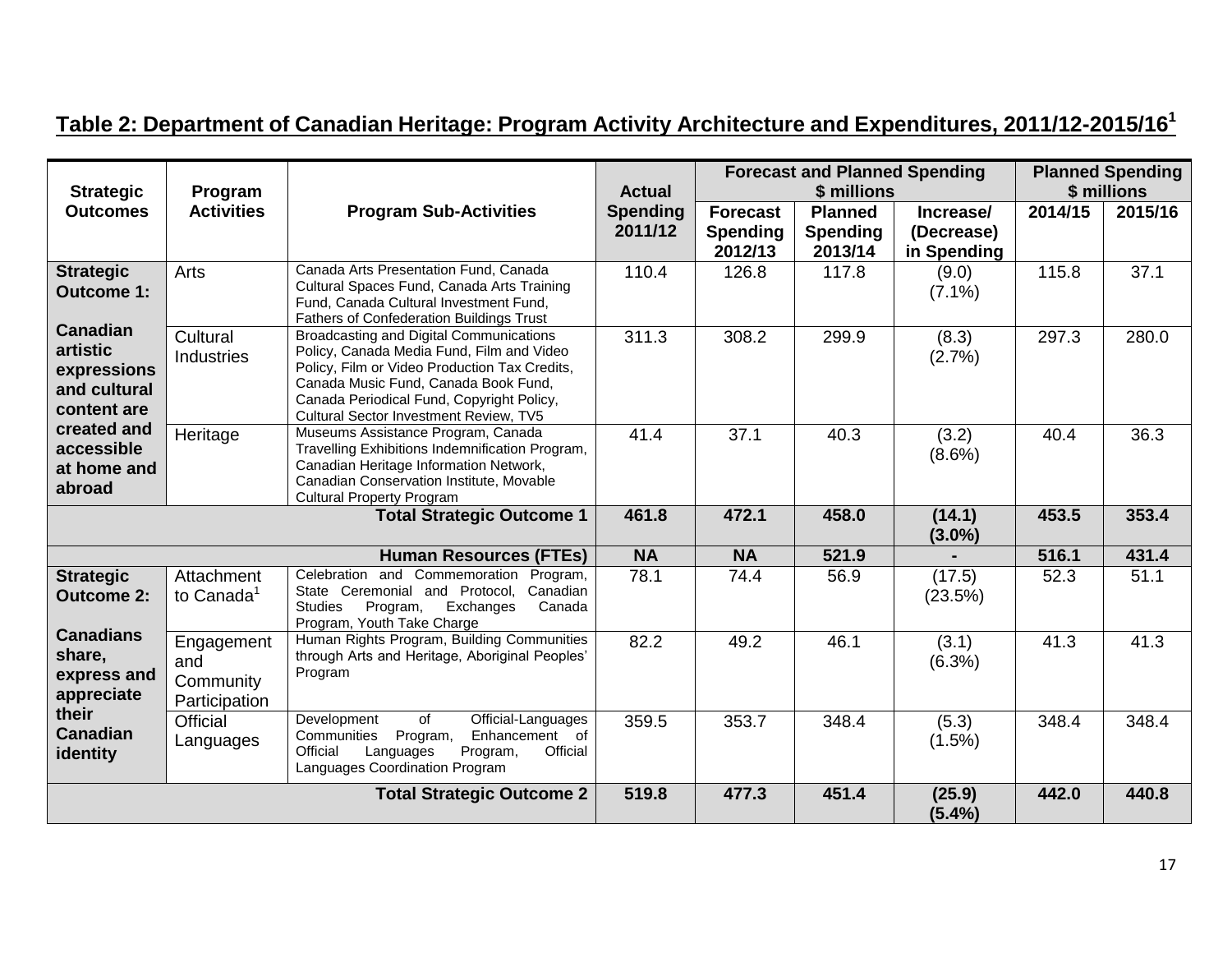|                                                                   |                               | <b>Human Resources (FTEs)</b>                                                                           | <b>NA</b> | <b>NA</b> | 293.0   | ۰.                | 291.3   | 291.3   |
|-------------------------------------------------------------------|-------------------------------|---------------------------------------------------------------------------------------------------------|-----------|-----------|---------|-------------------|---------|---------|
| <b>Strategic</b><br>Outcome 3:                                    | Sport                         | Hosting Program, Sport Support Program,<br>Athlete Assistance Program                                   | 213.2     | 223.2     | 332.9   | 109.7<br>49.1%    | 397.6   | 218.2   |
| <b>Canadians</b><br>participate<br>and excel in<br>sport          |                               |                                                                                                         |           |           |         |                   |         |         |
|                                                                   |                               | <b>Total Strategic Outcome 3</b>                                                                        | 213.2     | 223.2     | 332.9   | 109.7<br>49.1%    | 397.6   | 218.2   |
|                                                                   |                               | <b>Human Resources (FTEs)</b>                                                                           | <b>NA</b> | <b>NA</b> | 127.0   | $\blacksquare$    | 127.4   | 126.2   |
| <b>Internal Services</b>                                          |                               | Governance and Management Support,<br>Resource Management Services, Asset<br><b>Management Services</b> | 113.7     | 95.5      | 74.9    | (20.6)<br>(21.6%) | 74.8    | 74.7    |
|                                                                   |                               | <b>Human Resources (FTEs)</b>                                                                           | <b>NA</b> | <b>NA</b> | 551.4   |                   | 550.5   | 542.9   |
| TOTAL SPENDING LISTED IN REPORT ON PLANS AND<br><b>PRIORITIES</b> |                               |                                                                                                         | 1,308.5   | 1,268.1   | 1,317.2 | 49.1<br>3.9%      | 1,367.9 | 1,087.1 |
|                                                                   | <b>Human Resources (FTEs)</b> |                                                                                                         |           |           | 1,493.3 | $\blacksquare$    | 1,485.3 | 1,391.9 |
|                                                                   |                               | <b>CUTS TO THE DEPARTMENT ANNOUNCED IN BUDGET 2012</b>                                                  |           | (17.8)    | (42.2)  |                   | (46.2)  | (46.2)  |

**Note:** Figures may not add to totals due to rounding.

<sup>1</sup> Formerly 'Promotion and attachment to Canada'.

**Sources**: Canadian Heritage, *2013-2014 Report on Plans and Priorities;* Government of Canada, *Jobs, Growth and Long-term Prosperity: Economic Action Plan 2012 (Budget 2012)*.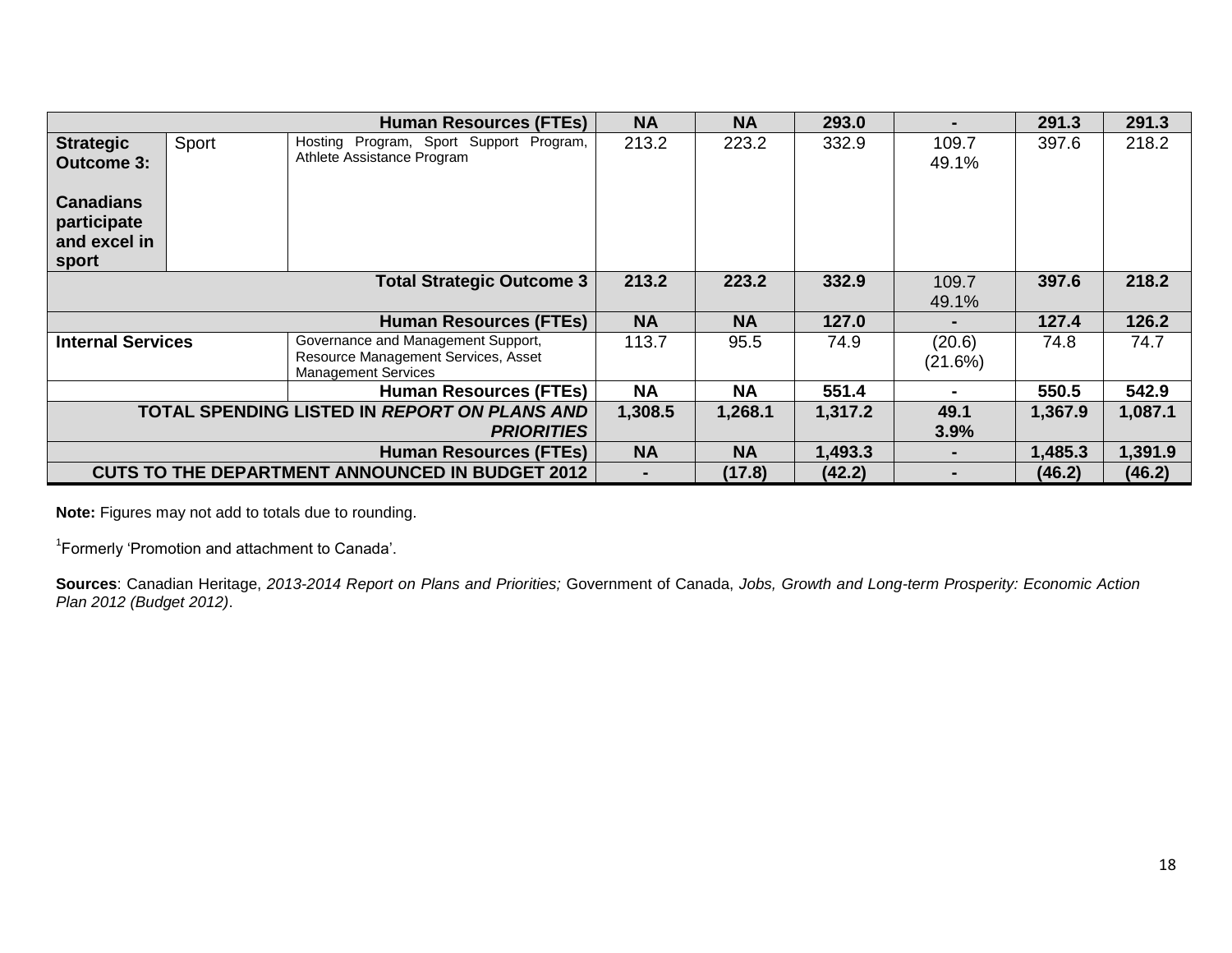The final six columns of the table show Actual Spending, Forecast Spending and Planned Spending for the 2011/12 to 2015/16 period, as presented in the Department's 2013/14 *Report on Plans and Priorities (RPP)*. These columns also show human resources attributed to each Strategic Outcome individually and in total for the 2013/14 to 2015/16 period (measured in Full Time Equivalents, or FTEs, each of which is essentially the equivalent of a full time position; figures for 2012/13 are not listed in the RPP).

**Readers need to bear in mind that the Planned Spending figures for 2014/15 and 2015/16 have not been voted on by Parliament so are subject to change by the government. They also don't reflect expenditures for programs that are up for renewal. In addition, government documentation lacks considerable clarity when it comes to reconciling the cuts to the Department announced in Budget 2012 (\$17.8 million in 2012/13, an additional \$24.4 million in 2013/14 and a further \$4.0 million in 2014/15 for a total ongoing cut of \$46.2 million) with the figures in the Department's** *Report on Plans and Priorities***. As such, these figures should be interpreted with extreme caution.**

With these caveats in hand, **a few observations can be made. The first is that between 2012/13 and 2013/14, funding reductions in the Department are borne primarily by the first and second Strategic Outcomes** (reductions of \$14.1 million and \$25.9 million, respectively), **along with Internal Services** (down \$20.6 million or 21.6%). **Sports**, the third Strategic Outcome, **increases significantly between 2012/13 and 2013/14** from \$223.2 million to \$332.9 million, for an increase of \$109.7 million (almost 50%). The increase owes to growth in funding for the Toronto 2015 Pan American and Parapan American games. Overall, departmental expenditures grow by \$49.1 million (3.9%) between 2012/13 and 2013/14. (The \$49.1 million increase differs from the increases shown in Table 1 in the previous section because the RPP lists the 'forecast spending' for 2012/13 rather than the main and supplementary estimates figures).

The reductions to the first and second Strategic Outcomes and Internal Services between 2012/13 and 2013/14 total \$61 million, well in excess of the \$24.4 million to be cut from the department in 2013/14. Part of this difference owes to some initiatives coming to an end (e.g., the Roadmap for Canada's Linguistic Duality 2008-2013, which has subsequently been renewed) but also, in the case of Internal Services, departmental initiatives to pursue financial stability in the department. As such, **it is very difficult to trace directly the impact of the Budget 2012 cuts** in Table 2. The following section provides details on specific program cuts in the cultural sector, most of which were announced last year.

**The second observation pertains to the medium-term spending projections. Planned spending for 2014/2015 and 2015/2016 trends downward again for the first and second Strategic Outcomes (as do FTEs), while Internal Services holds steady (along with FTEs) and Sports spending increases again in 2014/15 but declines back to 2012/13 levels in 2015/16 (FTEs hold steady over this period).** 

Declines for the first Strategic Outcome are particularly large in 2015/16, but this owes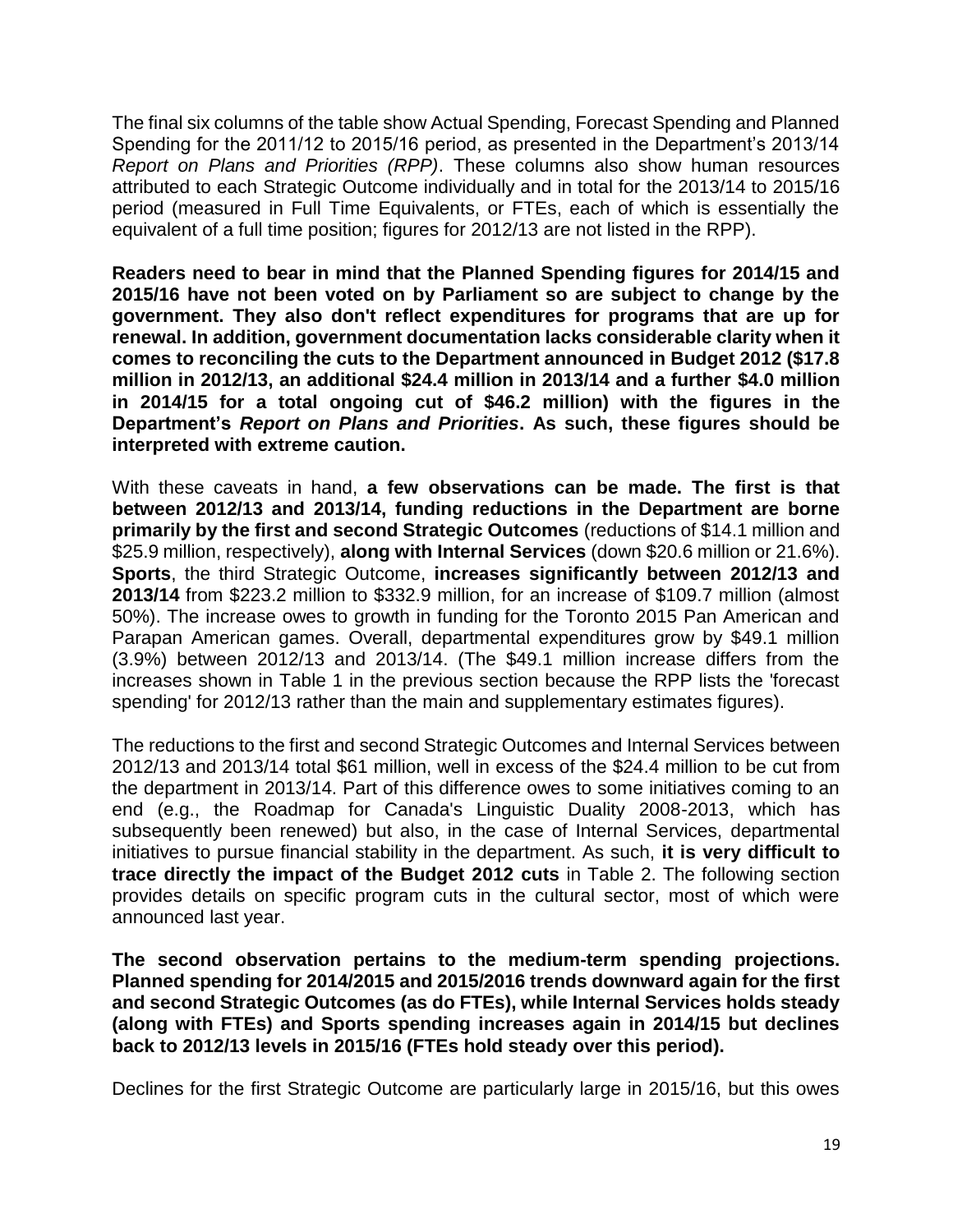primarily to the need to renew a number of key programs (e.g., the Canada Arts Presentation Fund, the Canada Cultural Spaces Fund, the Canada Cultural Investment Fund, the Canada Music Fund, the Canada Book Fund). Funding reductions to the second Strategic Outcome are likewise related to programs scheduled to sunset in 2013/14 (the Aboriginal Languages Initiative of the Aboriginal Peoples' Program and the Roadmap for Canada's Linguistic Duality 2008-2013, which has now been renewed). Increases for Sport are again due to the 2015 Pan Am Games.

**The final observation underscores yet again the challenge of 'following the money' when it comes to the Budget 2012 cuts.** The bottom of the table shows the cuts for the 2012/13 to 2015/16 period announced in Budget 2012. In theory, departmental spending should be declining over this period, yet the Department's Total Spending figures listed in its *Report on Plans and Priorities* (the figures two rows above) show that spending is set to *increase* over the 2012/13 to 2014/15 period. It is only in 2015/16 that we see reductions to total spending, and here, as previously noted, much of this is related to programs needing renewal, so the ultimate spending figures might be quite different.

Nonetheless, it is important to note that **where we do see declines between 2012/13 and 2014/15, it is in the first and second Strategic Outcomes - those that concern the arts and cultural sector the most.** In the first Strategic Outcome, spending is set to drop about \$20 million between 2012/13 and 2014/15. In the second, it's slated for a roughly \$35 million decline. An additional \$20 million is being shaved from Internal Services over this period. If we add these figures up, the total funding reduction is \$75 million, well in excess of the \$46.2 million in ongoing cuts to the Department announced in Budget 2012. **All told, it is very unclear precisely how and where the Budget 2012 cuts will be felt within the Department.** 

**What is clear, though, is that Sports spending is set for major increases over the next couple of years.** 

**In addition, as noted in the previous section, the government has been using 'savings' identified through the Budget 2012 process to fund new initiatives. Where this involves shifting funding from arts and culture programs to other purposes, there is a real danger that the sector may come out on the losing end of the expenditure restraint exercise.** 

**The main question mark regarding the table, then, pertains to the Budget 2012 cuts: while information on the actual impact of the \$17 million in cuts for 2012/13 is now known (see next section), we do not yet know precisely where the cuts will come from in 2013/14 (a further \$24.4 million in cuts) and in 2014/15 (an additional \$4.0 million to bring the total ongoing cut for the department to \$46.2 million).** 

#### **Staff Reductions.**

**The Department indicated last year that the Budget 2012 cuts would result in the elimination of 38 positions. This came on top of a whopping 500 positions that had**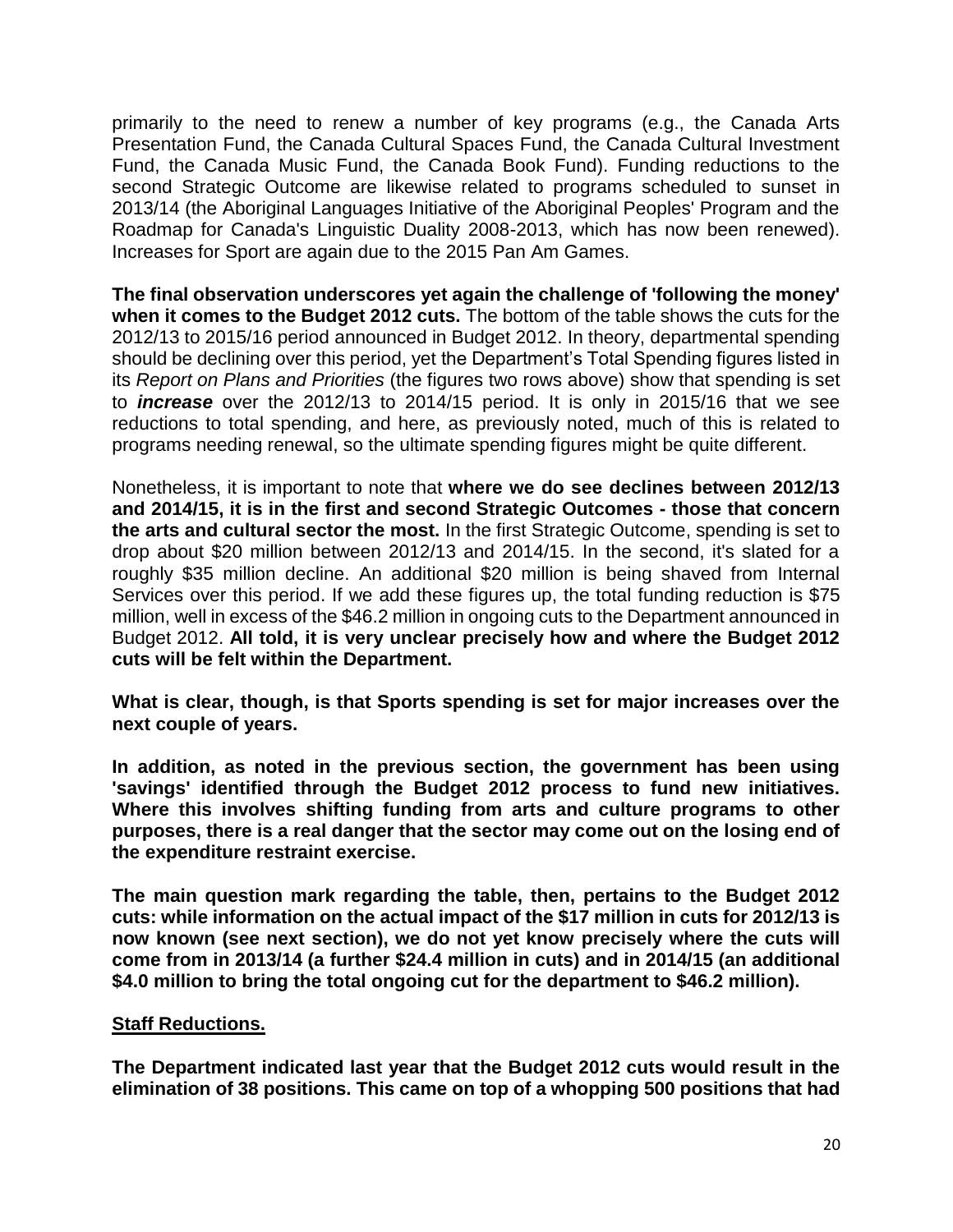**already been eliminated in previous internal deficit reduction exercises** (360 were permanent positions and 140 were positions associated with the Vancouver 2010 Olympics and the Shanghai Expo).

The Department had accumulated an internal structural deficit of some \$60 million since 2003 and it grew to \$66 million following the need for all government departments to absorb payroll budget increases. Forty million dollars of this deficit had already been eliminated prior to Budget 2012 through staff and program cuts to international spending, programs, travel, management and intergovernmental issues, and internal administrative efficiencies. Another 245 positions were to be abolished between 2012/13 and 2015/16 as the remaining \$26 million of the internal deficit is eliminated. Of these, the department noted that it expected to be able to limit the direct effect of the cuts to 175 employees or less by, for example, eliminating vacant positions.

As shown in Table 2, between 2013/14 and 2015/16, the department anticipates the total number of Full Time Equivalent positions in the organization to drop from 1,493.3 to 1,391.9 (101.4 FTEs or 6.8%; figures for 2012/13 were not provided in the department's *Report on Plans and Priorities*). Virtually all of these FTEs are being eliminated from the first Strategic Outcome on arts, heritage and cultural industries. This needs to be interpreted with caution, though, as staff reductions flow mostly from the sun setting in 2013/14 of the various programs noted above. If programs are renewed, the reduction would no doubt be far less severe. Between this fiscal year and next, reductions to FTEs are relatively modest: from 1,493 in 2012/13 to 1,485 in 2013/14, a mere 8 FTEs.

**Nonetheless, the department's staff complement has been reduced substantially over the last few years owing in part to Budget 2012 cuts but mainly to internal deficit reduction exercises.**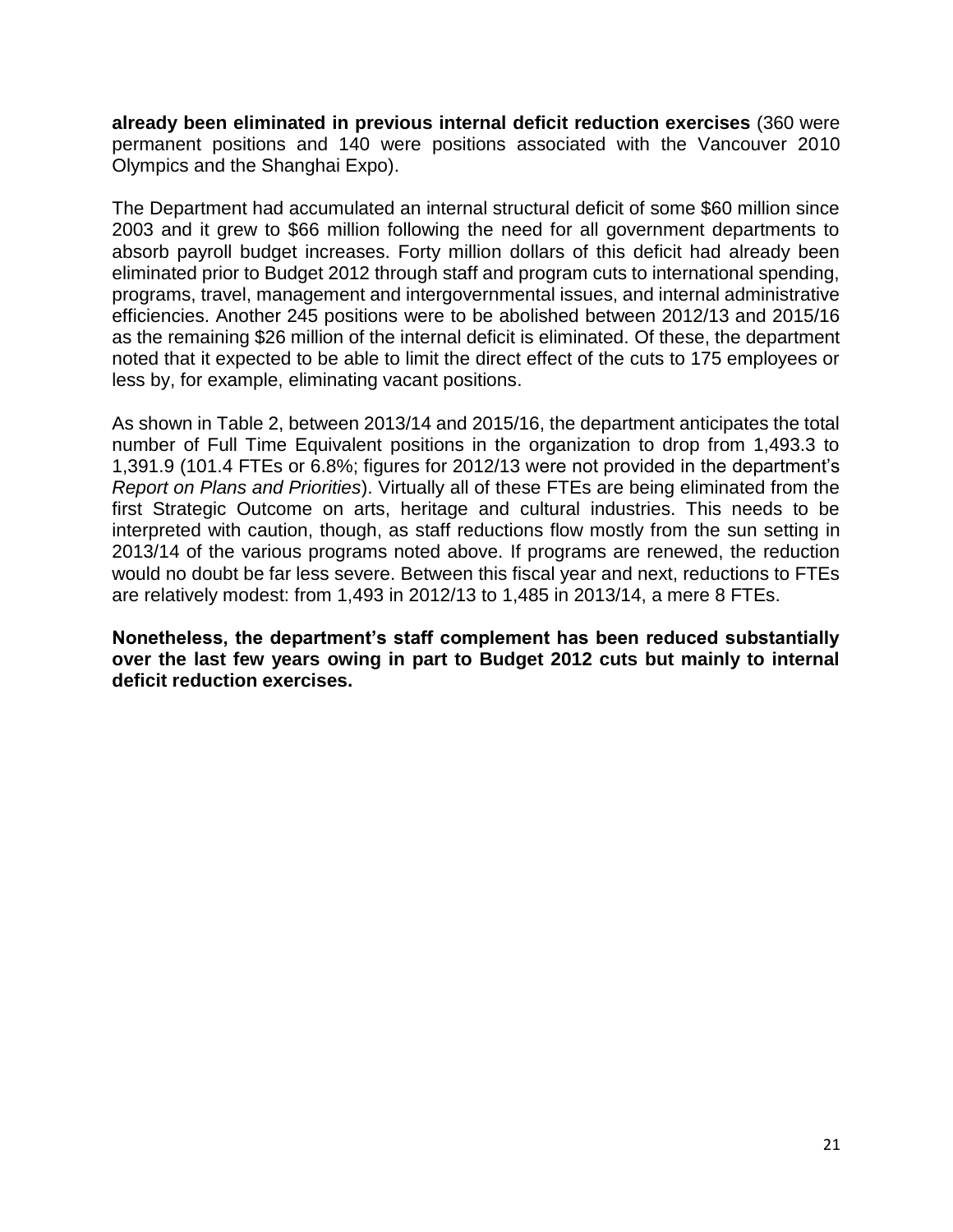# *DEVELOPMENTS ACROSS CULTURAL SUB-SECTORS*

**This section examines expenditures, cuts and key developments in the organizations listed in Table 1 and in key arts and culture programs at the Department of Canadian Heritage.** Expenditures by the Department of Canadian Heritage in the areas of official languages, aboriginal programs, and sport are also briefly examined to keep a watch on trends across these other areas of programming.

Table 3 shows funding in fiscal years 2012/13 and 2013/14 across key grants and contributions at the Department of Canadian Heritage. It shows total expenditures for 2012/13 (Main and Supplementary Estimates), expenditures in the 2013/14 Main Estimates and Supplementary Estimates A and program cuts announced following Budget 2012. **Additional expenditures could be forthcoming through Supplementary Estimates B and C, which will be tabled later this year.**

As described below, **funding to arts and culture programs at the Department of Canadian Heritage held very steady, with the exception of four programs cut following Budget 2012** (i.e., Cultural Capitals of Canada, Canada Interactive Fund and the Creators' Assistance Component and the Entrepreneurs Component of the Canada Music Fund). **The Department recently announced the creation of the Canada History Fund** to promote Canada's history. With funding of \$4.3 million in 2013/14 and \$12 million annually thereafter, the new program includes the creation of the Canada History Awards for students and teachers, additional funding to enable veterans and soldiers to meet with students, the creation of Canada History Week (July 1-7) and additional support for the Exchanges Canada Program for students (a full description of the program's components appears in the 'heritage' section below). **The government indicates that the funding for this new program is sourced from 'existing resources' but it is not clear yet where the money is coming from.**

*--------ARTS--------*

The *Building Communities Through Arts and Heritage* program seeks to 'increase opportunities, through festivals and other events and activities, for local artists and artisans to be involved in their community [the Local Festivals component] and for local groups to commemorate local history and heritage [the Community Anniversaries component and the Legacy Fund]' (Department of Canadian Heritage website). **Funding to this program remained unchanged from 2012/13, at \$17.7 million. It has not been affected (thus far) by the Budget 2012 cuts.**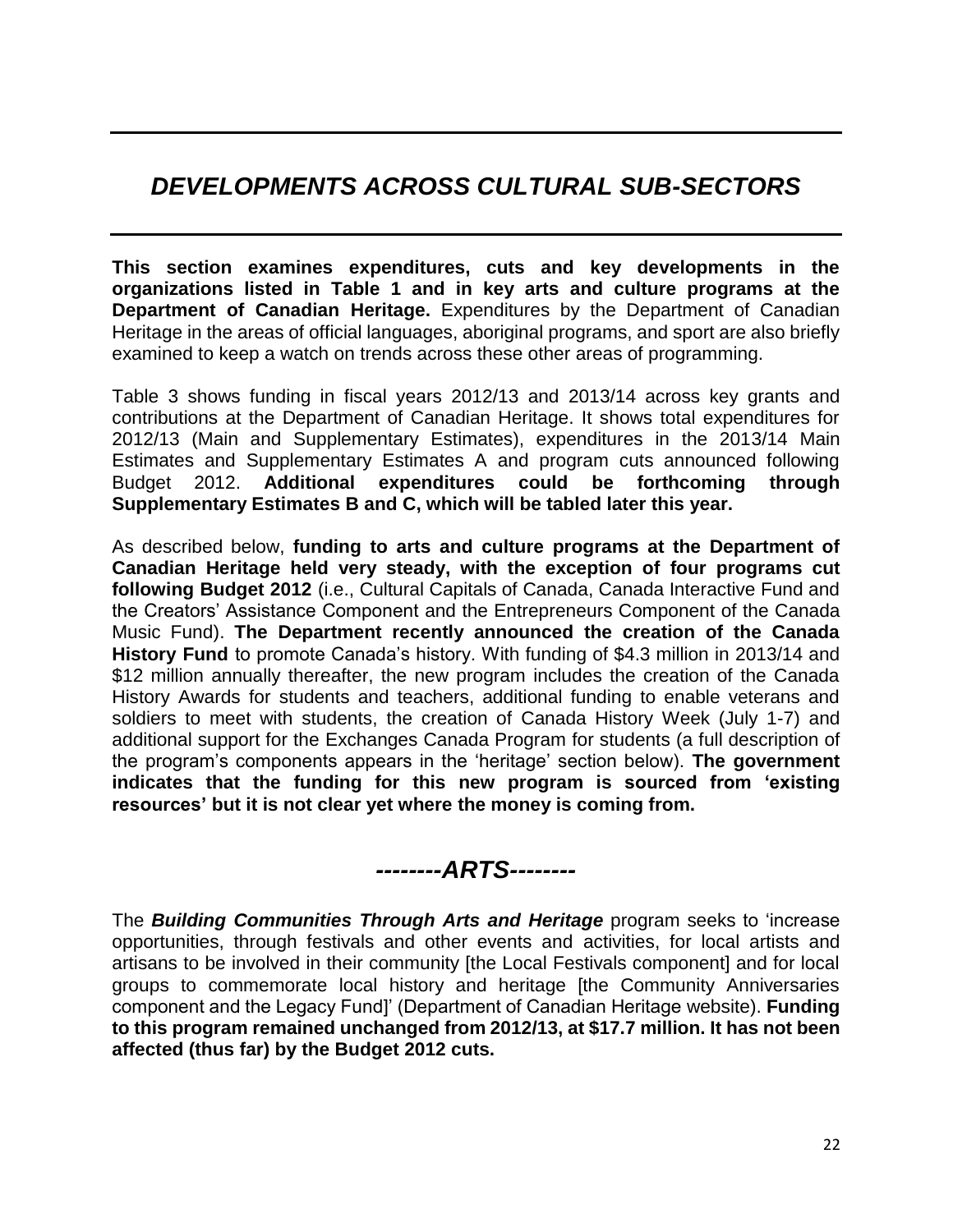# **Table 3: Department of Canadian Heritage: Selected Grants and Contributions, 2012/13 to 2013/14 (dollars)**

| <b>Grant/Contribution</b>                                                             | <b>Cuts Announced</b>                                   |                                 | 2013/14                                                |              |                                                                            |
|---------------------------------------------------------------------------------------|---------------------------------------------------------|---------------------------------|--------------------------------------------------------|--------------|----------------------------------------------------------------------------|
|                                                                                       | following Budget<br>2012                                | <b>Main</b><br><b>Estimates</b> | <b>Supplementary</b><br><b>Estimates</b><br>A, B and C | <b>Total</b> | <b>Main Estimates</b><br>and<br><b>Supplementary</b><br><b>Estimates A</b> |
| <b>Arts</b>                                                                           |                                                         |                                 |                                                        |              |                                                                            |
| Building Communities through Arts & Heritage                                          |                                                         | 17,655,000                      | $\blacksquare$                                         | 17,655,000   | 17,655,000                                                                 |
| <b>Canada Arts Presentation Fund</b>                                                  |                                                         | 28,972,742                      | $\blacksquare$                                         | 28,972,742   | 28,972,742                                                                 |
| Canada Arts Training Fund                                                             |                                                         | 22,779,440                      |                                                        | 22,779,440   | 22,779,440                                                                 |
| Canada Cultural Investment Fund                                                       | Cultural Capitals of<br>Canada eliminated<br>in 2012/13 | 25,035,455                      |                                                        | 25,035,455   | 21,972,205                                                                 |
| Canada Cultural Spaces Fund                                                           |                                                         | 27,458,613                      |                                                        | 27,458,613   | 27,358,613                                                                 |
| Canada Interactive Fund                                                               | Eliminated in<br>2012/13                                | 6,346,244                       |                                                        | 6,346,244    |                                                                            |
| Heritage                                                                              |                                                         |                                 |                                                        |              |                                                                            |
| Museums Assistance Program                                                            |                                                         | 15,739,964                      | $\blacksquare$                                         | 15,739,964   | 15,739,964                                                                 |
| Canada History Fund                                                                   |                                                         |                                 |                                                        |              | 4,300,00                                                                   |
| <b>Cultural Industries</b>                                                            |                                                         |                                 |                                                        |              |                                                                            |
| Canada Book Fund                                                                      |                                                         | 36,666,301                      | 500,000                                                | 37,166,301   | 36,666,301                                                                 |
| Canada Media Fund<br>(formerly Canada New Media Fund<br>and Canadian Television Fund) |                                                         | 134,146,077                     |                                                        | 134,146,077  | 134,146,077                                                                |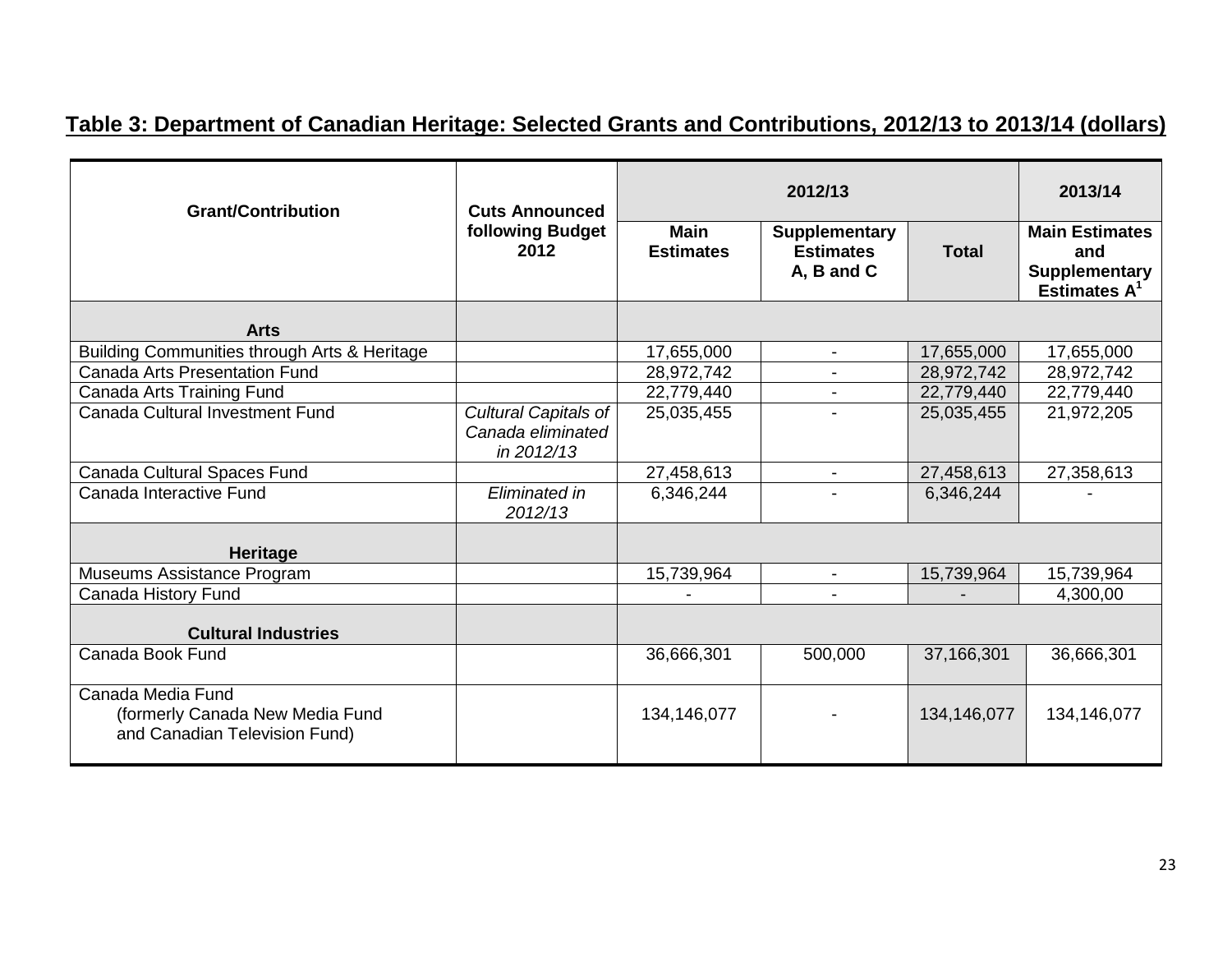| Canada Music Fund                         | Creators'<br>Assistance<br>Component<br>eliminated in<br>2012/13 | 25,828,331  |            | 25,828,331  | 22,789,231  |
|-------------------------------------------|------------------------------------------------------------------|-------------|------------|-------------|-------------|
| Canada Periodical Fund                    |                                                                  | 74,774,598  |            | 74,774,598  | 74,774,598  |
| <b>Other Grants and Contributions</b>     |                                                                  |             |            |             |             |
| Celebration and Commemoration Program     |                                                                  | 15,494,367  | 5,310,000  | 20,804,367  | 14,494,367  |
| <b>Sport Grants &amp; Contributions</b>   |                                                                  |             |            |             |             |
| Athlete Assistance Program                |                                                                  | 27,000,000  | 1,000,000  | 28,000,000  | 28,000,000  |
| Sport Support Program                     |                                                                  | 143,815,064 | 3,000,000  | 149,815,064 | 145,815,064 |
| <b>Hosting Program</b>                    |                                                                  | 22,395,000  | 14,386,319 | 36,781,319  | 146,109,211 |
| <b>Official Languages</b>                 |                                                                  |             |            |             |             |
| Enhancement of Official Languages Program |                                                                  | 111,523,131 |            | 111,523,131 | 111,523,131 |
| Development of Official-Language          |                                                                  | 225,120,890 | 5,000      | 225,125,890 | 221,671,990 |
| <b>Communities Program</b>                |                                                                  |             |            |             |             |
| Aboriginal Peoples' Program               |                                                                  | 29,050,771  |            | 29,050,771  | 17,549,757  |

#### **Note**

<sup>1</sup> Supplementary Estimates A did not include any additional funding for programs in this table (it provided \$500,000 in additional funding to the Department of Canadian Heritage for government advertising programs).

#### **Sources**:

Government of Canada, *2012-2013 Estimates, Parts I and II: The Government Expenditure Plan and The Main Estimates*; Government of Canada, *Supplementary Estimates (A) 2012-2013 for the Fiscal Year ending March 31, 2013;* Government of Canada, *Supplementary Estimates (B) 2012-2013 for the Fiscal Year ending March 31, 2013*; Government of Canada, *Supplementary Estimates (C) 2011-2012 for the Fiscal Year ending March 31, 2013;* Government of Canada, *2013-2014 Estimates, Parts I and II: The Government Expense Plan and The Main Estimates*;; Government of Canada, Supplementary Estimates (A) 2013-2014 for the Fiscal Year ending March 31, 2014. Budget 2012 program cuts announced on Department of Canadian Heritage website.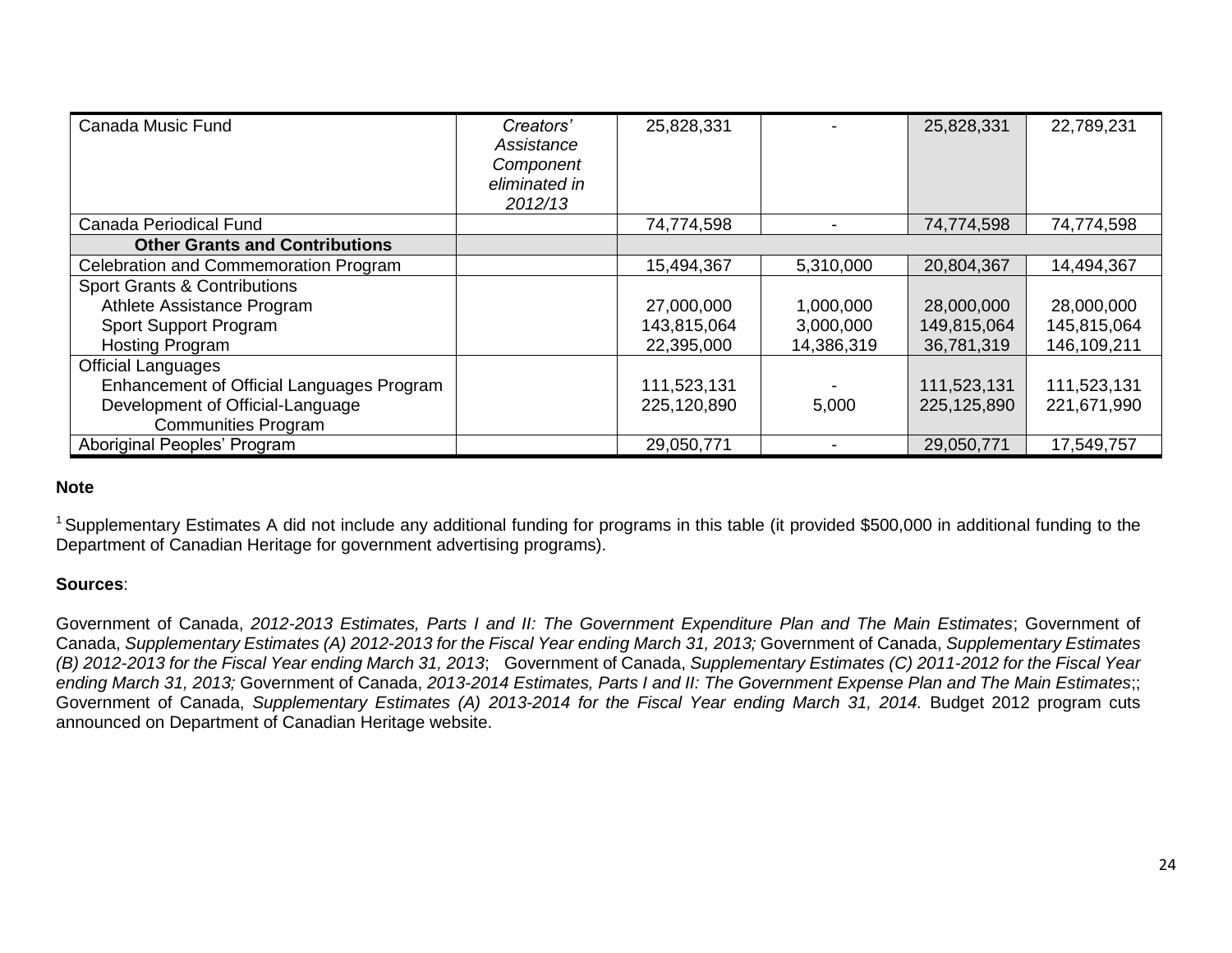**Funding to the** *Canada Arts Presentation Fund* **also held steady in 2013/14 at \$29 million.** The program 'gives Canadians direct access to a variety of quality artistic experiences by providing financial assistance to arts presenters and the organizations that support them' (Department of Canadian Heritage website). **Funding to this program has not been affected as yet by the Budget 2012 cuts but it is up for renewal next year. If it is not renewed, the program will sunset at the end of the 2014/15 fiscal year.**

In 2013/14, **funding to the** *Canada Arts Training Fund* **also remains unchanged at \$22.8 million.** The program 'contributes to the development of Canadian creators and future cultural leaders of the Canadian arts sector by supporting the training of artists with high potential through institutions that offer training of the highest calibre' (Department of Canadian Heritage website). **The program has not been affected as of yet by the Budget 2012 cuts.**

The *Canada Cultural Investment Fund* seeks to 'strengthen organizational effectiveness and build capacity of arts and heritage organizations' (Department of Canadian Heritage website). **Funding to this program declined from \$25 million to \$22 million in 2013/14 due to the elimination of the Cultural Capitals of Canada component following Budget 2012. The program is up for renewal in 2014/15.** 

**The program is comprised of three components**. The *Endowment Incentives*  component encourages Canadians to contribute to arts endowment funds by providing matching funds. **The Endowment Incentives component was one of the only arts programs touched directly by Budget 2013**: the budget announced that starting in 2013, organizations could receive total matching funds of up to \$15 million over the life of the program (up from a \$10 million total previously, a 50% increase). The change aims to provide larger organizations (e.g., the National Ballet, the Banff Centre, Stratford, etc.) with enhanced matching grant support, but no additional funds have been allocated to the program.

The *Strategic Initiatives* component funds 'projects involving multiple partners that will help arts and heritage organizations strengthen their management abilities, make strategic use of new technologies and diversify their revenues' (Department of Canadian Heritage website). The *Limited Support to Endangered Arts Organizations* component, for its part, was created 'for those rare instances where a professional arts organization faces the prospect of closure but there is a high degree of support for its continuation and a viable business/restructuring plan' (Department of Canadian Heritage website).

**Funding to the** *Canada Cultural Spaces Fund* **remained unchanged at \$27.4 million.** The program aims to 'improve physical conditions for artistic creativity and innovation' and to 'increase access for Canadians to performing arts, visual arts, media arts, and to museum collections and heritage displays' (Department of Canadian Heritage website). **While funding to this program has not been directly affected by Budget 2012, it is scheduled to sunset in 2014/15 if it is not renewed.**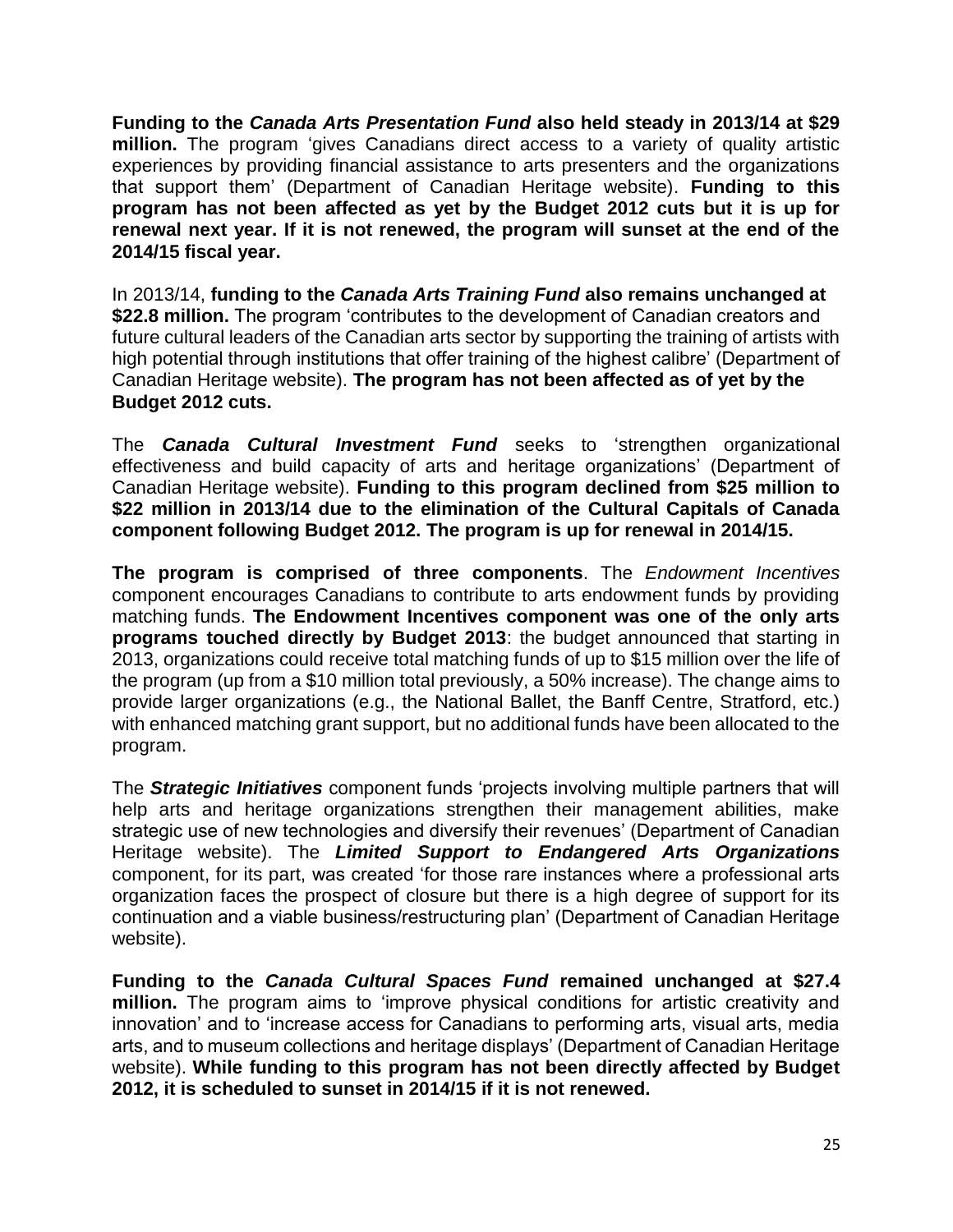**As noted in last year's budget analysis, the** *Canada Interactive Fund,* **a program with a budget of \$6.3 million in 2012/13 (\$10.8 million in 2011/12), was eliminated following Budget 2012.** This program aimed to 'support the creation of online Canadian interactive content and applications developed by Official Language Minority Communities (OLMCs), Aboriginal, ethnocultural and other not-for-profit cultural organizations' (Department of Canadian Heritage website).

*Canada Council for the Arts*. **The government committed not to cut Canada Council funding in its deficit reduction exercise. Nonetheless, as shown in Table 1, funding to the Canada Council declined slightly in 2013/14 to \$180.3 million.** This is down from the \$181.8 million the Council received in the 2012/13 Main Estimates and represents a decline of roughly \$1 million owing to conclusion of the Roadmap for Canada's Linguistic Duality. The Roadmap was renewed in April 2013 and the \$1 million in funding to the Canada Council was restored for the translation program for publishers working in either official language.

In 2012/13, the Council transferred \$520,000 to the Department of Canadian Heritage in Supplementary Estimates B for the return of funding for the National Translation Program for Book Publishing (\$500,000) and to support joint statistical research on the arts (\$20,000). In the same year, the Council received a transfer of \$127,000 from the Department of Canadian Heritage 'to support multilateral cooperation projects in French language, as well as to ensure Canada's participation in meetings of the Commission internationale du théâtre francophone'.

Overall, then, Canada Council funding is down approximately \$1.5 million from the 2012/13 Main Estimates. While the decline is very modest (less than 1%), **on a per capita constant dollar basis, funding to the Council has actually declined 2.5% since 2005/06**. 3

In addition, as noted in last year's budget analysis, the Council has increased by \$2 million its support for artists and arts organizations to access international markets so it is effectively doing more with less. Moreover, it must be remembered that the Canada Council also derives funding from its endowment fund, which remains under strain given ongoing financial market volatility and downturns. Fortunately, to date, this has not reduced Council grants given reserves maintained from previous years' investment income.

Table 1 shows that **funding to the** *National Arts Centre* **in this year's Main Estimates was down \$1.8 million (5.1%) from last year's Main Estimates. This is in keeping with the Budget 2012 cuts to the NAC:** 0.3% cut in 2012/13, 5.1% in 2013/14 and an ongoing cut of 5.3% in 2014/15. The NAC received a transfer of \$75,000 in 2012/13 Supplementary Estimates C for the biennial *Zones théâtrales.* **The cuts have been directed primarily at programming**, which is down from \$18.1 million in 2012/13 to

**.** 

<sup>3</sup> Documentation prepared by the Canada Council for the Arts (document entitled *Parliamentary Appropriation, 2005-06 to 2012-13*).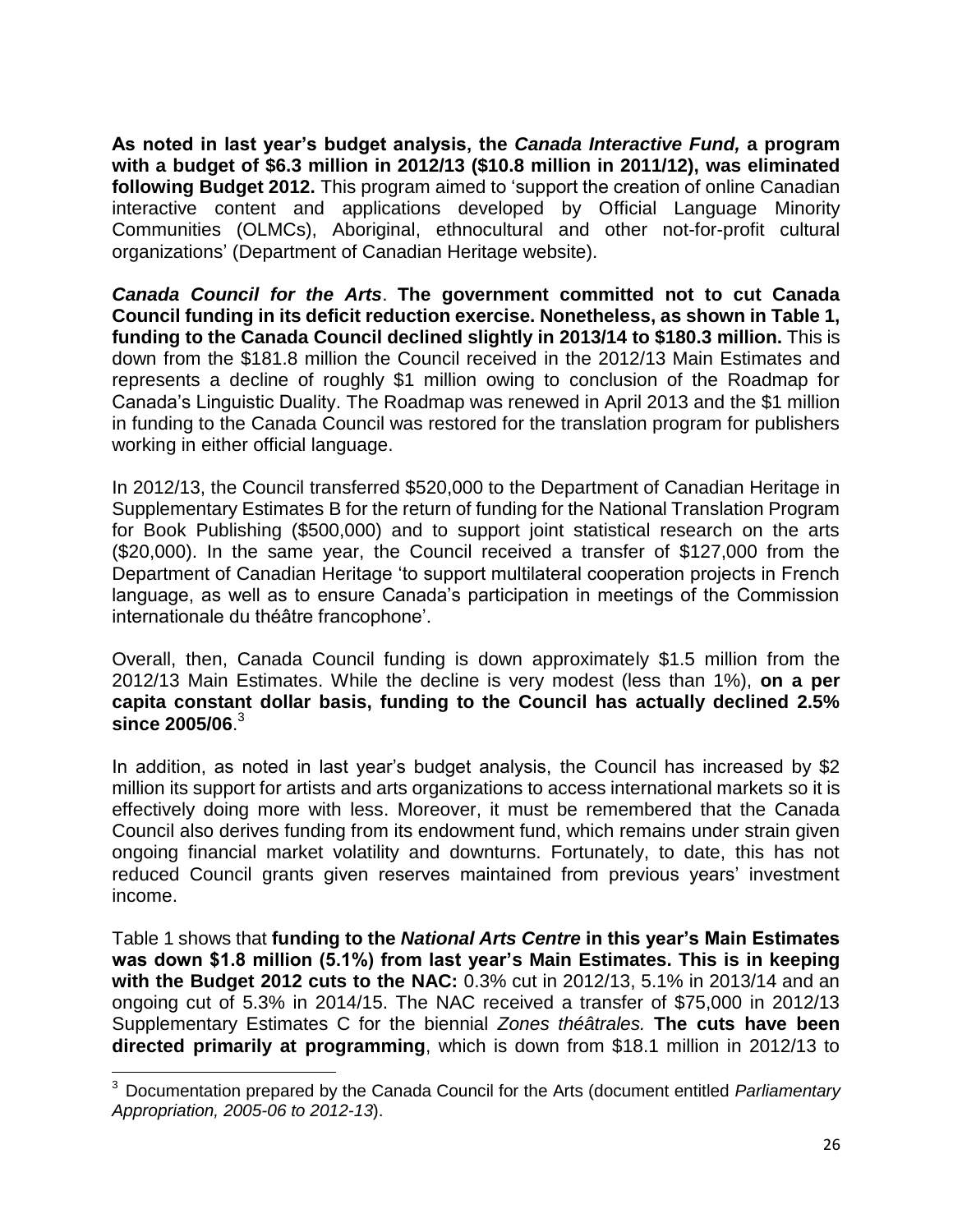\$16.6 in 2013/14. Internal services decline from \$11.6 million to \$11.3 million.

Funding to the *National Gallery* **dropped 10% this year, from \$48.2 million in the 2012/13 Main Estimates to \$43.4 million in the current fiscal year**. The decline is not due to Budget 2012 – the government has retained its commitment to preserve funding to the Gallery. Rather, **the reduction is due to the conclusion of special funding the Gallery received in the 2008 budget** (\$14.8 million over five years for repairs related to health and safety issues).

**In February, however, the Gallery eliminated 29 positions to address a long-term budget short-fall and focus on generating revenues and enhancing visitor experiences.** Twenty-one full-time employees lost their jobs, six vacant positions were cut and two positions won't be filled following retirements. The positions were in the fields of graphic design, information technology, registration and exhibitions. **The Gallery also announced it was creating seven new jobs to develop revenue and work in visitor engagement**.

Finally, in 2012/13, more than \$3 million was allocated via the supplementary estimates to foundations established in the name of former governors general. The **Hnatyshyn Foundation** received a grant of \$2.5 million in the 2012/13 Supplementary Estimates B 'to celebrate excellence in the arts' and the **Michaëlle Jean Foundation** received a grant of \$557,232 in Supplementary Estimates C 'to promote arts, creativity and civic participation'.

# *--------HERITAGE--------*

**Funding to the** *Museums Assistance Program* **(MAP) held steady** in this year's Main Estimates at \$15.7 million. The program funds Canadian museums and related organizations 'for projects designed to ensure that Canadians have access to and experience Canada's diverse cultural heritage' (Department of Canadian Heritage website). As noted in previous budget analyses, despite the steady level of funding, the program has not seen a major increase in funding since 1982.

**The program did, however, receive an increase of up to \$1 million annually in the measures announced in June by Heritage Minister Moore to promote Canadian history.** The increase, to come into effect next fiscal year, will help museums to borrow artifacts from the collection of the Canadian Museum of History (the new name given to the Canadian Museum of Civilization, as discussed below). In addition, starting next fiscal year, the program will eliminate the need for travelling history exhibits to circulate outside of their province/territory of origin to qualify for funding.

**In June 2013, the government announced the creation of the** *Canada History Fund***, which will receive a total of \$4.3 million this fiscal year, and \$6.3 million annually as of 2014/15.** The Fund 'will connect youth to their history through the first ever Government of Canada History Awards, which will honour outstanding students and teachers who show an interest in celebrating Canadian history' (Department of Canadian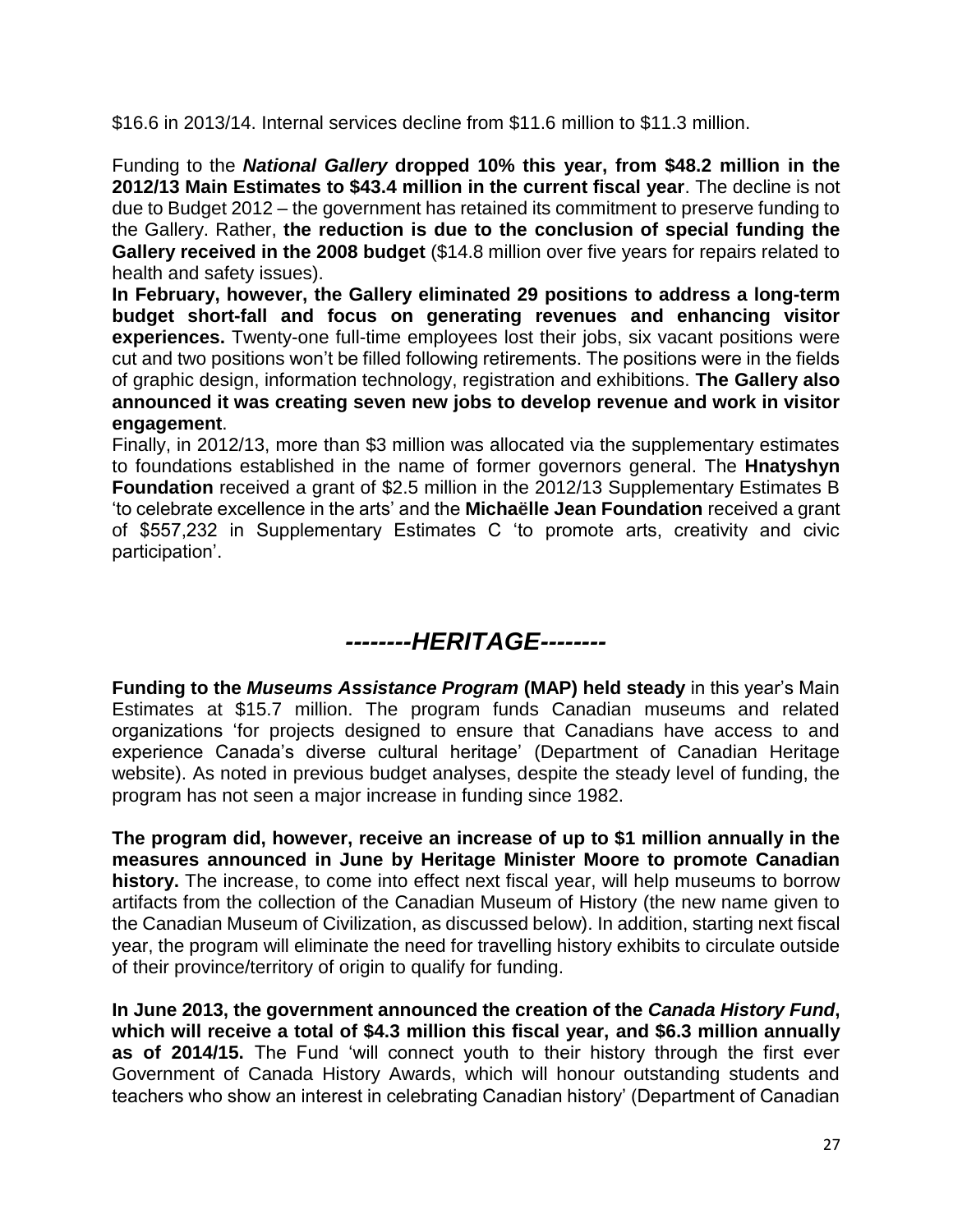Heritage website). The awards will be managed by Canada's History, an independent organization that administers the Governor General's History Awards.

The new Fund will also provide \$400,000 to the Historica-Dominion Institute for the production of Heritage Minutes as well as a doubling of the funding the Institute currently receives to support veterans and soldiers to speak to students. Publications like the *Dictionary of Canadian Biography* and *The Canadian Encyclopedia* will also receive additional funding (approximately \$4 million) for the production of more Canadian history content.

**As part of this announcement, the government also created Canada History Week**  (July 1-7), to support Canadians 'to learn more about their history through local and national activities and events' (Department of Canadian Heritage website).

**The announcement also provided additional funding to existing programs at the Department of Canadian Heritage** for Canadian history-focused programming: Exchanges Canada (an additional \$3.6 million annually), the Canada Book Fund (up to \$200,000 more per year, further detailed below), the Canada Periodical Fund (up to \$375,000 per year, further detailed below), the Museums Assistance Program (as noted above, up to \$1 million annually) and the Virtual Museum of Canada (up to \$500,000 in additional funding).

Somewhat ironically, as the Department prioritizes the funding of history related activities, *Library and Archives Canada*. **Library and Archives Canada sustained significant cuts in Budget 2012: a reduction of \$3.5 million (2.7%) in 2012/13 ramping up to \$9.6 million (8.2%) in 2014/15 (see Table 1).** Funding to the organization was down \$19.4 million from last year's Main Estimates: from \$117.7 million in the 2012/13 Main Estimates to \$98.3 million in the 2013/14 Mains. However, the reduction owes largely to \$16.4 million in capital expenditures in 2012/13 for the conversion of a Gatineau facility to a Collection Storage Facility. **The Budget 2012 cuts reduced spending by a total of \$6.6 million in the 2013/14 Main Estimates.** The organization also received an increase of \$2.4 million in funding from Public Works and Government Services Canada for 'space consolidation and rationalization' and there was a \$1.2 million increase for collective agreements.

Library and Archives Canada also received modest transfers in the 2012/13 Supplementary estimates: a transfer of \$222,902 from the Department of Canadian Heritage for the 'acquisition and preservation of Canadian feature films' and \$402,010 from Public Works and Government Services as reimbursement due to a 'reduction in accommodation requirements'.

The Budget 2012 cuts to Library and Archives have prompted significant criticism from archivists, academics, the museum sector and ordinary Canadians. **To date, the organization has announced the elimination of the National Archival Development Program, a \$1.7 million program** that provided funding to provincial/territorial archives councils for distribution to local archival activities. **It has also significantly curtailed its**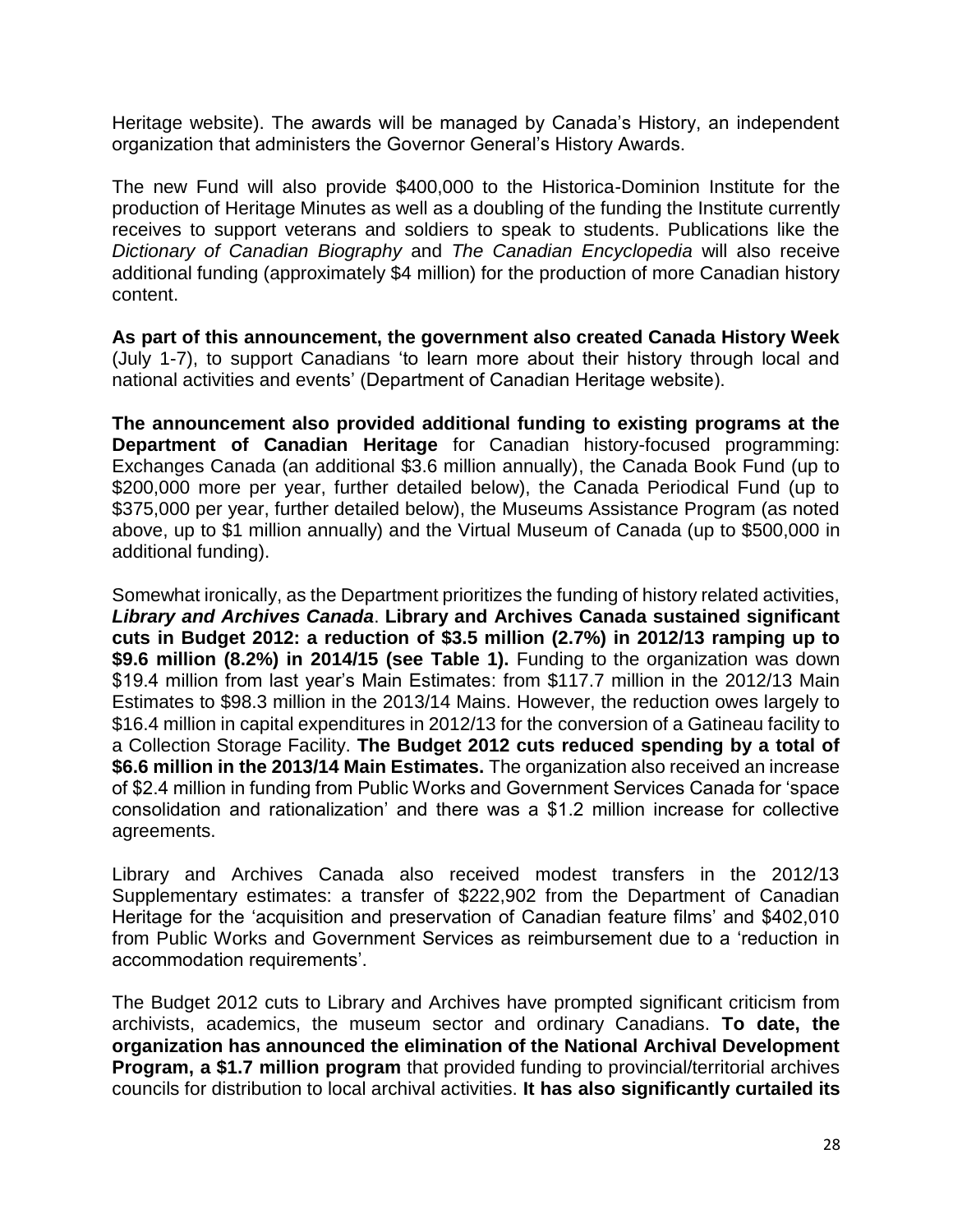**acquisitions program, although this predates Budget 2012** (in 2012/13 it only spent \$12,000 on historical items, down from \$385,461 in 2008/09). The result is that many important historical documents are increasingly being sold to private collectors. **It also discontinued the Canadian Library Gateway**, a national web portal, **and instituted cost recovery fees for room and equipment rentals** at its Ottawa offices.

**At Library and Archives itself, the cuts are having significant impact on the number of staff at the organization, particularly when added to previous cuts owing to a modernization process predating Budget 2012.** As reported in last year's budget analysis, close to 200 positions, roughly twenty percent of the organization's staff, will be eliminated. The organization is now down to 850 full time employees from 1,065 in 2012/13.

**In addition, Library and Archives is also reducing support for public access to the archives:** there are fewer reference staff, the Inter-Library Loan program has been cancelled (books will only be loaned if the sole copy is at Library and Archives), the public will need to make appointments for reference requests, and there will be fewer private archivists and media specialists.

**Funding to the** *Canadian Museum of Civilization* **was down approximately 5% in this year's Main Estimates**, from \$62.5 million in 2012/13 to \$57.4 in 2013/14 (see Table 1). **The decline is due primarily to the conclusion of the \$100 million in funding provided in Budget 2008** to national cultural institutions for 'operating and infrastructure pressures'. A small portion of the decline (\$115,000) was due to a decrease in costs related to the commemoration of the War of 1812. Given the government's commitment to protect federal museums from the Budget 2012 deficit reduction action plan, the Museum did not sustain cuts in this process.

Nonetheless, **the Museum laid off 14 employees in May 2013 as a result of a 'significant' budget shortfall** due to rising expenses and revenues that are not increasing. The cuts affect jobs across the organization. This information comes on the heels of the organization's response to questions submitted by NDP MP Andrew Cash, which revealed that **the number of curators working at the Civilization and War Museums has declined by one-third since 2005 (from 25 to 16).** The total number of employees with research positions has fallen from 48 to 39 over this same period.

**Of course the headline 'news' for the Canadian Museum of Civilization is its transformation into the newly created Canadian Museum of History.** The government announced this change in the fall of 2012 as the 'first in a series of measures on the road to Canada's 150<sup>th</sup> birthday in 2017' (Museum of Civilization website). In the process, the Museum will renovate over 50,000 square feet of its space and 'highlight the national achievements and accomplishments that have shaped our country' (Museum of Civilization website). Of note, **the government indicates that the changes will be undertaken 'using existing resources** and partnerships with museums from across Canada'.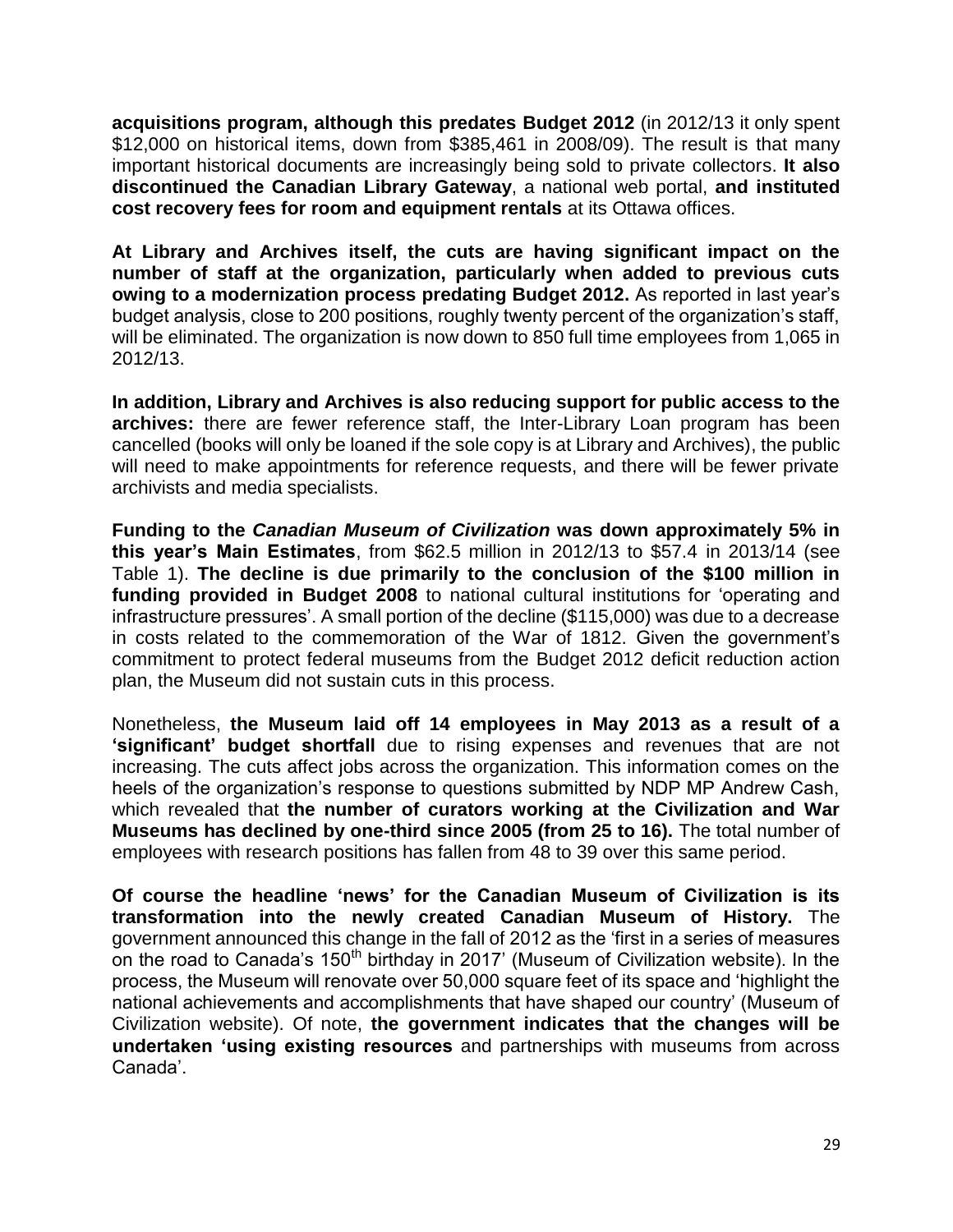**The government has provided the Museum with a one-time \$25 million investment to undertake the transformation. It is believed that the 'existing resources' funding this investment come from the now defunct Canada Prizes for the Arts and Creativity**, a \$25 million spending announcement in the 2009 budget that was never implemented. In 2012/13, the organization received an additional \$1 million via Supplementary Estimates C for creation of the Canadian Museum of History. Although \$93,000 of this amount was sourced from the return of funds allocated to the Prince of Wales Northern Heritage Centre, the remaining \$907,000 appear to be new funding – not reallocated resources.

Since the announcement, the Museum has consulted Canadians across the country on key 'themes, events and accomplishments' in Canadian history and created an online forum [\(www.civilization.ca/myhistorymuseum\)](http://www.civilization.ca/myhistorymuseum) to solicit input. The government has also begun to sign partnerships with museums across the country for the purposes of sharing the Museum's collection with other institutions.

**Funding to the** *Canadian Museum for Human Rights* **declined substantially**. In 2012/13, the organization received a total of \$56.7 million (\$10 million in the Main Estimates and the remainder in the supplementary estimates) while in the 2013/14 Main Estimates it received \$31.7 million (see Table 1).

**The decline is due largely to the large sum received in the 2012/13 supplementary estimates for building construction, exhibits and other operating costs**. This amount was provided as an 'advance' to the museum on future parliamentary appropriations given that public fundraising for construction of the museum has not advanced as rapidly as museum leaders had hoped. Given this, the government provided the museum with financial flexibility to address the issue.

The original agreement between the museum and the federal government still stands: the government provided a total of \$100 million towards construction (total construction costs are \$351 million) and has committed to providing \$21.7 million annually for operating expenditures. The additional funding received in this year's Main Estimates and via the supplementary estimates last year is essentially an 'advance' to the museum of approximately \$45 million it needed to make its construction payments. This amount will then be 'paid back' by reductions in future parliamentary appropriations (the reductions will be compensated for by private donations as they come on stream). Overall, the government will not be providing any additional funding to the Museum over the original agreement.

The construction completion date was originally set for 2012, but by the end of last year, the museum building was not quite completed. It has begun to welcome visitors for outdoor tours and the official opening is scheduled for 2014 (see [www.humanrightsmuseum.ca\)](http://www.humanrightsmuseum.ca/).

In keeping with the government's commitment to sustain funding to federal museums, **the Museum has not been directly affected by the Budget 2012 cuts.**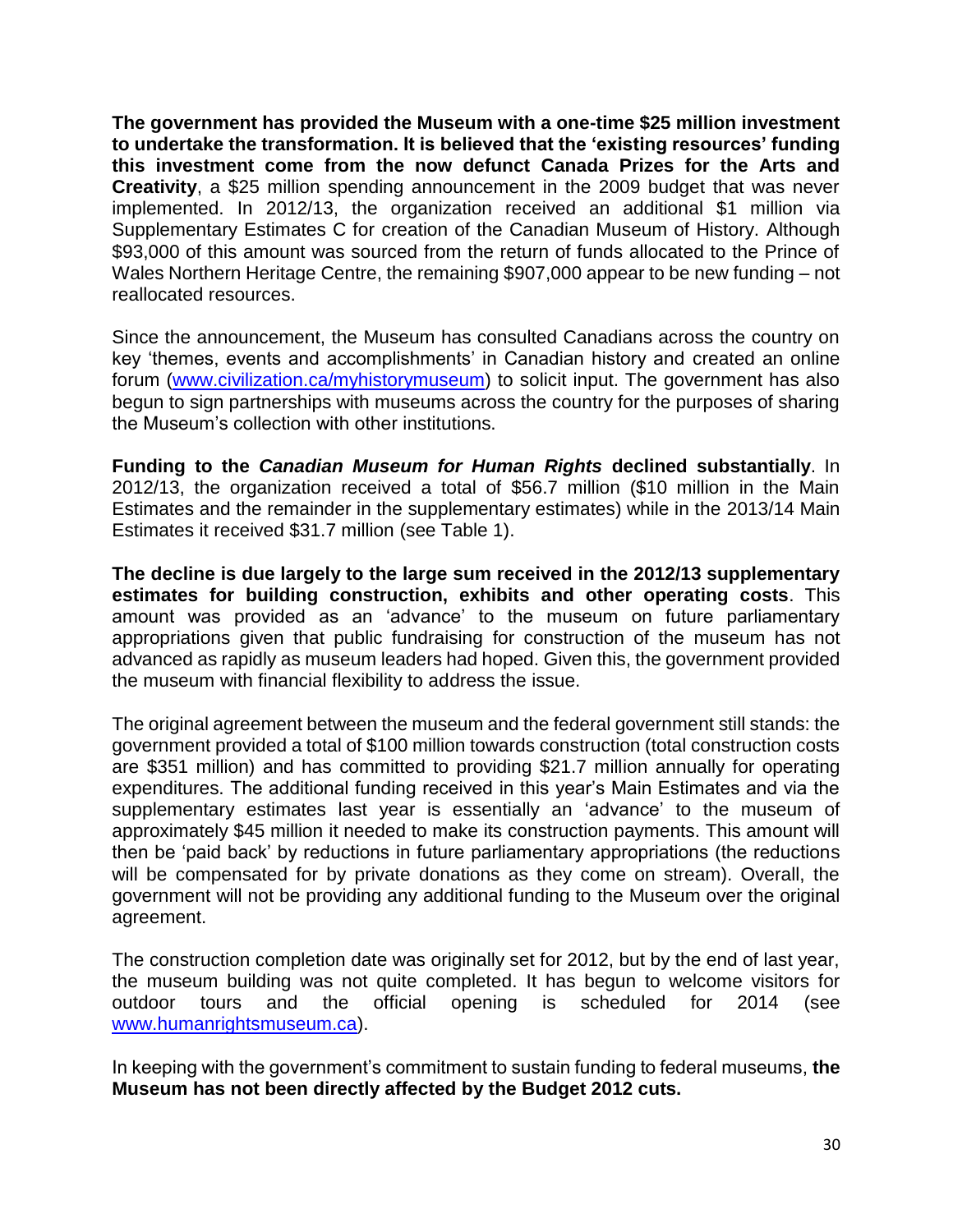The **Canadian Museum of Immigration at Pier 21** has the mandate to 'explore the theme of immigration to Canada in order to enhance public understanding of the experiences of immigrants as they arrived in Canada, of the vital role immigration has played in the building of Canada and of the contributions of immigrants to Canada's culture, economy and way of life' (Museums Act). Created as a national museum in 2011/12, **the Museum received \$10.0 million in last year's Main Estimates. This figure increased to \$18.5 million in the 2013/14 Main Estimates. The increase is due primarily to capital costs for museum accommodations (renovation and construction).**

As shown in Table 1, **funding to the** *Canadian Museum of Nature* **declined from \$33.1 million in 2012/13 to \$25.8 million in 2013/14.** The decline is due to the sun setting of five years of funding attributed to the organization in Budget 2008 to 'address operating and infrastructure pressures.' Th**e Museum was protected from budget cuts in the deficit reduction action plan.**

**Funding to the** *National Museum of Science and Technology* **dipped \$2.4 million between 2012/13 and 2013/14** (see Table 1). The reduction owes to conclusion of funding received by national cultural institutions in Budget 2008 to address 'operating and infrastructure pressures.' **Like other federal museums, the organization was not impacted by the Budget 2012 cuts.**

# *--------CULTURAL INDUSTRIES--------*

#### **Broadcasting, Audiovisual Production and New Media**

*Canada Media Fund*. The Canada Media Fund 'fosters, develops, finances and promotes the production of Canadian content and applications for all audiovisual media platforms' (CMF website). **Funding from the Department of Canadian Heritage to the Canada Media Fund held steady at \$134.1 million**. Combined with contributions from cable and satellite distributors mandated by the CRTC, the combined total of the fund was over \$350 million for the 2011/12 year (the most recent annual report available).

*Canadian Broadcasting Corporation/Radio-Canada*. **The CBC/Radio-Canada was hit very hard by Budget 2012: it sustained a cut of \$27.8 million in 2012/13 (2.6%) and this will ramp up to \$115.0 million in 2014/15 (10.7%). The cut includes the \$60 million top-up it has been receiving for Canadian programming since 2001.** 

As noted in last year's analysis, **combined with expenditures the organization had already planned to modernize its operations and a number of 'unavoidable new costs' (rent, taxes, rights increases), the CBC is facing \$200 million in 'financial pressures' between 2012/13 and 2014/15** (CBC website). This is close to 20% of its Parliamentary appropriations. Added to this challenge was the CRTC decision in summer 2012 to end the Local Programming Improvement Fund, which brought about \$47 million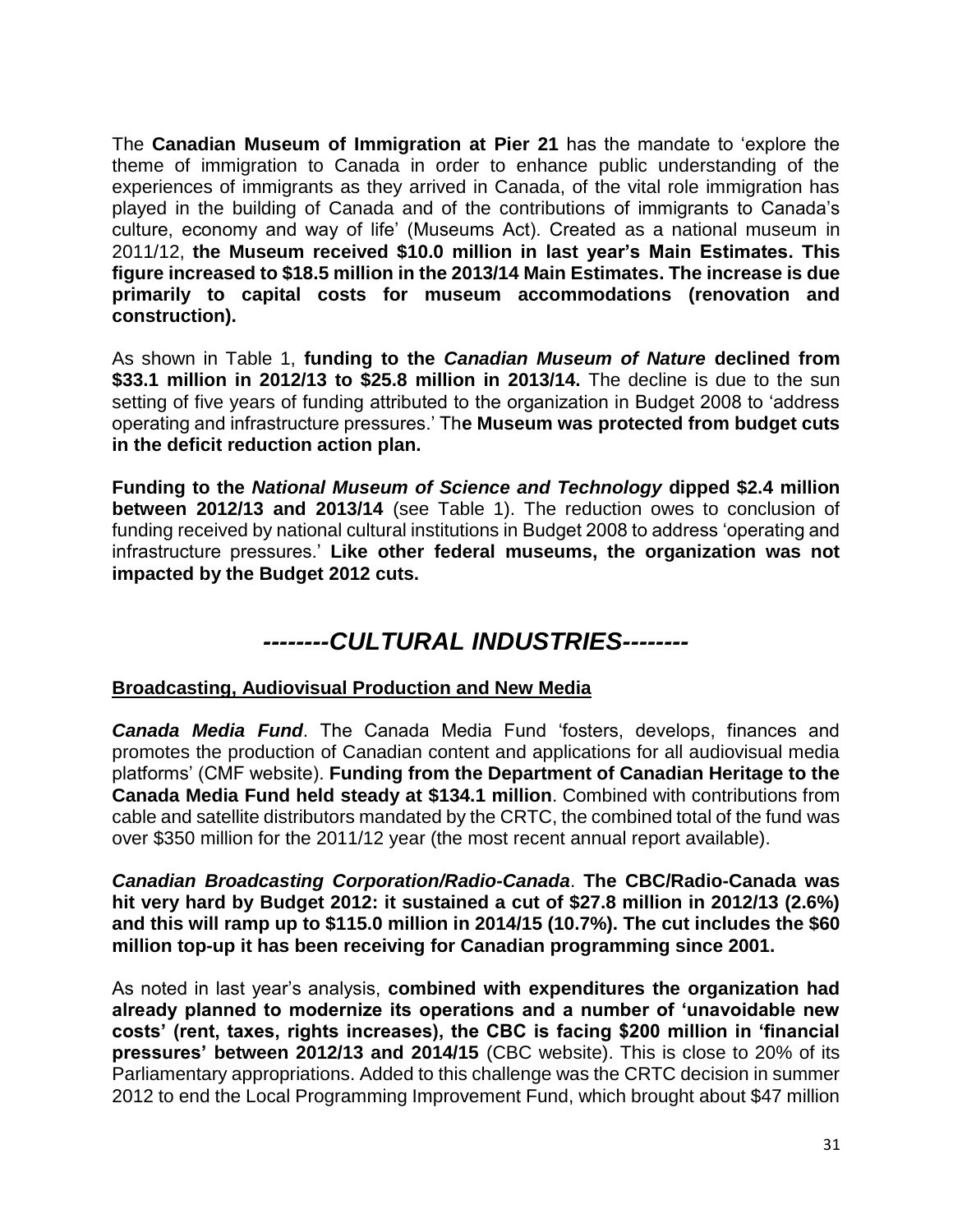annually to the organization.

**While CBC/Radio-Canada remains committed to its 2015 Strategic Plan, it has had to scale back its plans and will eliminate a total of 650 full-time equivalents between 2012/13 and 2014/15** (FTE, the equivalent of 650 full-time positions): 256 to the CBC, 243 to Radio-Canada and 151 to corporate services. The figures for 2012/13 alone were 215 to the CBC, 153 to Radio-Canada and 105 to corporate services (473 FTEs). **These staff reductions come on top of the 800 positions lost during the financial crisis.**

To meet its \$200 million challenge, it is undertaking a total of \$150 million in expenditure reductions to the CBC (\$58 million), Radio-Canada (\$52 million) and corporate services (\$40 million). The remaining \$50 million will be addressed with revenue increases at the CBC (\$28 million), Radio-Canada (\$12 million) and corporate services (\$10 million).

**The impacts on programming are continuing to rolling out.** As noted in last year's analysis, the **CBC** will increase repeats, delay launching a number of local radio expansions, reduce radio programming, delay creating a digital children's channel, and eliminate the Cross Cultural Fund, which pays for some of its programming. The organization also closed a number of international bureaus and reduced its in-house documentary unit. The organization accelerated the shutdown of analogue transmitters to July 2012 for \$10 million in savings and announced late last summer that it would sell **bold**, one of its specialty digital TV channels.

At **Radio-Canada**, the organization announced last year that there would be no new expansions in local service, plans for a sports digital television channel were dropped, fewer television episodes will be produced, radio programming will be reduced, regional music libraries will close, and the number and budget of 'signature events that bring Canadians together' will be reduced. Documentaries were also hit, with Zone doc reducing the number of its documentaries from 18 to 12 this year.

**Radio Canada International (RCI)** is also reducing spending by about \$10 million annually by focusing on webcasting (no more satellite and shortwave transmissions), ceasing production of news broadcasts and reducing from seven languages to five the online content it provides (the Russian and Brazilian sections will be shut down).

Expenditure cuts to corporate services include increasing the employee-paid portion of the defined benefit pension plan from 34% to 40% over two years (\$5 million in savings) and reducing the organization's real estate footprint by 800,000 square feet by 2017 (including selling its Calgary building, reducing the size of La Maison Radio-Canada in Montreal and leasing rather than owning in Halifax).

The \$50 million sought through revenue increases will focus on strengthening existing TV advertising and pursuing digital advertising, leasing a large square footage of the CBC Centre in Toronto, selling off some of its buildings, and adding advertising and sponsorship to CBC Radio 2 and Espace musique.

**Another measure following Budget 2013 was the government's proposal to**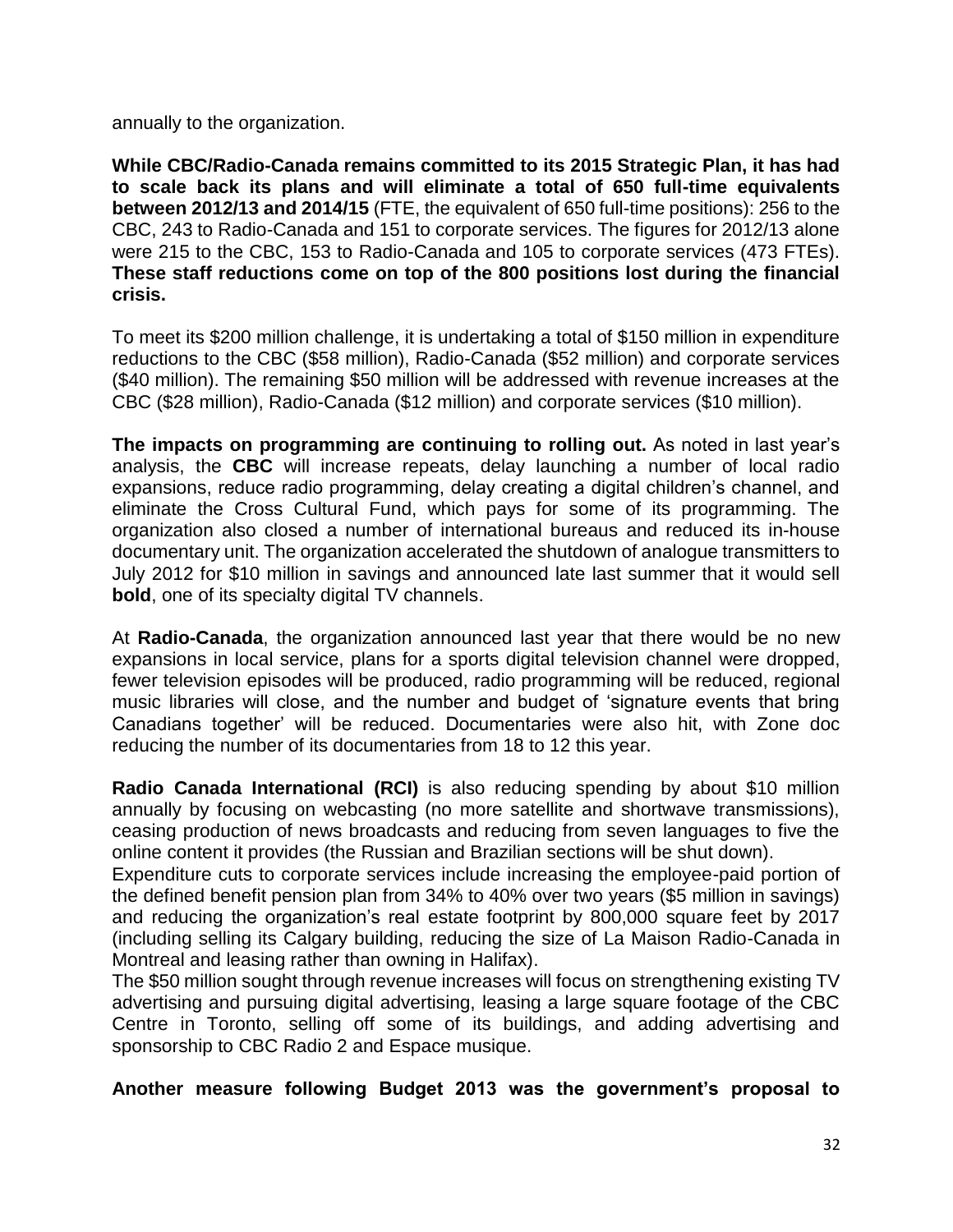**change the collective bargaining process at Crown Corporations** to require the approval of cabinet for collective agreements negotiated between Crown Corporations and their unions. The CBC publicly expressed its concerns to the government over this proposed measure in a press release at the beginning of May, indicating that it planned to meet with the government to discuss the bill. Since this time, the bill passed third reading in the House of Commons on June 10<sup>th</sup> 2013 and received royal assent on June 26<sup>th</sup>. The Friends of Canadian Broadcasting have been very critical of this measure as it could potentially reduce the independence of the CBC if the government is directly involved in establishing the conditions of work at the organization. It remains to be seen how and to what extent the new legislative framework will be used by the government.

However, **one bright spot for the CBC was the additional \$32.2 million it received in the 2012/13 Supplementary Estimates B** for English and French language programming on television, radio and digital services.

As Table 1 shows, **the** *National Film Board* **and** *Telefilm Canada* **were also in the crosshairs of Budget 2012: both organizations will sustain cuts of 10% by 2014/15. This represents a reduction of \$6.7 million to the NFB's \$66.8 million budget and a \$10.6 million cut to Telefilm's \$105.7 million budget.**

As shown in Table 1, **funding to the** *National Film Board* **is down close to 6%, from \$66.8 million in 2012/13 to \$62.9 in 2013/14.** Most of this decline owes to the 2012 budget cut (\$3.3 million), with a further \$591,000 in reduced expenditures due to lower rates in the Employees Benefit Plan and a transfer of \$30,000 for a payroll administration transformation initiative. **The organization is slated for an ongoing cut of 10% come 2014/15** (a reduction of \$10.6 million annually).

**As noted in last year's budget analysis, the impacts of the cuts are already rolling out.** They include closing viewing posts and cinemas in Toronto and Montreal, eliminating grants and contributions to 'festivals and events' (support for film coops was maintained), reducing the scope of support to independent productions, decreasing its production budget by 1%, eliminating some jobs in regional offices and streamlining office space. Seventy-three positions (full and part-time) will be cut in this process but on the positive side, it is anticipated that twelve new positions will be created as a result of the reorganization process. The organization also committed to maintaining its budgets for French-language productions across Canada.

*Telefilm* **was also hit hard by the Budget 2012 cuts, with cuts ramping up to a full 10% in 2014/15. For 2013/14, expenditures are down \$6.1 million (5.7%) from last year's Main Estimates.** The areas hit the hardest are funding for the development and support of the Canadian audiovisual industry (down from \$73.2 million to \$68.5 million) and internal services (from \$12.9 million down to \$12.1 million). As noted last year, **one bright light was the announcement late last summer that Telefilm and the Rogers Group of Funds entered into a partnership with the NFB to restore the Theatrical Documentary Program** (a \$1.5 million budget with equal contributions by the three partners). As to impacts on staff, 16 positions were eliminated last year (11 were already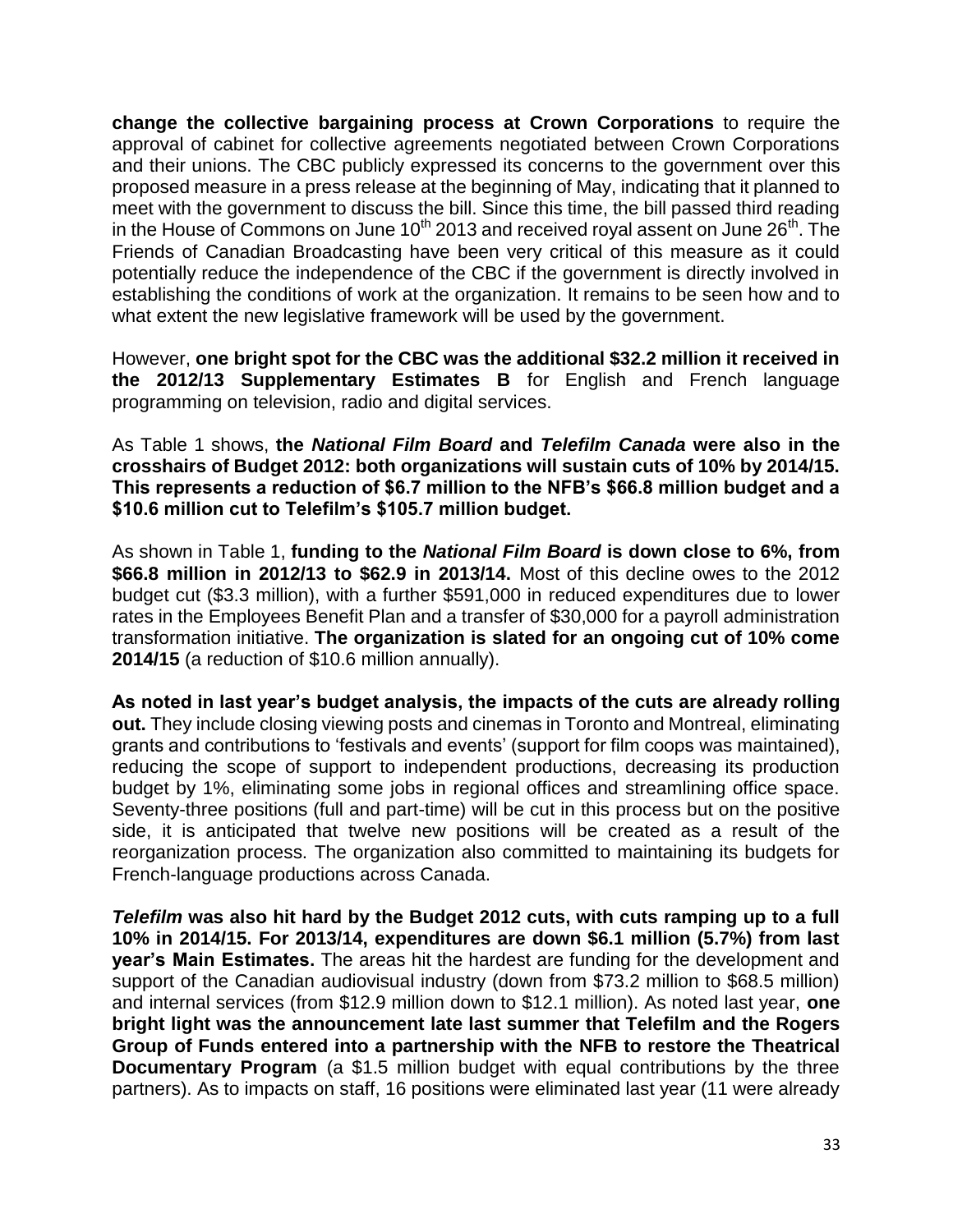vacant or filled by temporary employees) and it is anticipated that a total of thirty positions will be eliminated over three years.

#### **Publishing**

*Book Publishing.* The *Canada Book Fund* seeks to 'ensure access to a diverse range of Canadian-authored books in Canada and abroad' (Department of Canadian Heritage website). The program consists of two components: Support for Publishers (funding to Canadian owned and controlled publishers to produce and promote Canadian authored books) and Support for Organizations (to support marketing and promotion of Canadian-authored books and to strengthen industry capacity).

**Funding to the program held steady in the Main Estimates.** In 2012/13, it was transferred an additional \$500,000 from the Canada Council in Supplementary Estimates B for the National Translation Program for Book Publishing. In addition, as noted above, **as part of the government's recently announced support for Canada's history, the program will receive up to an additional \$200,000 per year** for the Support for Organizations component 'to encourage collective projects with a dedicated focus on promoting Canadian history titles' (Department of Canadian Heritage website). For 2013/14, the total amount available will be \$100,000 but it will ramp up to \$200,000 in subsequent years. Eligible projects include activities like targeted marketing campaigns, promotion based on awards for history books, and online platforms for discovery. Projects can receive up to 75% funding for eligible expenses.

#### **While the Canada Book Fund was not directly affected by the Budget 2012 cuts, it is up for renewal in 2014/15.**

*Periodical Publishing.* The *Canada Periodical Fund* supports 'Canadian print magazines, non-daily newspapers and digital periodicals to enable them to overcome market disadvantages and continue to provide Canadian readers with the content they choose to read' (Department of Canadian Heritage website). The Fund includes three components: Aid to Publishers, which supports Canadian print magazines and non-daily newspapers; Business Innovation, which funds small and mid-sized print magazines and digital periodical publishers, and Collective Initiatives, which funds organizations to strengthen industry sustainability. **Total funding to the Canada Periodical Fund held steady in 2013/14 at \$75 million – it was not affected by Budget 2012.** 

**The fund will also receive up to \$375,000 in additional funding annually as part of the government's new support for Canada's history.** The new funding is to 'support and provide access to history periodicals and history-related projects' via the Business Innovation and Collective Initiatives components of the program.

#### **Sound Recording**

The **Canada Music Fund** pursues the three main objectives of the Canadian Sound Recording Policy (building capacity, enhancing access and broadening opportunities). As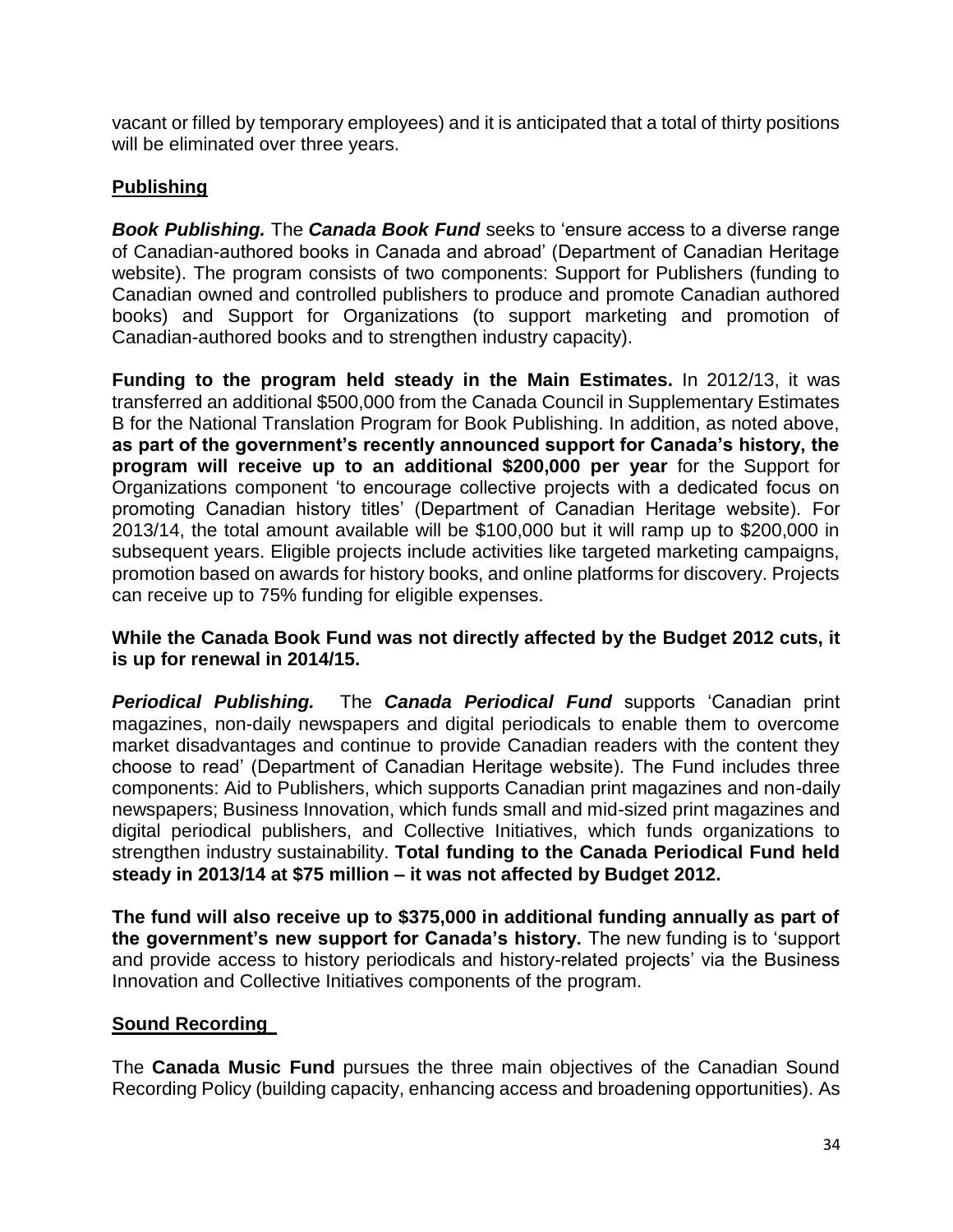noted in last year's analysis, **the** *Canada Music Fund* **sustained a cut following Budget 2012: the Creators' Assistance Component of the fund was eliminated** (the program supported songwriters, composers and lyricists via funding to non-profit music organizations; it was administered by SOCAN for the English-language component and by the Société professionnelle des auteurs et compositeurs du Québec, SPACQ, for the French-language component). **Since this time, the Department of Canadian Heritage 2013/14** *Report on Plans and Priorities* **notes that the Music Entrepreneur Component, which funded music entrepreneurs and National Service Organizations in the industry, was also eliminated.**

The remaining components are the New Musical Works Component (to provide creators and entrepreneurs the chance to produce and promote Canadian recordings and develop their craft), the Collective Initiatives Component (to support development and marketing of Canadian talent), and the Canadian Music Memories Component (to support Library and Archives Canada in the preservation of Canadian sound recordings).

**Following these cuts, funding to the program declined from \$25.8 million in 2012/13 to \$22.8 million in 2013/14. The program is scheduled to sunset in 2014/15 if it is not renewed.**

# *--------OTHER EXPENDITURES--------*

The *Celebration and Commemoration Program* provides financial assistance to eligible organizations (non-governmental, community, charitable and private organizations, as well as municipal governments, schools and school boards) to organize community events during the 'Celebrate Canada!' period, June  $21<sup>st</sup>$  to July  $1<sup>st</sup>$ . This year, funding to the program stands at \$14.5 million, down from a total of \$20.8 million last year. The decline is mainly due to one-time funding provided in the 2012/13 Supplementary Estimates B to support the 100<sup>th</sup> anniversary of the Grey Cup (\$5 million) and  $i$  to promote public awareness and community participation in National Aboriginal Day activities' (\$300,000).

*Sport.* **Sport funding is up considerably in Budget 2013 owing mainly to the Toronto 2015 Pan American and Parapan American Games. In addition, there were no cuts to sport funding as a result of Budget 2012.** The *Athlete Assistance Program,* which provides support to athletes to improve their performance at major international events, received the same funding as it did last fiscal year: \$28 million. The total of \$28 million for 2012/13 included \$1 million in additional program funding received in Supplementary Estimates B.

The *Sport Support Program* aims to develop athletes and coaches, increase Canadians' involvement in sport and advance Canadian interests and values. It provides funding to this end to national sport organizations, multisport service organizations and to organizations active in a number of priority areas. Funding to this program declined from a total of \$150 million last year to \$145.8 million this year. The program received an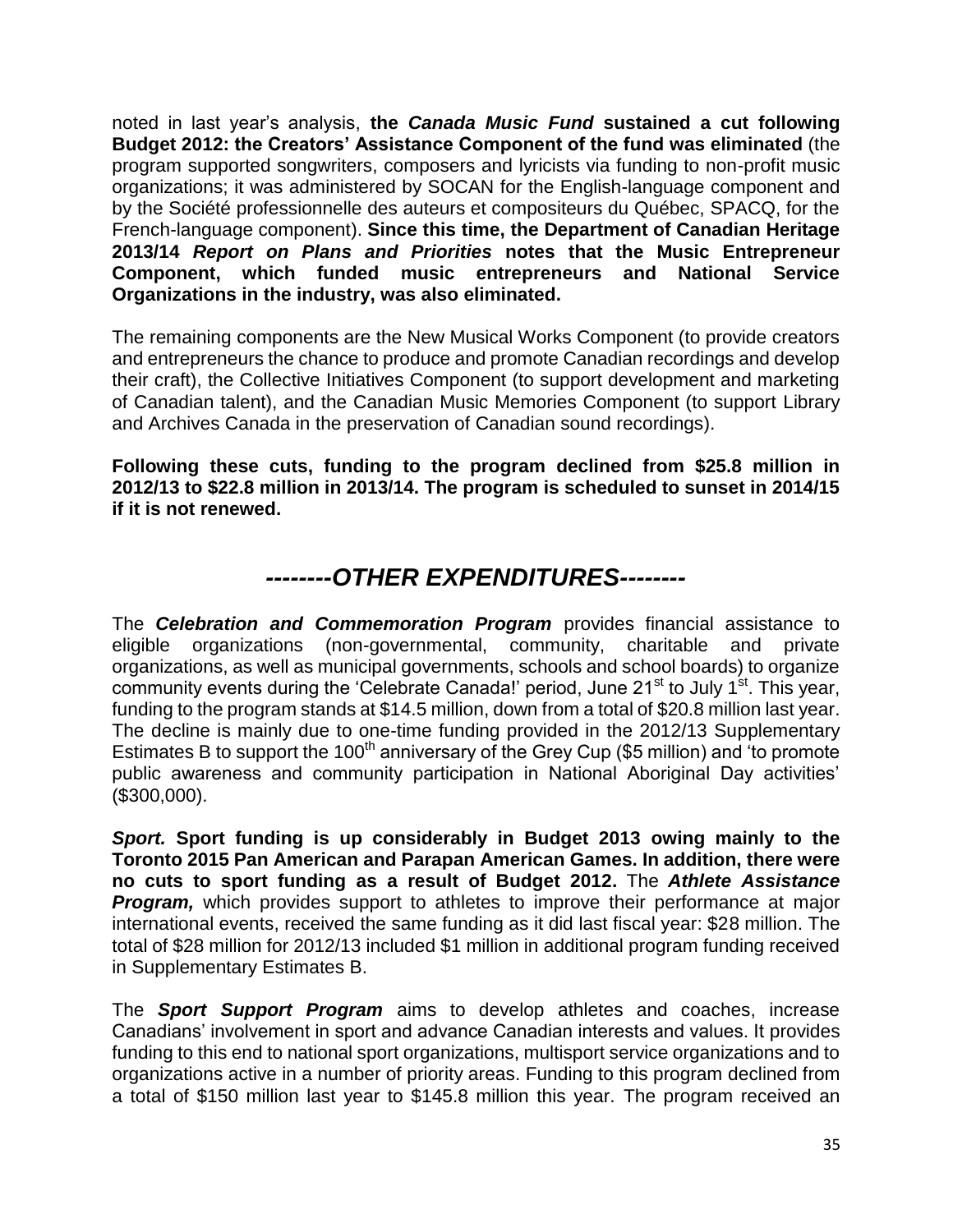additional \$3 million in the 2012/13 Supplementary Estimates B for ParticipACTION and Le Grand défi Pierre Lavoie to promote active lifestyles.

The *Hosting Program* supports 'sport organizations to host the Canada Games and international sport events in Canada' (Department of Canadian Heritage website). It received a total of \$36.8 million in funding last year and this year funding is up to \$146.1 million, largely for the Toronto Pan Am games. The program received an additional \$14.4 million in the 2012/13 Supplementary Estimates B for the Toronto games.

*Official Languages.* **Expenditures promoting Canada's official languages and supporting official language minority communities remained largely unchanged from last year.** The *Enhancement of Official Languages Program*, which seeks 'to foster among Canadians a greater understanding and appreciation of the benefits of linguistic duality' (Department of Canadian Heritage website), received \$111.5 million in the Main Estimates, the same level of funding as last year. Funding to the *Development of Official-Language Communities Program,* which supports official-language communities to 'have a greater access to quality education and different programs and services in their language in their communities' (Department of Canadian Heritage website), received \$221.7 million in this year's Main Estimates, down slightly from \$225.1 last year. The decline owes mainly to the reduction of spending for the Roadmap for Canada's Linguistic Duality 2008-2013. The program received \$5,000 in the 2012/13 Supplementary Estimates A for the 'Gaspesian Memories Collection'.

*Aboriginal Programs***.** The *Aboriginal Peoples' Program* supports the participation and culture of Aboriginal people in Canadian society. Total expenditures on this program in 2012/13 were \$29.1 million. They fell to \$17.5 million in 2013/14 owing to transfers of components of the program to Aboriginal Affairs and Northern Development Canada.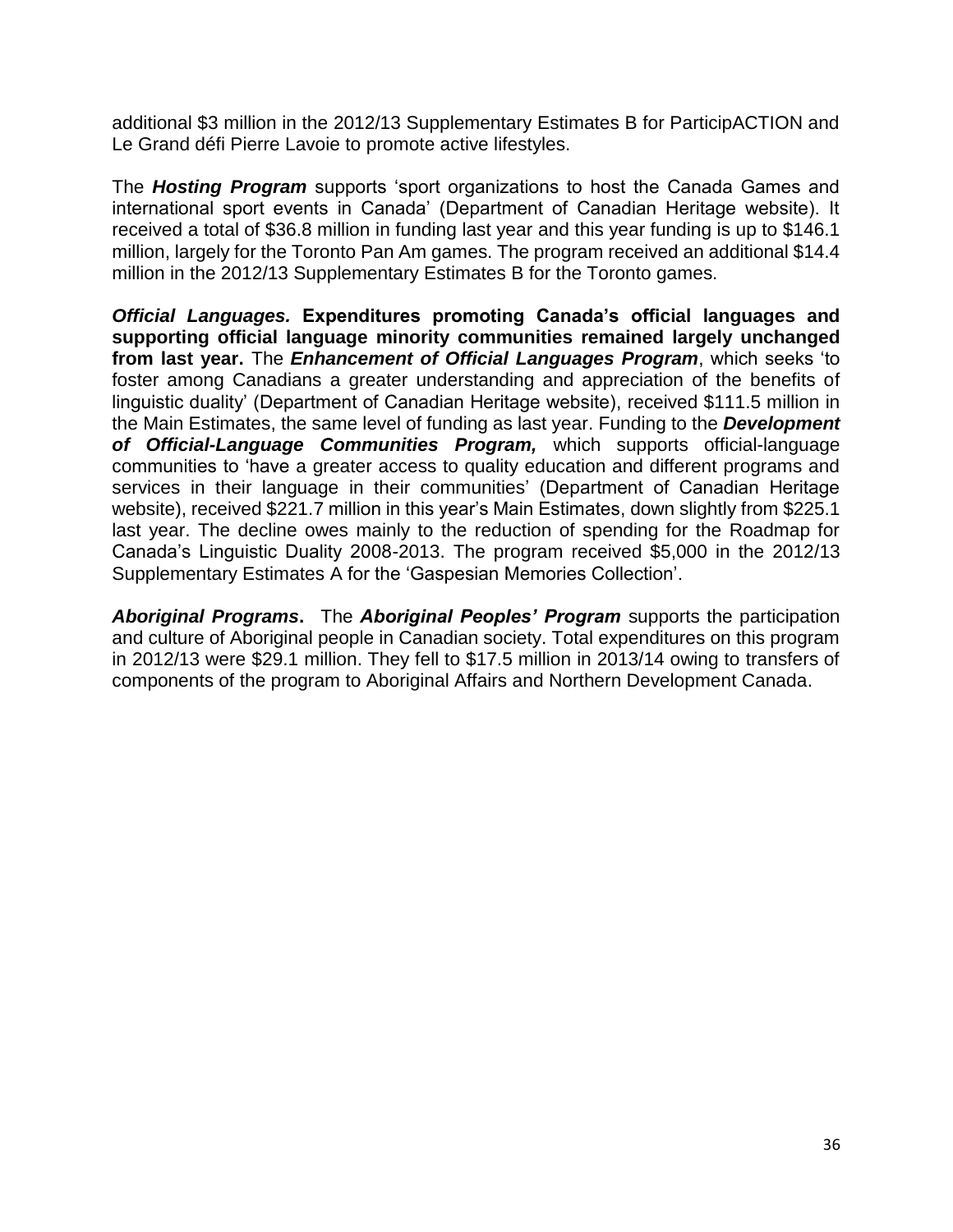#### **Annex**

### **Estimates for the Department of Canadian Heritage and Selected Cultural Agencies and Crown Corporations, Total of Main Estimates and Supplementary Estimates A, B and C for Fiscal Year 2012/13 (millions of dollars)**

| Organization <sup>1</sup>                    | <b>Main</b><br><b>Estimates</b> | <b>Budget</b><br>2012    |                                | <b>Supplementary</b><br><b>Estimates A</b><br>2012/13 |                                    | <b>Supplementary</b><br><b>Estimates B</b><br>2012/13 |                                    | <b>Supplementary</b><br><b>Estimates C</b><br>2012/13 |             |
|----------------------------------------------|---------------------------------|--------------------------|--------------------------------|-------------------------------------------------------|------------------------------------|-------------------------------------------------------|------------------------------------|-------------------------------------------------------|-------------|
|                                              | 2012/13                         | Cut <sup>2</sup>         | <b>Net</b><br><b>Transfers</b> | <b>Voted</b><br>Appro-pri<br>ations                   | <b>Net</b><br><b>Transfer</b><br>s | <b>Voted</b><br>Appro-p<br>riations                   | <b>Net</b><br><b>Transfer</b><br>s | <b>Voted</b><br>Appro-p<br>riations                   | $2012/13^3$ |
| Department of Canadian<br>Heritage           | 1,280.6                         | (17.8)<br>$(1.4\%)$      | (0.8)                          | 1.3                                                   | 1.0                                | 7.5                                                   | 0.9                                | 0.5                                                   | 1,251.5     |
| Canada Council for the<br>Arts               | 181.8                           |                          | 0.1                            |                                                       | (0.5)                              | $\blacksquare$                                        |                                    |                                                       | 181.4       |
| Canadian Broadcasting<br>Corporation         | 1,074.3                         | (27.8)<br>(2.6%)         |                                |                                                       |                                    | 32.2                                                  |                                    |                                                       | 1,106.5     |
| Library and Archives of<br>Canada            | 117.7                           | (3.5)<br>(2.7%)          | 0.2                            | ۰.                                                    | $\overline{a}$                     | $\blacksquare$                                        | 0.4                                |                                                       | 118.4       |
| <b>National Arts Centre</b>                  | 35.6                            | (0.1)<br>$(0.3\%)$       | $\blacksquare$                 | $\blacksquare$                                        | $\blacksquare$                     | $\blacksquare$                                        | 0.08                               |                                                       | 35.7        |
| National Gallery of<br>Canada                | 48.2                            |                          |                                |                                                       |                                    |                                                       |                                    |                                                       | 48.2        |
| Canadian Museum of<br>Civilization           | 62.5                            | $\overline{a}$           | $\overline{\phantom{a}}$       |                                                       | $\blacksquare$                     | $\blacksquare$                                        |                                    | 0.9                                                   | 63.4        |
| Canadian Museum for<br>Human Rights          | 10.0                            |                          |                                |                                                       |                                    | 46.7                                                  |                                    |                                                       | 56.7        |
| Canadian Museum of<br>Immigration at Pier 21 | 10.0                            | ۰                        | $\blacksquare$                 | $\blacksquare$                                        | $\blacksquare$                     | $\blacksquare$                                        |                                    |                                                       | 10.0        |
| Canadian Museum of                           | 33.1                            | $\overline{\phantom{a}}$ |                                |                                                       |                                    | $\blacksquare$                                        |                                    |                                                       | 33.1        |